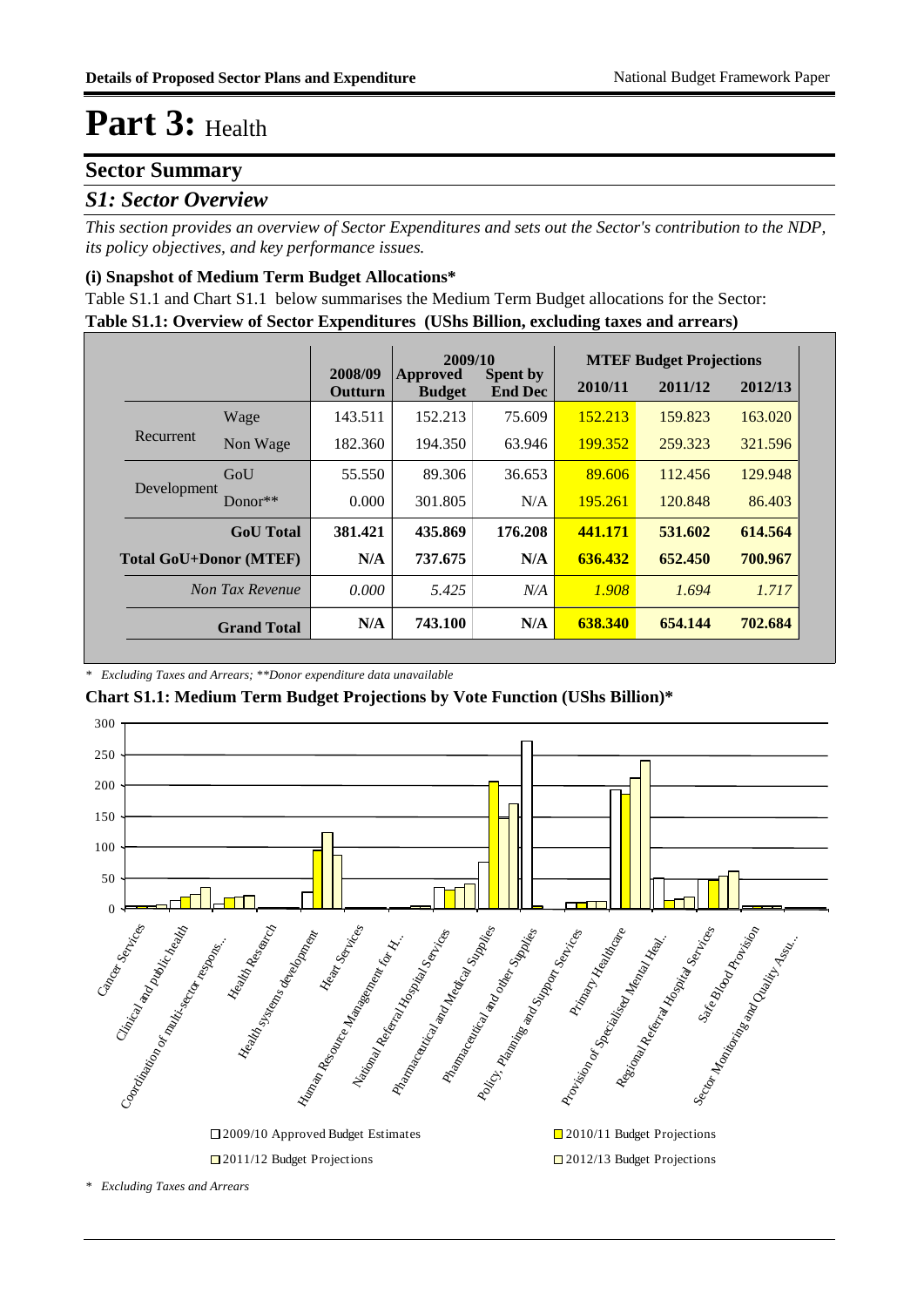#### **Sector Summary**

#### **(ii) Sector Contributions to the National Development Plan**

The Health Sector contributes to all NDP objectives but is particularly focused on objective 4 ('Increasing access to quality social services"). This is through provision and utilisation of promotive, preventive, curative and rehabilitative services. This involves Strengthening Health Systems and ensuring universal access to the Uganda National Minimum health care package (UNMHCP).

#### **(iii) Medium Term Sector Policy Objectives**

The sector objectives which guide medium term outputs and resource allocations are:

*Reduce morbidity and mortality from the major causes of ill health and premature death and reduce disparities therein.*

#### **(iv) Key Policy Implementation Issues to be addressed over the Medium Term**

The sector considers the following issues crucial to address over the medium term, to improve sector performance and the achievement of sector objectives

- *Inadequate availability of essential medicines and health supplies in health centres*
- *Poorly equipped health facilities*
- *Poor functionality and low coverage of village health teams*
- *Insufficient availability of qualified health staff at task*

### *S2: Past Sector Performance and Medium Term Plans*

*This section describes past and future performance, in terms of sector outcomes, key sector outputs, costs and plans to address key sector performance issues.* 

#### **(i) Sector Outcomes and the Achievement of Sector Objectives**

In order to actualize the strategies set forth in the Budget Framework Paper, the Health Sector shall annualize actions under the vote function classifications to attain the sector objectives.

Policy development and planning is the cornerstone of sound policy. Under the Policy, Planning and Support Services function, the Sector shall improve on Multi-sectoral collaboration. This will ensure that the Health sector can participate in cross sectoral governance committees to develop policies of a multisectoral dimension to address inputs of other sectors such as agriculture that directly impact on health outcomes.

Through the development of the Village Health Care Strategy and the training of additional VHTs countrywide, the Sector will increase community participation and improve the health seeking behavior of communities and improve the awareness on availability of services.

The Sector shall guarantee the availability of medicines and health supplies through improvement of procurement and supply chain management. IRS will be undertaken to reduce mortality and morbidity due to malaria.

Together these will all contribute to improved health outcomes.

#### **Table S2.1: Current Status and Future Forecasts for Sector Outcomes**

| <b>Outcome and Outcome Indicator</b> |                                                                           | <b>Baseline</b> | <b>Medium Term Forecast</b> |  |
|--------------------------------------|---------------------------------------------------------------------------|-----------------|-----------------------------|--|
| Outcome:                             | Increased deliveries in health facilities                                 |                 |                             |  |
| Deliveries in health facilities      |                                                                           | 33% (2007/08)   | 45% (2010)                  |  |
| Outcome:                             | Children under five years old protected against life threatening diseases |                 |                             |  |
|                                      | Malnutrition (wasting among under five years) rate                        | 23% (2005/06)   | $10\%$ (2010)               |  |
| Immunisation (DPT3) coverage rate    |                                                                           | 82% (2007/08)   | $90\% (2010)$               |  |
|                                      |                                                                           |                 |                             |  |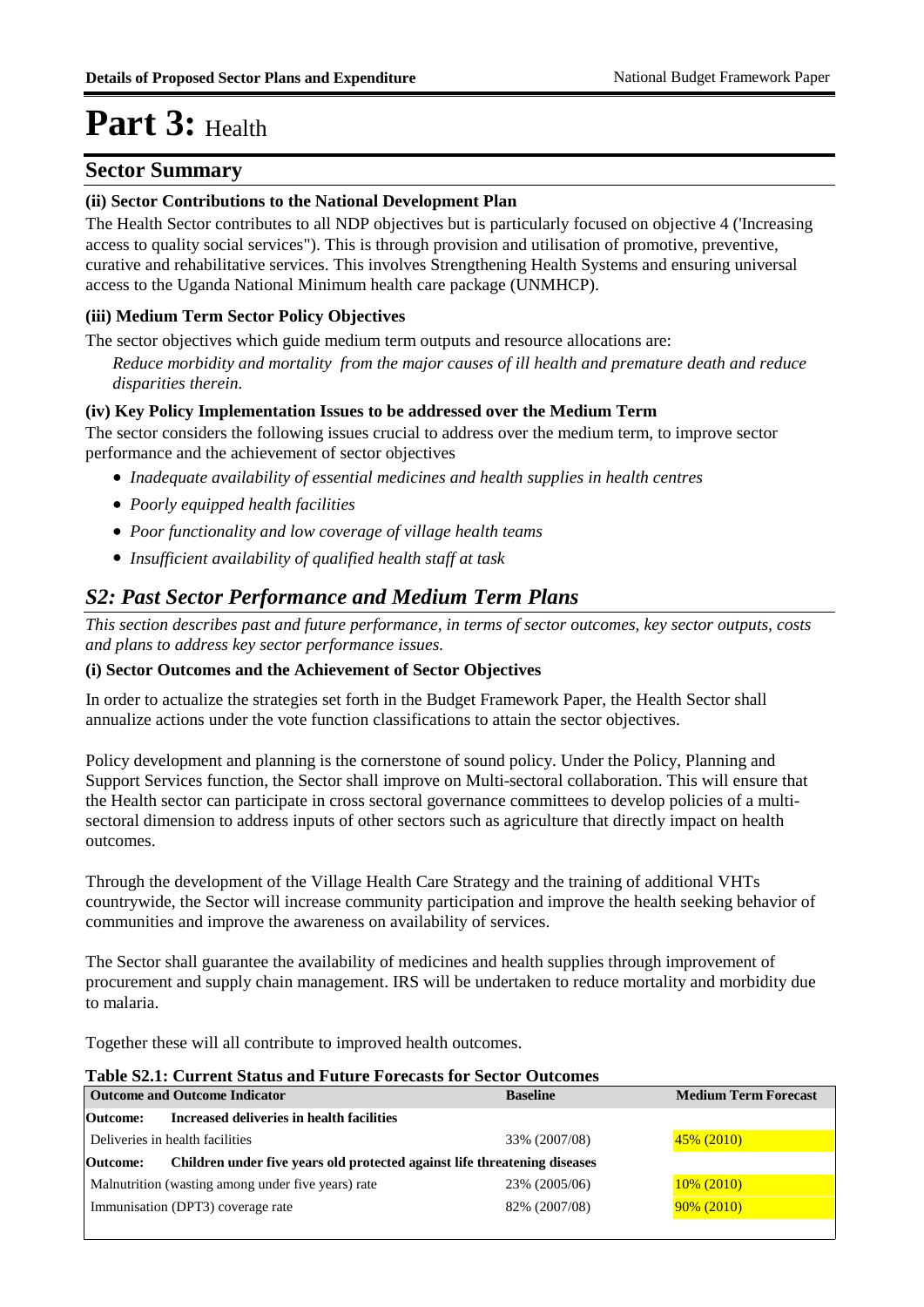#### **Sector Summary**

| <b>Outcome and Outcome Indicator</b>                                                                    | <b>Baseline</b> | <b>Medium Term Forecast</b> |  |  |  |  |
|---------------------------------------------------------------------------------------------------------|-----------------|-----------------------------|--|--|--|--|
| Health facilities receive adequate stocks of essential medicines and health supplies (EMHS)<br>Outcome: |                 |                             |  |  |  |  |
| Prevalence of HIV among Antenatal Care clients 15-24 years                                              | 4.2% (2007/08)  | $3.2\%$ (2010)              |  |  |  |  |
| Contraceptive prevalence rate                                                                           | 24.4% (2005/06) | $30\% (2010)$               |  |  |  |  |

#### **(ii) Past and Future Planned Sector Outputs**

*Performance for the first half of the 2009/10 financial year*

#### Health Systems Development:

Maintenance of solar energy packages in beneficiary HCs was carried out by the Maintenance Contractors, Energy needs assessment surveys were carried out for selected HCs in 14 districts, the study of viability of the Health Sub-district concept completed.

Rehabilitation and renovations were carried out at Tororo OPD ward,Bududa maternity and female wards, Kambuga water supply and sewerage works , Itojo male and female wards. Other civil works are ongoing in Nebbi, Apac, Rushere and Lyantonde.

Ministry of Health supplied equipment to Kitwe HCIV children's ward and installed x-ray machine, ultrasound scanner & generator in Hoima RRH. Under the ORET Program, theatre equipment were installed in 8 HCIVs; other equipment for 3 hospitals were shipped and await distribution.Office equipment and furniture amounting to Ushs 200 million were procured under the Institutional Support Project.

#### Clinical and Public Health

Village Health Teams (VHTs) were established in 6 districts,and 67 districts were provided with IEC materials, the roadmap for accelerating reduction of maternal and newborn morbidity and mortality was rolled out to 34% of the targeted districts, the child survival strategy was completed and disseminated to districts and key stake holders and 85% of households in 2 districts covered by IRS.

All districts received vaccines and logistics every month except Dec 2009. 2 Assistant Engineering Officers were trained in X-ray Imaging equipment maintenance Tetanus campaign in 7 districts and Polio campaigns in 12 districts conducted and H1N1 controlled.

Health workers were trained in universal precautions and infection control in 13 Districts

Sector Monitoring and Quality Assurance Two guidelinesUCG and Patients Charter were completed, & 2 MoH Quarterly reviews were conducted

Health Research 250 THPs were trained, One immunization booster formula was developed.

#### Pharmaceuticals and Other Supplies

Ministry of Health procured Anti Retroviral and Artemisisin Based Combination Therapies under the recurrent Budget. Additional ART, ACT and TB medicines were procured under the Global Fund Program, and a Third Party Procurement Agents' consultancy service was contracted

#### Policy Planning and Support Services

215 newly recruited staff were inducted and posted, 11 follow up sessions held in the 11 Regional Referral Hospitals to support newly posted staff to settle in their stations. In addition, the Commission of Inquiry into the activities of the Serulanda - Sesamirembe Free Trade Zone was supported to carry out its functions.

#### Cancer Services

The cancer data base was developed and the institute treated 2,500 patients. Uganda Cancer Institute embarked on the Remodelling of a Cnacer Ward, procurement of Clinical and Lab equipments, furniture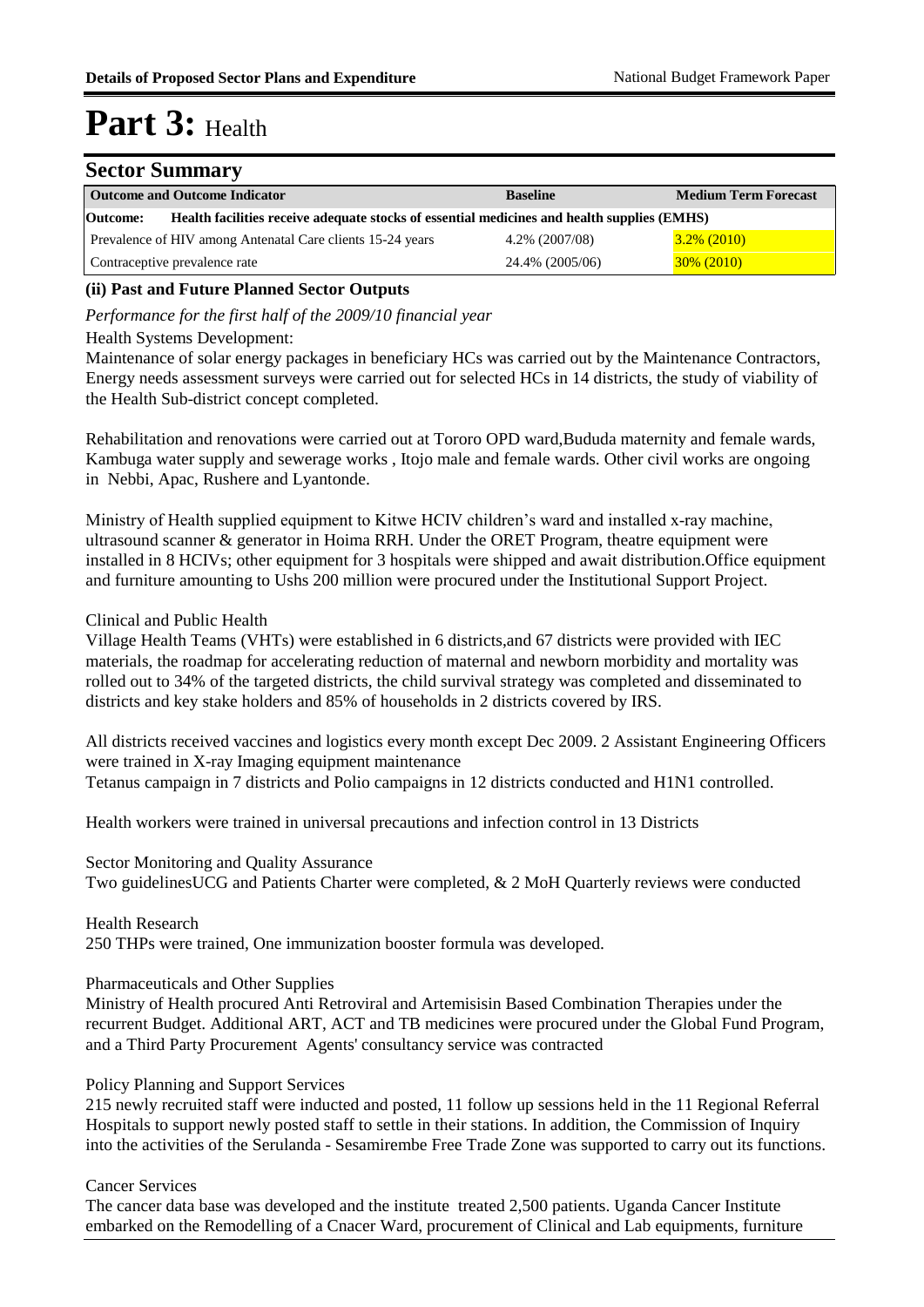### **Sector Summary**

and a Satff Van.

#### Heart Services

Uganda Heart Institute performed 14 open heart surgeries as well as 64 closed heart and thoracic surgeries. There is ongoing research in Atrial fibrillation, TB pericarditis by the institute and research proposals on Rheumatic Heart disease are available.

#### National Medical Stores

NMS procured pharmaceutical and other health supplies worth UShs 31.2 billion for Regional & District Hospitals and LowerLevel Health Units; Procured and supplied pharmaceutical and health products worth Ush s2.455 billion to Mulago National Hospital and Butabika Mental Referall Hospital.

Safe Blood Provision 83,628 units of blood were collected from 2,737 blood collection sessions held.

#### National Referral Services

Mulago Hospital Complex

By the end of December 2009, 55,227 inpatients, 253,946 outpatients, 20,692 emergencies and 17,744 specialised cases had been attended to. Drugs and Sundries worth 2.4billion were also procured.

#### Butabika Hospital

Under the vote function; 2,211 patients were admitted while 1,302 patients were discharged. 6,409 investigations were conducted in X-ray, Lab, Ultrasound and other categories and 66,330 inpatient days were registered. 57 Clinics were conducted and a total of 35,950 patients were treated in the categories of General Outpatient, Alcohol and drug abuse, Psycho- Trauma, Child and adolescent psychiatric care.

#### Capital Works:

Under the SHSSPII Project, Butabika is implementing the construction of new HCIVs and HCIIIs in the districts of Mbarara, Isingiro, Ibanda, Kiruhura, Ntungamo, Bushenyi, Rukungiri, Kabale, and Kanungu;and of Mental Health Units in the districts of Lira, Mbale, Masaka, Mubende, Jinja, Moroto. During the reporting period, the Project commissioned Mental Health Units in Masaka, Jinja, Mubende, Lira, & Mbale

#### Health Service Commission

Health Service Commission made 228 appointments and 329 Human Resource decisions made for MoH, NRH, RRH and Prisons health service.

#### Coordination of the Multi-sectoral Response to HIV/AIDS

The Commission carrien out Vulnerability and Risk assessment of HIV/AIDS conducted in 4 MDAs, 50 Districts were monitored on HIV prevention, Police, Army Married couples and Media were inducted on HIV prevention strategies, 120 PHAs and CBO representatives were oriented, HIV/AIDS integration in local government BFPs 2009/10 was assessed.

#### Primary Health Care

78% of the children less than one year received 3 dozes of DPT3/pentavalent vaccines, 29% of deliveries were at government/PNFP health facilities and 72% of HC Ivs offered HIV/AIDS care with Anti-retroviral Therapy (ART) services. The proportion of health centres with approved posts that are filled by trained health workers was 54% while latrine coverage was 67.5%.

#### Regional Referral Hospitals Services

Under the Regional Referral Hospital Services, rehabilitation works of Wards, Laboratories, Theatre rooms, Clinics, Stores, Administrative buildings, Drainage and Walkways were undertaken in the 13 Regional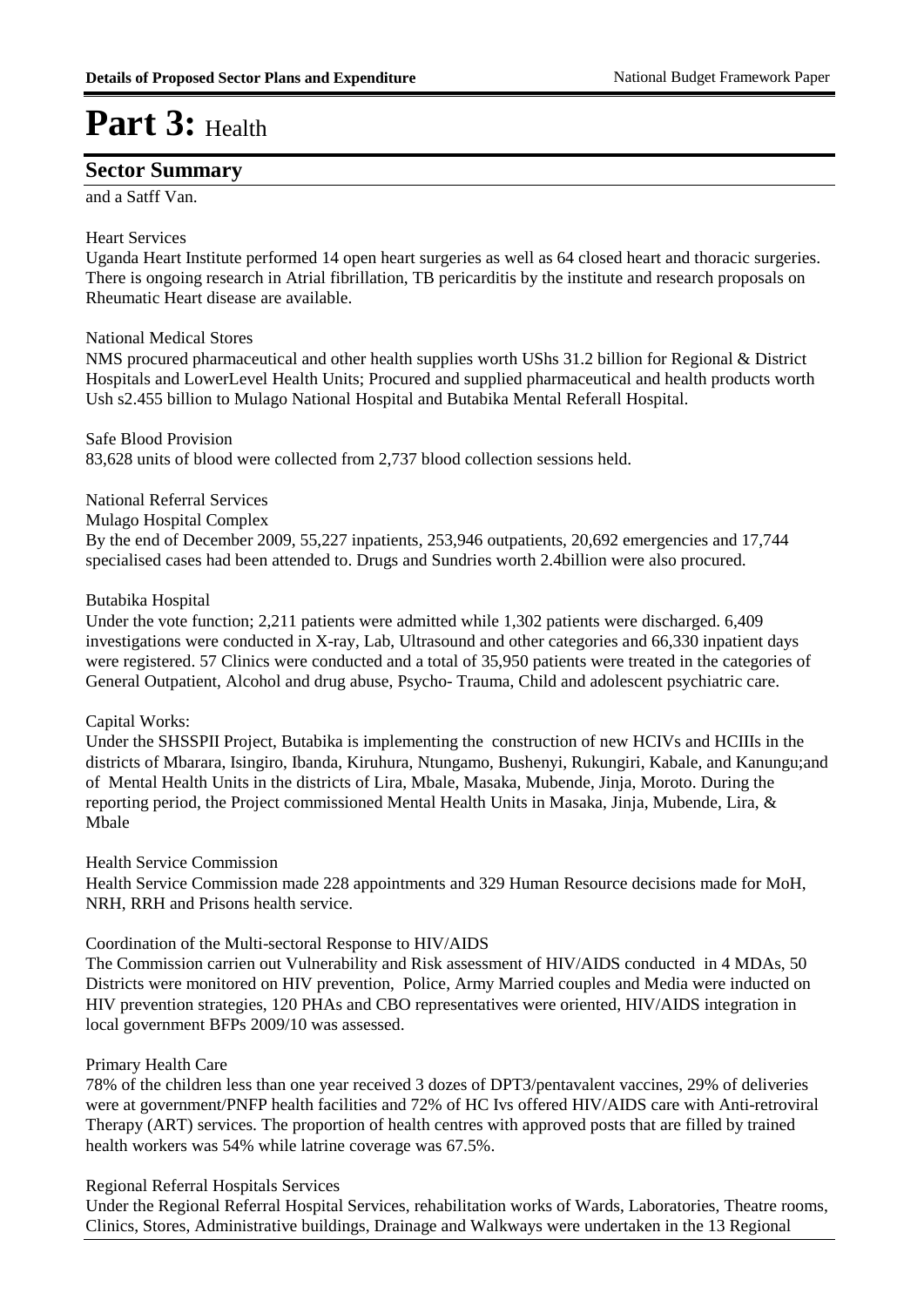### **Sector Summary**

Referral Hospitals, details of these capital improvements are stated in Table S 5.1.

### **Table S2.2: Past and Medum Term Key Sector Output Indicators\***

|                                                                                    |                         | 2009/10          |                                     |                | <b>MTEF Projections</b> |              |
|------------------------------------------------------------------------------------|-------------------------|------------------|-------------------------------------|----------------|-------------------------|--------------|
| Vote Function Key Output<br><b>Indicators and Costs:</b>                           | 2008/09<br>Outturn      | Approved<br>Plan | <b>Outturn by</b><br><b>End Dec</b> | 2010/11        | 2011/12                 | 2012/13      |
| Vote: 014 Ministry of Health                                                       |                         |                  |                                     |                |                         |              |
| Vote Function:0801 Sector Monitoring and Quality Assurance                         |                         |                  |                                     |                |                         |              |
| Number of sector performance<br>reviews held                                       | 3                       | $\overline{4}$   | $\overline{2}$                      | $\overline{4}$ | $\overline{4}$          | Not reported |
| Number of monitoring and quality<br>assuraance guidelines developed                | $\overline{0}$          | 5                | 2                                   | $\overline{6}$ | 6                       | Not reported |
| Vote Function Cost (UShs bn)                                                       | 0.138                   | 1.399            | N/A                                 | 1.399          | 1.993                   | 1.854        |
| Vote Function:0802 Health systems development                                      |                         |                  |                                     |                |                         |              |
| Number of Health centres supplied<br>with energy                                   | 64                      | 119              | Not Reported                        | 120            | 120                     | 120          |
| No. of Health facilities<br>rehabilitated/renovated                                | Not reported            | 19               | 9                                   | 15             | 20                      | 20           |
| No. of theatres remodelled &<br>equipped                                           | Not reported            | 14               | $\boldsymbol{0}$                    | 14             | 15                      | 15           |
| <b>Vote Function Cost (UShs bn)</b>                                                | N/A                     | 25.956           | N/A                                 | 94.791         | 122.690                 | 85.989       |
| VF Cost Excluding Donor                                                            | 11.450                  | 10.863           | 1.800                               | 11.163         | N/A                     | N/A          |
| <b>Vote Function:0803 Health Research</b>                                          |                         |                  |                                     |                |                         |              |
| Diseases monitored (by regional<br>centre)                                         | Not reported            | 4                | 4                                   | 5              | 5                       | 5            |
| Number of health sector research<br>priorities assessed                            | Not reported            | 8                | 8                                   | Not Reported   | Not reported            | Not reported |
| <b>Vote Function Cost (UShs bn)</b>                                                | 3.637                   | 2.213            | N/A                                 | 2.213          | 2.595                   | 2.775        |
| Vote Function:0804 Clinical and public health                                      |                         |                  |                                     |                |                         |              |
| Number of health workers trained                                                   | 2000                    | 3000             | 324                                 | 3500           | 4000                    | 4000         |
| <b>Vote Function Cost (UShs bn)</b>                                                | 3.551                   | 13.145           | N/A                                 | 18.146         | 22.221                  | 33.471       |
| Vote Function:0805 Pharmaceutical and other Supplies                               |                         |                  |                                     |                |                         |              |
| Value of medicines and health<br>supplies procured and distributed<br>against plan | 87.479                  | 23.65            | 14.80                               | $\overline{0}$ | $\mathbf{0}$            | $\mathbf{0}$ |
| Value of vaccines procured and<br>distributed against plan                         | 33.6 Bn Ush             | 33.6 Bn Ush      | 33.6 bn Ush                         | $33.6bn$ Ush   | GAVI 33.6bn GAVI 33.6bn |              |
| <b>Vote Function Cost (UShs bn)</b>                                                | N/A                     | 271.490          | N/A                                 | 3.954          | 0.000                   | 0.000        |
| VF Cost Excluding Donor                                                            | 83.887                  | 23.655           | N/A                                 | 0.000          | N/A                     | N/A          |
| Vote Function:0849 Policy, Planning and Support Services                           |                         |                  |                                     |                |                         |              |
| Vote Function Cost (UShs bn)                                                       | 6.912                   | 9.505            | $N\!/\!A$                           | <u>9.505</u>   | 11.144                  | 11.427       |
| <b>Cost of Vote Services (UShs Bn)</b>                                             | $\mathbf{N}/\mathbf{A}$ | 323.709          | N/A                                 | 130.008        | 160.643                 | 135.517      |
| Vote Cost Excluding Donor                                                          | 109.576                 | 60.781           | N/A                                 | 42.426         | N/A                     | N/A          |
| Vote: 107 Uganda AIDS Commission                                                   |                         |                  |                                     |                |                         |              |
| Vote Function:0851 Coordination of multi-sector response to HIV/AIDS               |                         |                  |                                     |                |                         |              |
| Number of advocacy events<br>undertaken to promote HIV/AIDS<br>awarness            | 3                       | 3                | 3                                   | 10             | 10 Events               | 10 Events    |
| Number of policies and plans<br>updated/developed and disseminated                 | 10000                   | 5000             | Not reported                        |                | 5000 revised preven     | Not reported |
| Number of Districts supported to<br>develop HIV/AIDS strategic plans               | 6                       | 10               | $\vert 4 \vert$                     | 24             | 30                      | 33           |
| Vote Function Cost (UShs bn)                                                       | N/A                     | 6.587            | N/A                                 | 17.443         | 18.623                  | 19.954       |
| VF Cost Excluding Donor                                                            | 2.792                   | 3.934            | 0.871                               | 3.834          | N/A                     | N/A          |
| <b>Cost of Vote Services (UShs Bn)</b>                                             | N/A                     | 6.587            | N/A                                 | 17.443         | 18.623                  | 19.954       |
| Vote Cost Excluding Donor                                                          | 2.792                   | 3.934            | 0.871                               | 3.834          | N/A                     | N/A          |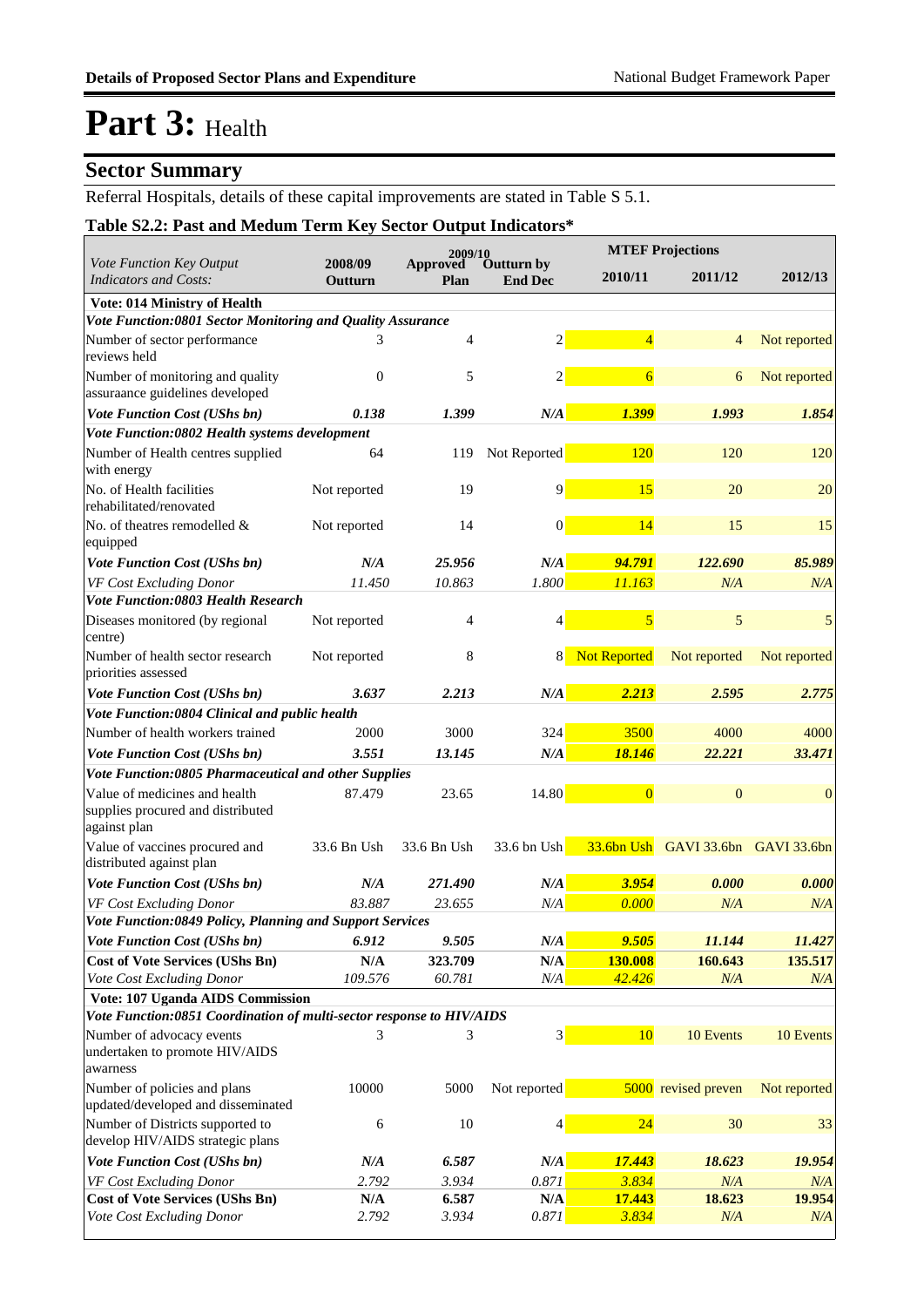|                                                                                    |                    | 2009/10          |                                     |                    | <b>MTEF Projections</b> |                     |
|------------------------------------------------------------------------------------|--------------------|------------------|-------------------------------------|--------------------|-------------------------|---------------------|
| Vote Function Key Output<br><b>Indicators and Costs:</b>                           | 2008/09<br>Outturn | Approved<br>Plan | <b>Outturn by</b><br><b>End Dec</b> | 2010/11            | 2011/12                 | 2012/13             |
| Vote: 114 Uganda Cancer Institute                                                  |                    |                  |                                     |                    |                         |                     |
| <b>Vote Function:0857 Cancer Services</b>                                          |                    |                  |                                     |                    |                         |                     |
| No. of in-patients treated                                                         | Not reported       | 10,000           | 2500                                | 10,000             | 10.000                  | 10,000              |
| No.of out-patients                                                                 | Not reported       | Not reported     | Not reported                        | Not reported       | Not reported            | Not reported        |
| No.of investigations undertaken                                                    | Not reported       | 10,000           | 2500                                | 10,000             | 10,000                  | 10,000              |
| No. of outreach visits                                                             | Not reported       | Not reported     | Not reported                        | Not reported       | Not reported            | Not reported        |
| <b>Vote Function Cost (UShs bn)</b>                                                | 0.000              | 3.782            | 0.560                               | 3.615              | 4.565                   | 5.585               |
| <b>Cost of Vote Services (UShs Bn)</b>                                             | 0.000              | 3.782            | 0.560                               | 3.615              | 4.565                   | 5.585               |
| Vote: 115 Uganda Heart Institute                                                   |                    |                  |                                     |                    |                         |                     |
| <b>Vote Function:0858 Heart Services</b>                                           |                    |                  |                                     |                    |                         |                     |
| No. of Open heart operations                                                       | Not reported       | 50               | 14                                  | 80                 | 100                     | 120                 |
| No. of Thoracic and Closed Heart<br>Operations                                     | Not reported       | 180              | 64                                  | 100                | 120                     | 120                 |
| Number of Outpatients                                                              | Not reported       | 10,000           | 78                                  | 10,000             | Not reported            | Not reported        |
| No. of outreach visits                                                             | Not reported       | 44               | $\theta$                            | 44                 | 45                      | 45                  |
| <b>Vote Function Cost (UShs bn)</b>                                                | 0.000              | 2.610            | N/A                                 | 3.040              | 3.534                   | 4.028               |
|                                                                                    |                    |                  |                                     |                    |                         |                     |
| <b>Cost of Vote Services (UShs Bn)</b><br><b>Vote: 116 National Medical Stores</b> | 0.000              | 2.610            | N/A                                 | 3.040              | 3.534                   | 4.028               |
| <b>Vote Function:0859 Pharmaceutical and Medical Supplies</b>                      |                    |                  |                                     |                    |                         |                     |
| Value of Medicines and Health                                                      | 11.5bn             | 67.45bn          | 31.175bn                            | 99.228bn           | 127.00bn                | 111.00bn            |
| Supplies Distributed to Local                                                      |                    |                  |                                     |                    |                         |                     |
| Governments, General and Regional                                                  |                    |                  |                                     |                    |                         |                     |
| <b>Referral Hospitals</b>                                                          |                    |                  |                                     |                    |                         |                     |
| Value of Medicines and Health                                                      | 2bn                | 7.4bn            | 2.455bn                             | 10.5 <sub>bn</sub> | 10.646bn                | 10.05 <sub>bn</sub> |
| Supplies Distributed to Mulago                                                     |                    |                  |                                     |                    |                         |                     |
| National Hospital and Butabika<br>Mental Referal Hospital                          |                    |                  |                                     |                    |                         |                     |
| <b>Vote Function Cost (UShs bn)</b>                                                | 0.000              | 75.711           | 4.956                               | 205.798            | 145.421                 | 169.282             |
| <b>Cost of Vote Services (UShs Bn)</b>                                             | 0.000              | 75.711           | 4.956                               | 205.798            | 145.421                 | 169.282             |
| <b>Vote: 134 Health Service Commission</b>                                         |                    |                  |                                     |                    |                         |                     |
| Vote Function:0852 Human Resource Management for Health                            |                    |                  |                                     |                    |                         |                     |
| Number of appointments made                                                        | 640                | 1000             | 228                                 | 800                | 800                     | 800                 |
| <b>Vote Function Cost (UShs bn)</b>                                                | 2.000              | 2.560            | 0.886                               | 2.560              | 3.185                   | 4.025               |
| <b>Cost of Vote Services (UShs Bn)</b>                                             | 2.000              | 2.560            | 0.886                               | 2.560              | 3.185                   | 4.025               |
| Vote: 151 Uganda Blood Transfusion Service (UBTS)                                  |                    |                  |                                     |                    |                         |                     |
| Vote Function:0853 Safe Blood Provision                                            |                    |                  |                                     |                    |                         |                     |
| Units of Blood Collected                                                           | 180,000            | 187,000          | 83,628                              | 226,270            | 248,897                 | 250,000             |
| Vote Function Cost (UShs bn)                                                       | 1.382              | 3.130            | 0.443                               | 3.145              | 3.768                   | 4.606               |
| <b>Cost of Vote Services (UShs Bn)</b>                                             | 1.382              | 3.130            | 0.443                               | 3.145              | 3.768                   | 4.606               |
| Vote: 161 Mulago Hospital Complex                                                  |                    |                  |                                     |                    |                         |                     |
| Vote Function:0854 National Referral Hospital Services                             |                    |                  |                                     |                    |                         |                     |
| Average length of inpatient stay                                                   | 12 days            | 10 days          | Not reported                        | 9 days             | 9days                   | 5 days              |
| No of inpatients attended to                                                       | 135,012            | 140,000          | 55,227                              | 150,000            | 165,000                 | 160,000             |
| No of specialised outpatient cases<br>attended to.                                 | 116,352            | 180,000          | 17,744                              | 200,000            | 200,000                 | 200,000             |
| No of general outpatients attanded to.                                             | 605,000            | 670,000          | 253,946                             | 750,000            | 850,000                 | 850,000             |
| No of emergencies attended to.                                                     | 47,976             | 60,650           | 20,946                              | 60,000             | 60,000                  | 60,000              |
| Vote Function Cost (UShs bn)                                                       | 42.707             | 36.453           | N/A                                 | 29.937             | 34.756                  | 40.342              |
| <b>Cost of Vote Services (UShs Bn)</b>                                             | 42.707             | 36.453           | $\mathbf{N}/\mathbf{A}$             | 29.937             | 34.756                  | 40.342              |
| Vote: 162 Butabika Hospital                                                        |                    |                  |                                     |                    |                         |                     |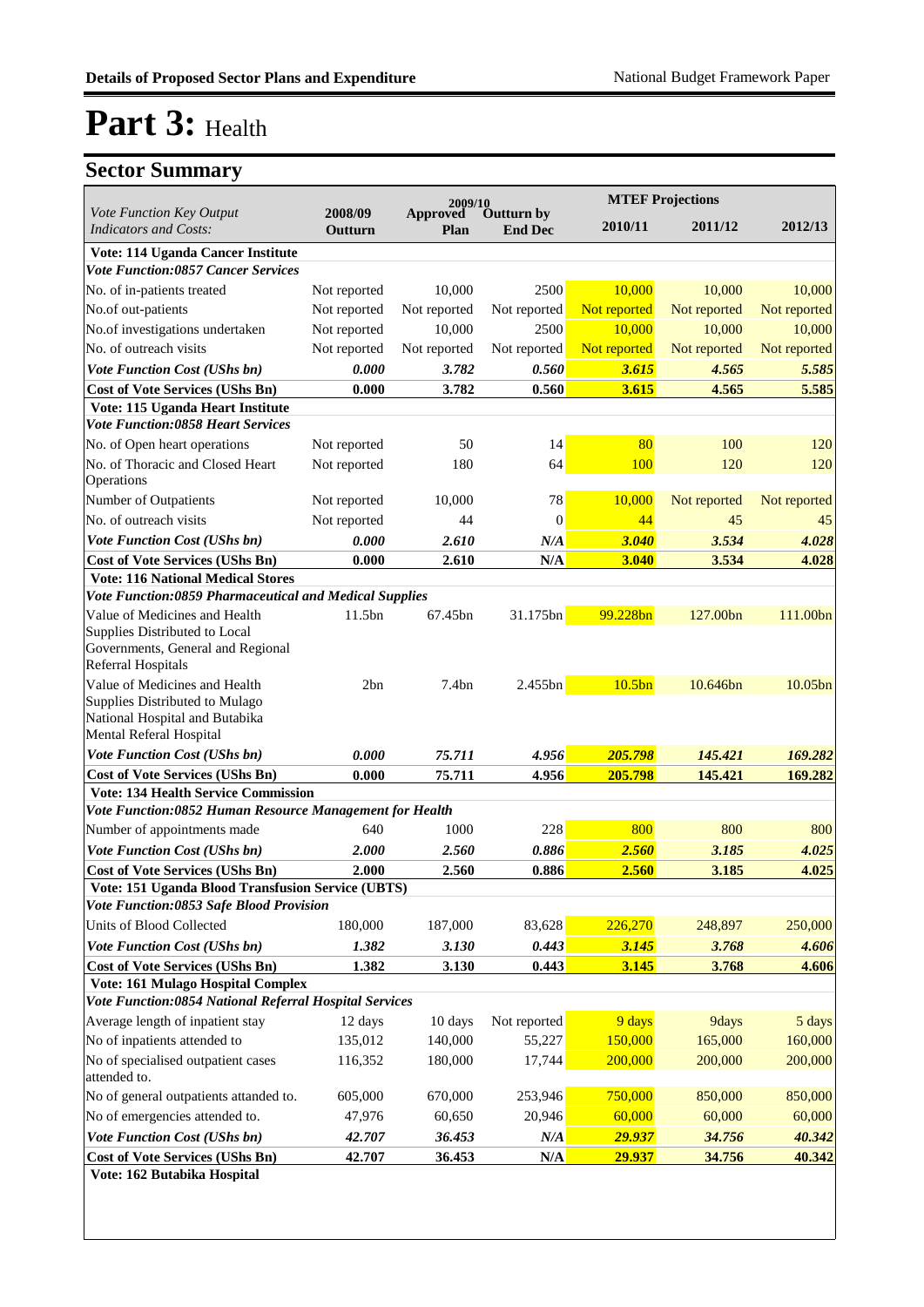### **Sector Summary**

|                                                                    |                    | 2009/10          |                                     |                  | <b>MTEF Projections</b> |                  |
|--------------------------------------------------------------------|--------------------|------------------|-------------------------------------|------------------|-------------------------|------------------|
| Vote Function Key Output<br><b>Indicators and Costs:</b>           | 2008/09<br>Outturn | Approved<br>Plan | <b>Outturn by</b><br><b>End Dec</b> | 2010/11          | 2011/12                 | 2012/13          |
| Vote Function:0855 Provision of Specialised Mental Health Services |                    |                  |                                     |                  |                         |                  |
| Number of patients admitted,                                       | 2,747              | 3,000            | 2,211                               | 3,500            | 3,500                   | 3,500            |
| Number of Outpatient clinics<br>operational                        | Not reported       | 30               | 12                                  | 30               | 30                      | 30               |
| Health Centres - Number of<br>completed units                      | $\Omega$           | 39               | Not reported                        | 29               | 10                      | $\boldsymbol{0}$ |
| Number of Mental Health Units<br>(MHU) construction completed      | $\theta$           | 6                | 5                                   | $\mathbf{1}$     | $\boldsymbol{0}$        | $\boldsymbol{0}$ |
| <b>Vote Function Cost (UShs bn)</b>                                | N/A                | 48.831           | N/A                                 | 12.783           | 15.735                  | 18.827           |
| VF Cost Excluding Donor                                            | 11.919             | 12.777           | 6.817                               | 12.783           | N/A                     | N/A              |
| <b>Cost of Vote Services (UShs Bn)</b>                             | N/A                | 48.831           | N/A                                 | 12.783           | 15.735                  | 18.827           |
| Vote Cost Excluding Donor                                          | 11.919             | 12.777           | 6.817                               | 12.783           | N/A                     | N/A              |
| Vote: 163 163-175 Referral Hospitals                               |                    |                  |                                     |                  |                         |                  |
| Vote Function:0856 Regional Referral Hospital Services             |                    |                  |                                     |                  |                         |                  |
| Number of in patients admitted                                     | Not reported       | 274,644          | 118,829                             | 242,920          | 240,000                 | 230,000          |
| Bed occupancy rate (inpatients)                                    | Not reported       | 92%              | 98%                                 | 86%              | 85%                     | 85%              |
| Average rate of stay for inpatients                                | Not reported       | 5                | 5.6                                 | 5.75             | 5                       | 5                |
| Number of general outpatients<br>attended to                       | Not reported       | 1,011,874        | 512,022                             | 1,100,000        | 1,200,000               | 1,200,000        |
| Number of specialised outpatients<br>attended to                   | Not reported       | 236,000          | 166,526                             | 304,500          | 320,000                 | 320,000          |
| Value of medicines<br>received/dispensed (Ush bn)                  | 6.7                | 6.7              | 1.5                                 | 6.7              | 6.7                     | 6.7              |
| Number of labs/tests                                               | Not reported       | 541,861          | 228,740                             | 606,492          | 6200,000                | 650,000          |
| Patient xrays (imaging)                                            | Not reported       | 23,500           | 15,892                              | 26,800           | 27,000                  | 30,000           |
| Number of people immunised                                         | Not reported       | 205,864          | 78,875                              | 168,484          | 200,000                 | 250,000          |
| Number of antenatal cases                                          | Not reported       | 147,872          | 85,160                              | 146,200          | 150,000                 | 200,000          |
| Number of people receiving family<br>planning services             | Not reported       | 21,851           | 8,061                               | 21,050           | 25,000                  | 25,000           |
| Value of medical equipment<br>procured (Ush Bn)                    | Not reported       | 2.38 bn          | $1.07$ bn                           | $2.1 \text{ bn}$ | 2.5                     | 3.5              |
| No. reconstructed/rehabilitated<br>general wards                   | Not reported       | 13               | 9                                   | 21               | 20                      | 20               |
| No. of staff houses<br>constructed/rehabilitated                   | Not reported       | 21               | 14                                  | 22               | 20                      | 20               |
| No. of OPD wards constructed                                       | Not reported       | 1                | ongoing                             | $\overline{2}$   | $\overline{c}$          | $\overline{c}$   |
| No. of theatres constructed                                        | Not reported       |                  | 5 ongoing works                     | 3                | 3                       | 3                |
| <b>Vote Function Cost (UShs bn)</b>                                | 44.645             | 46.831           | N/A                                 | 45.337           | 52.466                  | 60.157           |
| <b>Cost of Vote Services (UShs Bn)</b>                             | 44.645             | 46.831           | N/A                                 | 45.337           | 52.466                  | 60.157           |

**Vote: 500 501-850 Local Governments**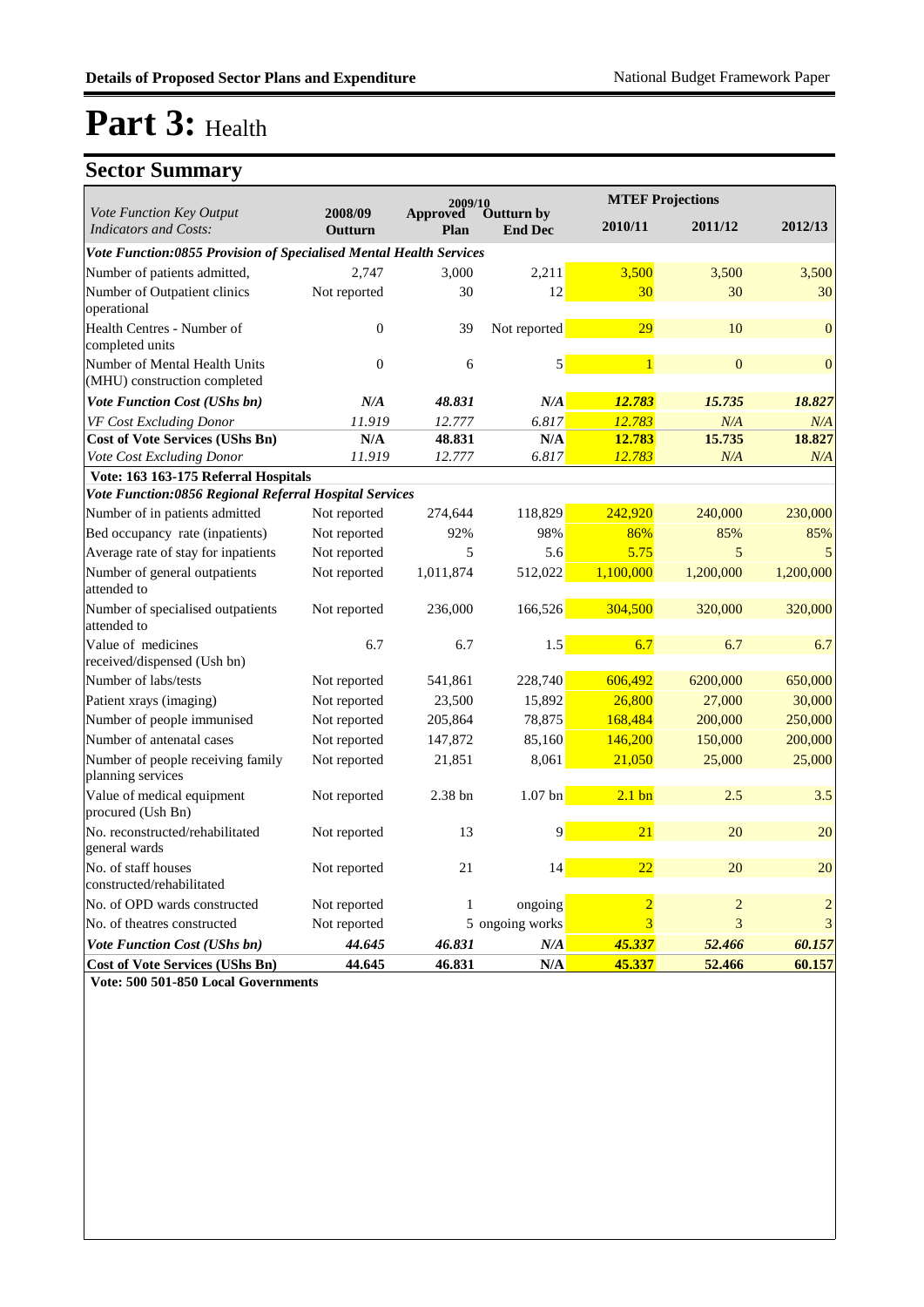### **Sector Summary**

|                                                                                                  |                    | 2009/10                 |                              |              | <b>MTEF Projections</b> |            |
|--------------------------------------------------------------------------------------------------|--------------------|-------------------------|------------------------------|--------------|-------------------------|------------|
| Vote Function Key Output<br><b>Indicators and Costs:</b>                                         | 2008/09<br>Outturn | <b>Approved</b><br>Plan | Outturn by<br><b>End Dec</b> | 2010/11      | 2011/12                 | 2012/13    |
| Vote Function:0881 Primary Healthcare                                                            |                    |                         |                              |              |                         |            |
| % of HC IV's offering HIV/AIDS<br>care with Anti-retroviral Therapy<br>(ART) services            | 72%                | 90%                     | 72%                          | 75%          | 80%                     | 100%       |
| % of Deliveries at Health Facilities                                                             | 31%                | 35%                     | 29%                          | 50%          | 65%                     | 80%        |
| % of Health facilities with no stock<br>out of 6 tracer medicines and supplies                   | 28%                | 35%                     | 70%                          | 80%          | $\Omega$                | $\Omega$   |
| % of children $\langle$ 1 year receiving 3<br>doses od DPT/ pentavalent vaccines                 | 85%                | 95%                     | 78%                          | 90%          | 94%                     | 95%        |
| Proportion of health centres with<br>approved posts that are filled by<br>trained health workers | 51%                | 55%                     | 54%                          | Not reported | 54%                     | 59%        |
| No of healthcentres constructed                                                                  | Not reported       | 24                      | ongoing                      | 25           | 25                      | 25         |
| No of healthcentres rehabilitated                                                                | Not reported       | 16                      | ongoing                      | 20           | 20                      | 20         |
| No of staff houses constructed                                                                   | Not reported       | 194                     |                              | 200          | 200                     | 200        |
| No of staff houses rehabilitated                                                                 | Not reported       | 15                      | Not reported                 | 30           | 30                      | 30         |
| No of maternity wards constructed                                                                | Not reported       | 26                      | Not reported                 | 30           | 30                      | 30         |
| No of maternity wards rehabilitated                                                              | Not reported       | $\overline{2}$          | Not reported                 | 10           | 10                      | 10         |
| No of OPD and other wards<br>constructed                                                         | Not reported       | 36                      | 4                            | 50           | 50                      | 50         |
| No of OPD and other wards<br>rehabilitated                                                       | Not reported       | 9                       | Not reported                 | 20           | 20                      | 20         |
| No of theatres constructed                                                                       | Not reported       | 9                       | Not reported                 | 10           | 10                      | 10         |
| Value of medical equipment procured                                                              | Not reported       | 1.12 billion            | Not reported                 | 7 billion    | 10 billion              | 10 billion |
| <b>Vote Function Cost (UShs bn)</b>                                                              | 166.399            | 192.895                 | 97.599                       | 184.675      | 211.449                 | 240.360    |
| <b>Cost of Vote Services (UShs Bn)</b>                                                           | 166.399            | 192.895                 | 97.599                       | 184.675      | 211.449                 | 240.360    |
| <b>Cost of Sector Services (UShs Bn)</b>                                                         | N/A                | 743.100                 | N/A                          | 638.340      | 654.144                 | 702.684    |
| <b>Sector Cost Excluding Donor</b>                                                               | 381.421            | 443.960                 | N/A                          | 443.079      | N/A                     | N/A        |

*\* Excludes taxes and arrears; NB Table S5.1 at the end of this section provides more details of outputs planned for 2009/10 and achievements in the first half of 2008/09*

#### *2010/11 Planned Outputs*

The following activities are planned under the respective vote functions;

#### Health Systems Development

Theatre equipment will be installed in 11 HCIVs, 3 Mobile workshop vehicles (Arua, Gulu & Central) and 2 support supervision vehicles will be procured. Medical equipment will be procured and installed in Awac, Bufumbo, Bukedea, Butenga, Kakindo, Kakumiro, Kasanda, Kangulumira, Pajule, Ntwetwe and Rhino Camp HCIV theatres to complete full package.

The following facilities will be rehabilitated: Bududa; Pediatric, Female Wards & Administration block Rehabilitated, Kambuga: 2 wards rehabilitated, Masafu: New theatre constructed and 2 staff Housing units, Yumbe: General renovation started, Rushere: Master plan and construction of Medical Ward undertaken, Kisozi & Buyiga HCIV: Construction and equipping carried out.

#### Clinical and Public Health

Health Unit Management Committee Guidelines and Infection control Guidelines will be developed, VHTs will be established in 25 Districts and equipped in 40 districts.

85% of households in 53 districts will be covered by IRS and the Proportion of TB patients on Direct Observation Treatments increased from 60% to 70%. DPT3 coverage of 86% will be attained and Mentorship training from professionals from National referral hospitals to Regional Referral Hospitals and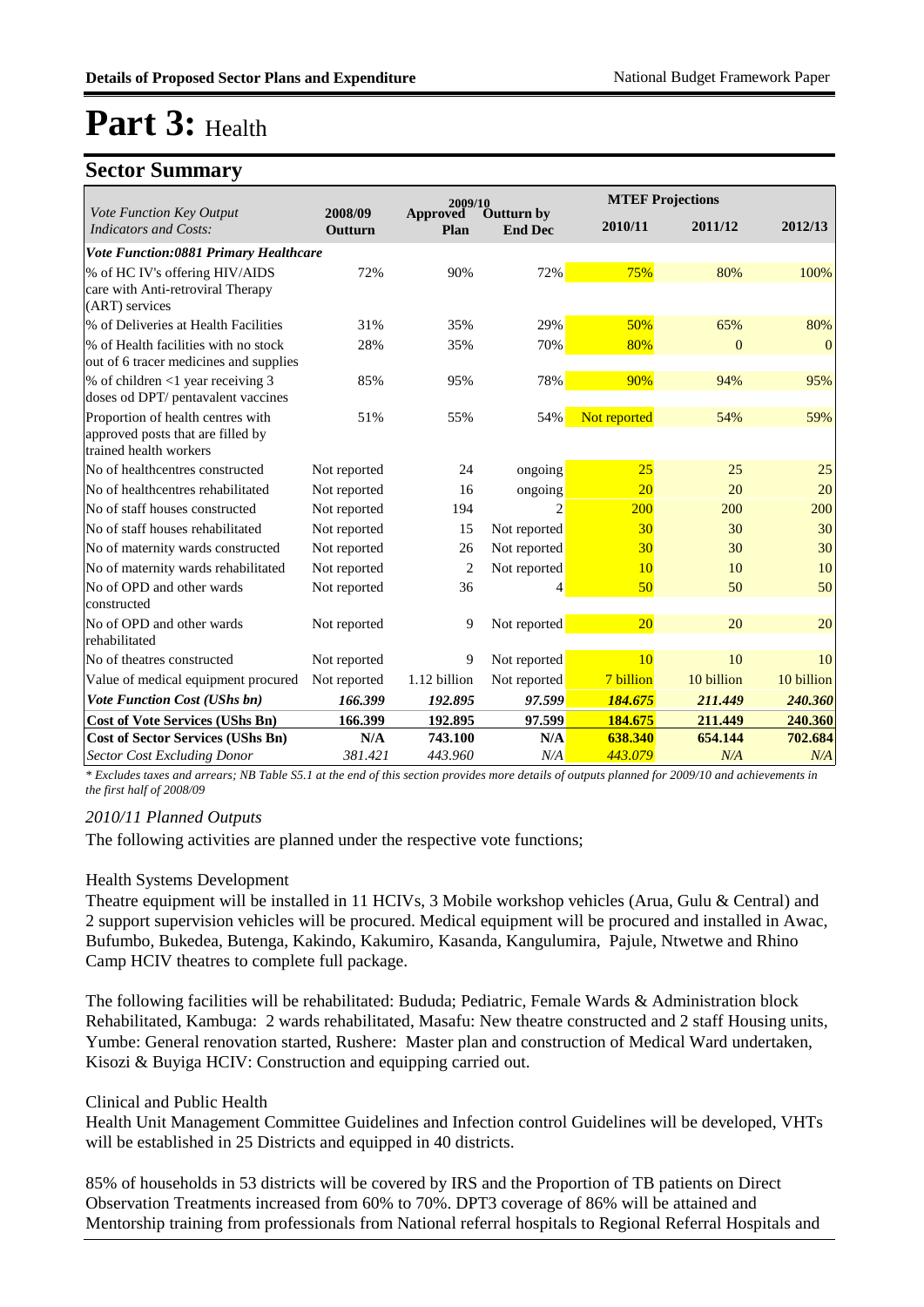### **Sector Summary**

RRH hospitals to General hospitals and GHs to HCIVs conducted.

The sector shall also undertake the development of Health infrastructure guidelines, print and distribute designs and drawings, conduct Integrated technical support supervision in all regional referral hospitals and 126 Hospitals, maintain Medical Equipment (Central workshop Wabigalo), Investigate and control all disease outbreak, strengthen Services addressing psycho trauma in war affected areas , train all Health Workers in universal precautions and infection control and Hospital Health Workers in case management of epidemics. Also 2 Surgical camps will be held and 11 Specialists outreach service visits conducted.

#### Sector Monitoring and Quality Assurance

4 Quarterly reviews will be Conducted, 4 Standards and Guidelines:-UCG, Patients' Charter, Clients Charter, Radiation & Imaging standards disseminated. 4 Support supervision visits per district (2 Area Team visits, 2 Top Management) will be conducted and Radiation and Imaging standards developed.

#### Health Research

Ethno botanical and ethno pharmacological data collection will be undertaken while GAP and GMP developed for medicinal plants and herbal medicines. Also standards for good agricultural practices (GAP) will be developed and Co-ordination and Development of National Research Priorities undertaken. The alignment and harmonization of research will be strengthened and the inventory of research developed.

#### Policy Planning and Support Services

The following outputs will be produced under the vote function; Annual work plan for FY 2010/11, 4 quarterly performance reports and 4 HMIS Quarterly Reports will be produced. All districts will be supported in planning. The following reports will be produced; 1 DHO meeting report, 1 Joint Review Report, 1 Technical Review Report, 1 CSO report, 1 Annual Performance Report, 1 BFP for FY 2010/11, 4 HPAC reports, 4 International coordination reports, Technical support supervision Report, Training Needs Assessment Report, 1 consolidated NGO plan, 4 NGO supervision reports, 4 HRH stakeholders reports, 1 NSHI Report and 2 RIA Report.

100 post basic and post graduates trained,50 HSD managers trained in leadership and management Quarterly Audit reports produced, Ministry staff performance improved through enhanced welfare and HRHIS operationalised in 30 districts.

#### Cancer Services

The institute will embark on country wide cancer sensitization and awareness programmes through identification and establishment of Satellite sites to allow easy follow up of patients. In addition, the construction of an administrative and medical facility will be commissioned.

#### Heart Services

For FY 2010/11,the institute plans to perform 80 open heart and 100 closed heart surgeries and to avail Heart Outreach Services to 24 schools and 10 up country hospitals. Capital works for the establishment of the catheterisation lab will be concluded.

#### National Medical Stores

NMS will procure medical supplies for all Government facilities at the estimated cost of Ushs 109 billion; ensure the embossment of all supplies and distribute these supplies to designated local stores at Districts, Hospitals and other facilities.

#### Safe Blood Provision

The blood bank will collect 200,000 units of blood, increase the proportion of repeat donors to 58% and procure requisite equipment.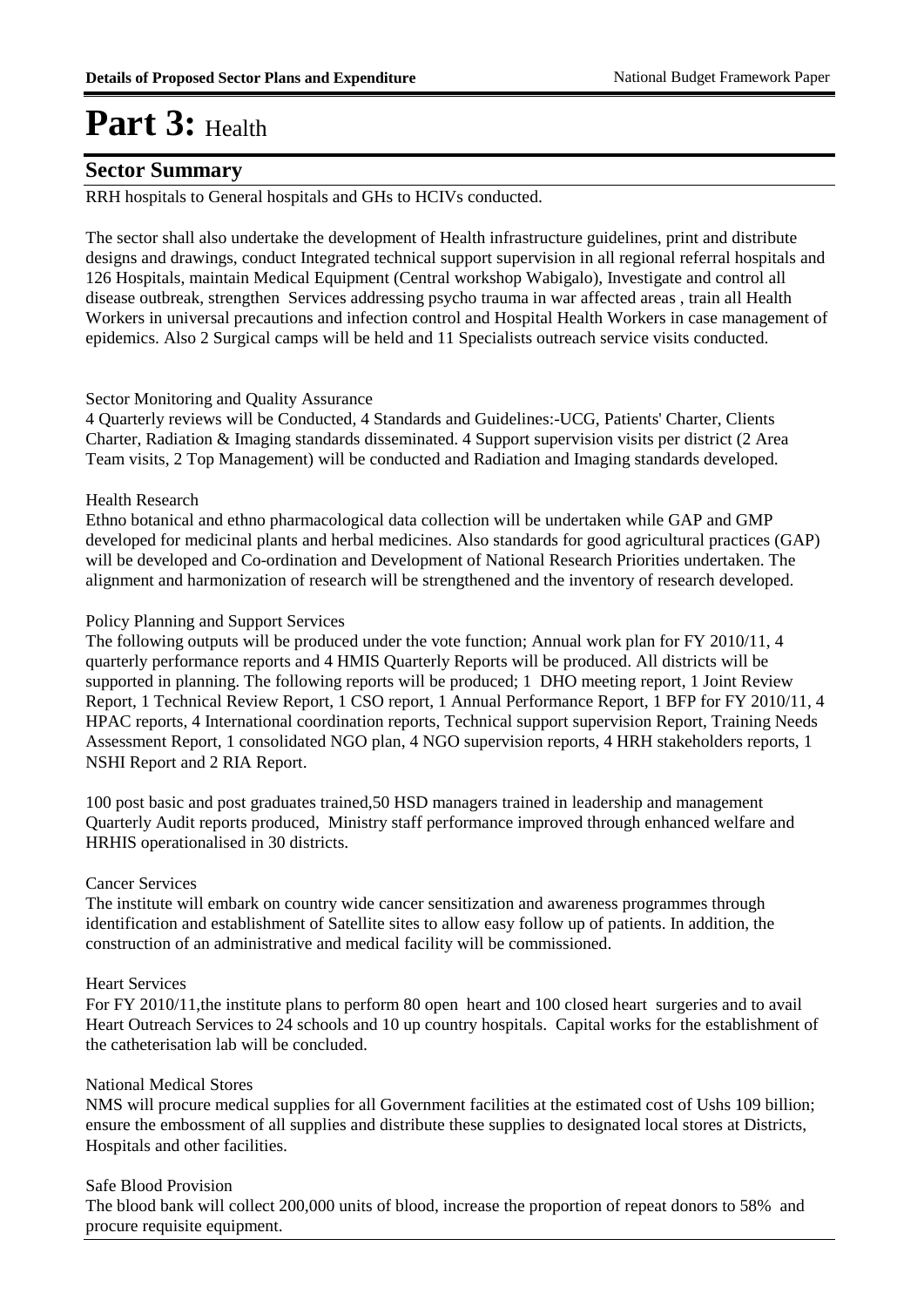### **Sector Summary**

National Referral Services

Mulago Hospital Complex and Butabika Hospital:

In FY 2010/11, Over 140,000 inpatients, 700,000 outpatients, 60,000 emergencies and 180,000 specialised cases will be attended to. Mulago Hospital will engage the services of consultants to finalise the plans and designs for the Implementation of Mulago III Hospital.

#### Human Resource Management for Health

Health Services Commission will recruit 1,000 health workers (medical officers, clinicians, technicians) into the Health Service.

#### Coordination of the Multi-sectoral Response to HIV/AIDS

Prevention messages developed and disseminated through mass media, Prevention guidelines printed and disseminated, UAC Strategic Plan & Annual work plan developed, 30 Districts supported to developed HIV/AIDS strategic plans.

#### Primary Healthcare

Access and utilization of primary health care services will be further scaled up through the improvement of the availability of essential medicines/health supplies, medical equipment and addressing the human resource challenges. Local Governments will be required to implement their Development Plans for the establishment of new, and refurbishment of Staff houses, medical wards, theatres, and the procurement of medical equipment.

#### Regional Referral Hospital Services

Regional Referral Hospitals that have prepared Development plans will carry out rehabilitation works of Wards, Laboratories, Theatre rooms, Clinics, Stores, Administrative buildings, Drainage and Walkways In patient and outpatient services will also be sustained

#### *Medium Term Plans*

The following plans have been developed to alleviate the performance constraints illustrated at the fore. To sustain the availability of medicines and medical supplies, the Sector has centralised the procurement of these items under National Medical Stores. Through increased vigilance and zero tolerance to pilferage of drugs, and additional measures such as labelling drug items and the consolidation of one national procurement plan, the Sector will attain increased efficiency (reduced wastage) and be able to make available more treatments.

Secondly, Human Resource attraction, retention and motivation will be enhanced through the implementation of the Hard to Reach policy and additional measures such as improved staff remuneration, where possible. In addition, the Sector intends to roll out preventive health services to combat malaria namely; Indoor Residual Spraying; use of Impregnated Long Lasting Nets (LLNs) in addition to the scale up of treatment supplies.

#### *Unit Costs for Key Services*

Table S.2.3 below illustrates selected direct costs underlying the key service delivery outputs, for selected categories of health infrastructure (both central and local government level), medical and pharmaceutical supplies, and services.Given the wide range of outputs, additional cost information is available in the Price Catalogue for Medicines issued by National Medical Stores, the Guidelines on Standard Equipment & Instruments for Health Centres II-IV, District and Regional Hospitals issued by the National Advisory Committee on Medical Equipment (NACME), and Health Infrastructure Standards issued by Ministry of Health. It is key to note that indirect transactory expenses incurred in the attainment of these outputs, such as administrative expenses, are not included.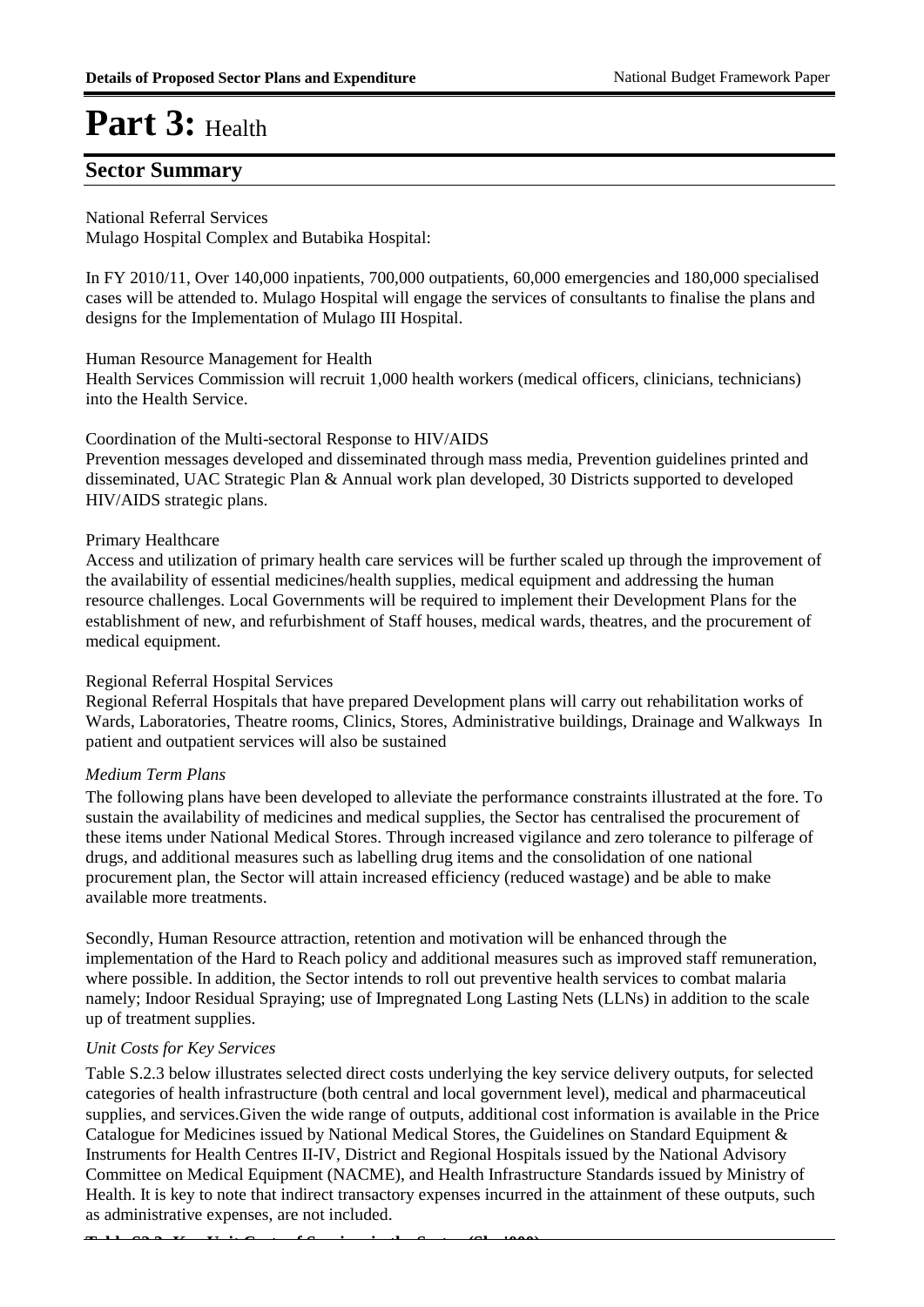| <b>Unit Cost</b><br><b>Description</b>                                                                                                                           | Actual<br>2008/09 | <b>Planned</b><br>2009/10 | <b>Proposed</b><br>2010/11 | <b>Costing Assumptions and Reasons for any Changes</b><br>and Variations from Plan                                                                                                                                                      |
|------------------------------------------------------------------------------------------------------------------------------------------------------------------|-------------------|---------------------------|----------------------------|-----------------------------------------------------------------------------------------------------------------------------------------------------------------------------------------------------------------------------------------|
| Vote: 014 Ministry of Health                                                                                                                                     |                   |                           |                            |                                                                                                                                                                                                                                         |
| Vote Function:0802 Health systems development<br><b>HC IV OPERATING</b><br><b>THEATRE</b>                                                                        | 155,000           | 155,000                   | 155,000                    | 155 sq M x 1 mil per sq meter                                                                                                                                                                                                           |
| HC II OPD/Emergency<br>Delivery                                                                                                                                  | 142,000           | 142,000                   | 142,000                    | 142 Sq M x 1 mil per sq meter                                                                                                                                                                                                           |
| Staff house 2 BED RM                                                                                                                                             | 81,000            | 81,000                    | 81,000                     | 1 UNIT X 81 sq M x 1 mil per sq mtr                                                                                                                                                                                                     |
| Staff house 1 BED RM.                                                                                                                                            | 44,000            | 44,000                    | 44,000                     | 1 UNIT X 44 sq M x 1 mil per sq mtr                                                                                                                                                                                                     |
| PLACENTA PIT                                                                                                                                                     | 2,000             | 2,000                     | 2,000                      |                                                                                                                                                                                                                                         |
| <b>HC IVGENERAL</b><br><b>WARD</b>                                                                                                                               | 157,400           | 157,400                   | 157,400                    | 157.4 sq M x 1 mil per sq meter                                                                                                                                                                                                         |
| <b>HC IV OPD</b>                                                                                                                                                 | 441,000           | 441,000                   | 441,000                    | 441 sq M x 1 mil per sq meter                                                                                                                                                                                                           |
| <b>HC IV MORTUARY</b>                                                                                                                                            | 29,000            | 29,000                    | 29,000                     | 29 sq M x 1 mil per sq meter                                                                                                                                                                                                            |
| <b>HC IV MATERNITY</b><br><b>WARD</b>                                                                                                                            | 177,000           | 177,000                   | 177,000                    | 177 sq M x 1 mil per sq meter                                                                                                                                                                                                           |
| <b>HC IV GENERAL</b><br><b>WARD</b>                                                                                                                              | 157,400           | 157,400                   | 157,400                    | 157.4 sq M x 1 mil per sq meter                                                                                                                                                                                                         |
| <b>HC III Out Patients</b><br>Department                                                                                                                         | 157,000           | 157,000                   | 157,000                    | 157 sq M x 1 mil per sq meter                                                                                                                                                                                                           |
| HC III<br><b>GENERAL/MATERNI</b><br><b>TY WARD</b>                                                                                                               | 246,000           | 246,000                   | 246,000                    | 246 sq M x 1 mil per sq meter                                                                                                                                                                                                           |
| MEDICAL WASTE<br>PIT                                                                                                                                             | 2,000             | 2,000                     | 2,000                      |                                                                                                                                                                                                                                         |
| Vote Function:0804 Clinical and public health<br><b>Indoor Residual Spray</b>                                                                                    | 60,000            | 60,000                    | 60,000                     | Estimated direct cost for each household sprayed twice<br>annually (USD 30.00; rate 1USD=2,000UShs)                                                                                                                                     |
| Vote: 115 Uganda Heart Institute                                                                                                                                 |                   |                           |                            |                                                                                                                                                                                                                                         |
| Vote Function:0858 Heart Services<br>Open Heart Surgery                                                                                                          | not reported      |                           | 15,000                     | Provisional estimate per inpatient operation                                                                                                                                                                                            |
| <b>Vote: 116 National Medical Stores</b><br>Vote Function:0859 Pharmaceutical and Medical Supplies<br>Artemisisn-based<br><b>Combination Therapies</b><br>(ACTs) | 1,280             | 1,280                     | not reported               | Local Manufacturer Price Quote for Artemether-<br>Lumenfantrine (tab-cap) catering for one dose (strip)<br>of 6 blister pack. The cost estimate is USD 0.64 per<br>dose; supply is by 30 doses in a pack at USD 19.20                   |
| Basic EHMS Kit* for<br>HC II                                                                                                                                     | not reported      |                           | 1,100,000                  | Planned package of essential items [antibiotics,<br>painkilers, nonACT antimalarials, IV fluids &<br>canulars, gause, wool, plasters, gloves, iodine etc ] to<br>be delivered every 2 months to HCIIs estimated on FY<br>$10/11$ budget |
| Basic EHMS Kit* for<br>HCIII                                                                                                                                     | not reported      |                           | 1,900,000                  | Planned package of essential items [antibiotics,<br>painkilers, nonACT antimalarials, IV fluids &<br>canulars, gause, wool, plasters, gloves, iodine etc] to<br>be delivered every 2 months to HCIIIs estimated on<br>FY 10/11 budget   |
|                                                                                                                                                                  |                   |                           |                            |                                                                                                                                                                                                                                         |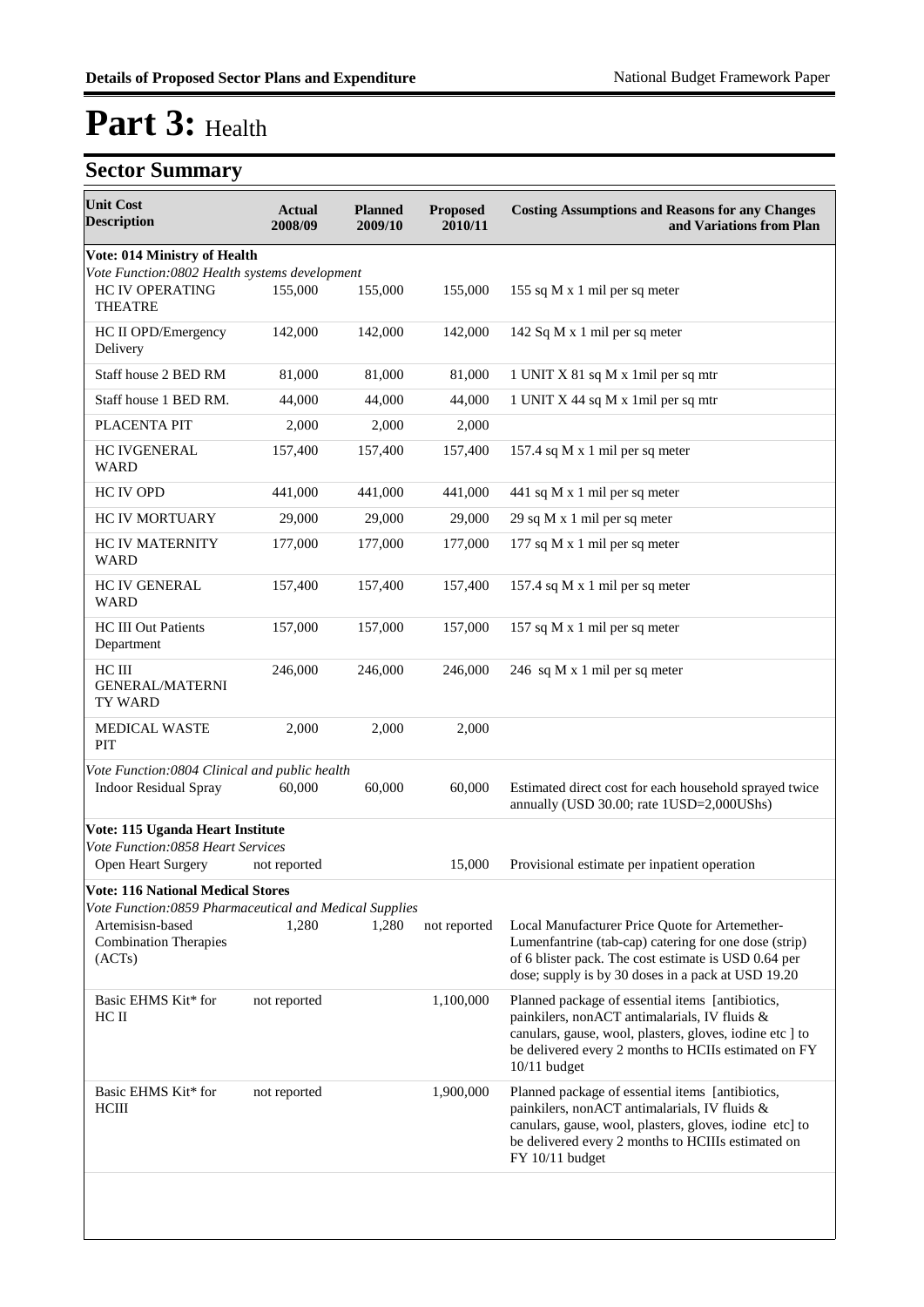#### **Sector Summary**

| <b>Unit Cost</b><br><b>Description</b>                            | <b>Actual</b><br>2008/09 | <b>Planned</b><br>2009/10 | <b>Proposed</b><br>2010/11 | <b>Costing Assumptions and Reasons for any Changes</b><br>and Variations from Plan                                                                                                                     |
|-------------------------------------------------------------------|--------------------------|---------------------------|----------------------------|--------------------------------------------------------------------------------------------------------------------------------------------------------------------------------------------------------|
| Mama Kits                                                         | 13,000                   | 13,000                    | 13,000                     | Kit contents include a range of medical items to<br>manage maternal conditions; and sundry items such as<br>soap, polythene sheet, pads, gloves, baby sheets, Costs<br>dependent on manufacture prices |
| Anti Retroviral<br>Therapies (ARVs)                               | 38,000                   | 38,000                    | not reported               | Specific cost of Duovir N (ZDV/3TC/NPV) for a pack<br>size of 60 doses, at the local manufacturer's price of<br>USD 19.00 [est 1USD=2,000 UShs] per pack                                               |
| Vote: 163 163-175 Referral Hospitals                              |                          |                           |                            |                                                                                                                                                                                                        |
| Vote Function:0856 Regional Referral Hospital Services            |                          |                           |                            |                                                                                                                                                                                                        |
| Average Patient's Meal<br>cost per day per<br>inpatient (2 meals) | 2,000                    | 2,000                     | 2,000                      |                                                                                                                                                                                                        |
| Cost of prosthetics per<br>patient                                | 360,000                  | 360,000                   | 360,000                    | Estimated cost of USD 200.00 per prosthetic [est 1<br>$USD=2,000$ Ushs]                                                                                                                                |
| Vote: 500 501-850 Local Governments                               |                          |                           |                            |                                                                                                                                                                                                        |
| Vote Function:0881 Primary Healthcare                             |                          |                           |                            |                                                                                                                                                                                                        |
| HC II Maternity Ward<br>$[177$ sq m]                              | 177,000                  | 177,000                   | 177,000                    | Cubic meter cost estimated at Ushs 1 million; Material<br>cost estimates assumed constant:                                                                                                             |
| <b>Staff House</b>                                                | 44,000                   | 44,000                    | 44,000                     | Cubic meter cost estimated at Ushs 1 million; Material<br>cost estimates assumed constant;                                                                                                             |
| Operating theatre                                                 | 155,000                  | 155,000                   | 155,000                    |                                                                                                                                                                                                        |
| Medical<br>Waste/Placenta Pits                                    | 4,000                    | 4,000                     | 4,000                      |                                                                                                                                                                                                        |
| HCIV OPD $[441 \text{ sq m}]$                                     | 441,000                  | 441,000                   | 441,000                    | Cubic meter cost estimated at Ushs 1 million; Material<br>cost estimates assumed constant;                                                                                                             |
| <b>HCIII</b><br>OPD/Emmergency<br>Ward $[157$ sq m]               | 157,000                  | 157,000                   | 157,000                    | Cubic meter cost estimated at Ushs 1 million; Material<br>cost estimates assumed constant:                                                                                                             |
| HC III<br>Maternity/General<br>Ward [246 sq m]                    | 246,000                  | 246,000                   | 246,000                    | Cubic meter cost estimated at Ushs 1 million; Material<br>cost estimates assumed constant;                                                                                                             |
| VIP latrine-5 stance                                              | 13,800                   | 13,800                    | 13,800                     |                                                                                                                                                                                                        |
| General Ward [157 sq<br>m]                                        | 157,000                  | 157,000                   | 157,000                    | Cubic meter cost estimated at Ushs 1 million; Material<br>cost estimates assumed constant;                                                                                                             |
| HCII<br>OPD/Emmergency<br>Ward [142 sq m]                         | 142,000                  | 142,000                   | 142,000                    | Cubic meter cost estimated at Ushs 1 million; Material<br>cost estimates assumed constant:                                                                                                             |

#### **(iii) Plans to Improve Sector Performance**

The sector identified four key areas which undermine sector performance, and the actions to address them are outlined below;

The first issue is the insufficient availability of qualified health staff at task in health facilities.Focus will continue to be on improving the effectiveness of existing staff. This will include the rolling out of a robust Human Resource for Health (HRH) Management Information System to provide information about levels and distribution of health workers.

The second area undermining the quality of healthcare delivery is the inadequate availability of medicines health facilities. Actions will be taken to further improve the supply chain management for vaccines and medicines, enhance supervision and implementing harmonised procurement plans. By expediting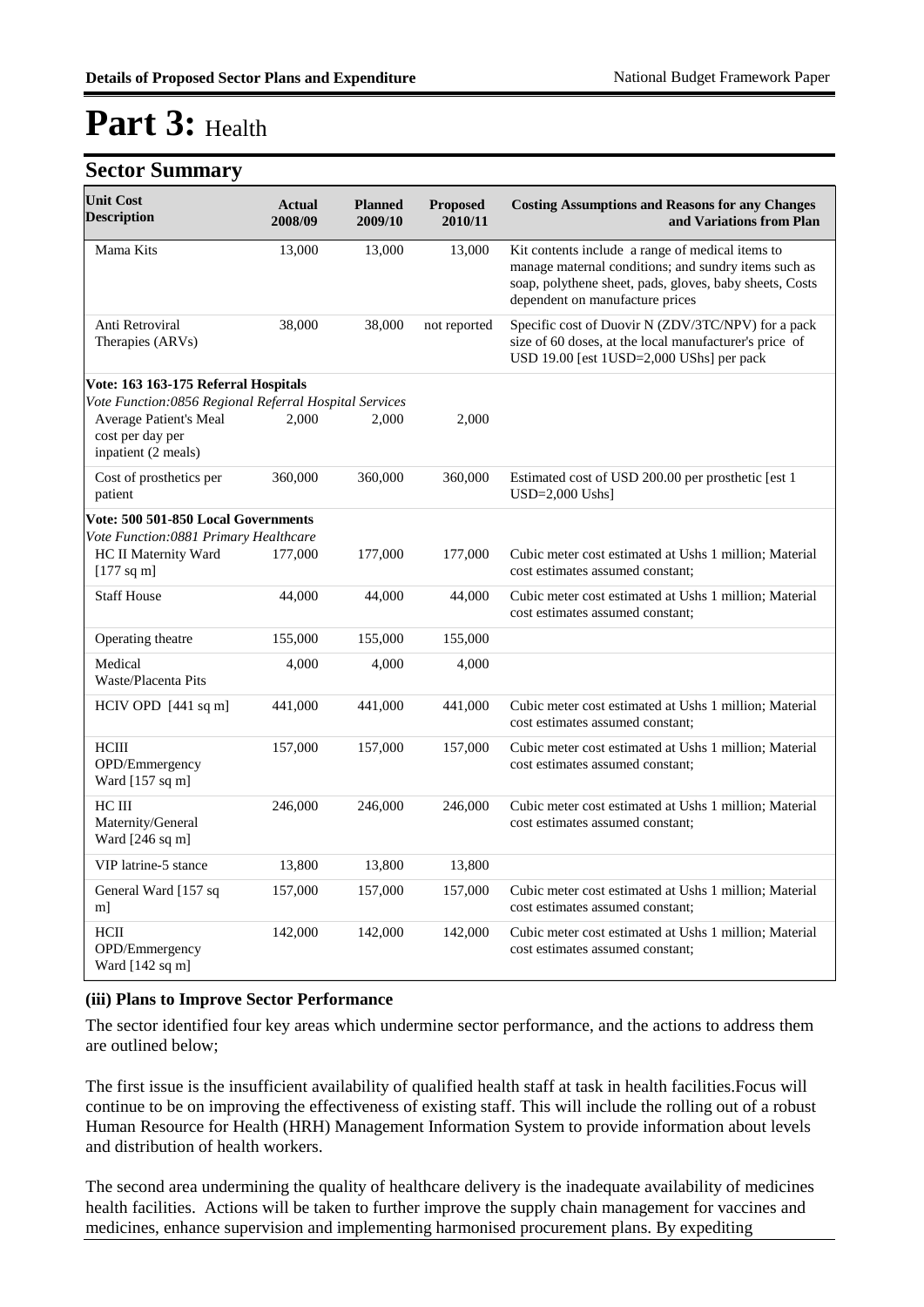### **Sector Summary**

procurement and reducing leakages, the availability of medicines and vaccines will be improved.

The third issue is that health facilities are poorly equipped. Emphasis will continue to be placed on consolidating the existing health infrastructure through equipping and renovation, rather than the construction of new facilities.

Finally the poor functionality and coverage of village health teams undermines the demand for health services, and healthy behavior. The sector will take action to further improve the functionality and coverage of village health teams.

| 2009/10 Planned Actions:                                                                                                                                                                                                                                 | 2009/10 Actions by Dec:                                                                                                                | 2010/11 Planned Actions:                                                                                                                                                                                                                                                                                                              | <b>MT Strategy:</b>                                                                                                                                        |  |  |  |  |  |
|----------------------------------------------------------------------------------------------------------------------------------------------------------------------------------------------------------------------------------------------------------|----------------------------------------------------------------------------------------------------------------------------------------|---------------------------------------------------------------------------------------------------------------------------------------------------------------------------------------------------------------------------------------------------------------------------------------------------------------------------------------|------------------------------------------------------------------------------------------------------------------------------------------------------------|--|--|--|--|--|
| Inadequate availability of essential medicines and health supplies in health centres<br><b>Sector Performance Issue:</b>                                                                                                                                 |                                                                                                                                        |                                                                                                                                                                                                                                                                                                                                       |                                                                                                                                                            |  |  |  |  |  |
| Vote: 014 Ministry of Health                                                                                                                                                                                                                             |                                                                                                                                        |                                                                                                                                                                                                                                                                                                                                       |                                                                                                                                                            |  |  |  |  |  |
| Vote Function: 08 05 Pharmaceutical and other Supplies                                                                                                                                                                                                   |                                                                                                                                        |                                                                                                                                                                                                                                                                                                                                       |                                                                                                                                                            |  |  |  |  |  |
| Consolidation of medicines<br>resources and procurement<br>under National Medical Stores                                                                                                                                                                 | Implementation of<br>Government Policy on<br>consolidation of medicines<br>resources and procurement<br>under Nationla medicla Stores. | <b>Implementation of 1 National</b><br><b>Procurement Plan; Basic</b><br><b>EHMS Kit strategy; 100%</b><br><b>Embossment of medical</b><br><b>Supplies; Mainstream the</b><br>procurement of ARVs, ACTs<br>and anti TBs and related<br>health products from the<br><b>Global Innitiatives under</b><br><b>National Medical Stores</b> | <b>Implementation of 1 National</b><br><b>Procurement Plan; Basic</b><br><b>EHMS Kit strategy; 100%</b><br><b>Embossment of medical</b><br><b>Supplies</b> |  |  |  |  |  |
|                                                                                                                                                                                                                                                          | Sector Performance Issue: Insufficient availability of qualified health staff at task                                                  |                                                                                                                                                                                                                                                                                                                                       |                                                                                                                                                            |  |  |  |  |  |
| Vote: 014 Ministry of Health                                                                                                                                                                                                                             |                                                                                                                                        |                                                                                                                                                                                                                                                                                                                                       |                                                                                                                                                            |  |  |  |  |  |
| Vote Function: 08 04 Clinical and public health                                                                                                                                                                                                          |                                                                                                                                        |                                                                                                                                                                                                                                                                                                                                       |                                                                                                                                                            |  |  |  |  |  |
| Increase on staff numbers.<br>outsourcing of services,<br>Develop effective supervision<br>checklist                                                                                                                                                     | Vacant posts submitted to<br>personnel.<br>Consultancy services procured.<br>Tools for support supervision<br>developed.               | Fill the vacant posts.<br><b>Update support supervision</b><br>guidelines.                                                                                                                                                                                                                                                            | Restructure and increase staff<br>levels, increase skills mix,<br>advocate and lobby for more<br>funds                                                     |  |  |  |  |  |
| Vote Function: 08 49 Policy, Planning and Support Services                                                                                                                                                                                               |                                                                                                                                        |                                                                                                                                                                                                                                                                                                                                       |                                                                                                                                                            |  |  |  |  |  |
| Advertisement and<br>recruitment                                                                                                                                                                                                                         | <b>Technical Needs assessment</b><br>(TNA) report produced, HR<br>audit carried out., 215 posts<br>filled for various cadres           | <b>Operationalize TNA</b><br>(including advertisement and<br>recruitment, Attain the 65%<br>staffing level, Support DSCs<br>in recruitment and selections                                                                                                                                                                             | Restructuring of the health<br>services                                                                                                                    |  |  |  |  |  |
| Vote: 500 501-850 Local Governments                                                                                                                                                                                                                      |                                                                                                                                        |                                                                                                                                                                                                                                                                                                                                       |                                                                                                                                                            |  |  |  |  |  |
| Vote Function: 0881 Primary Healthcare                                                                                                                                                                                                                   |                                                                                                                                        |                                                                                                                                                                                                                                                                                                                                       |                                                                                                                                                            |  |  |  |  |  |
| - Districts implement a robust<br>Human Resources for health<br>management information<br>system to provide information<br>about levels and distribution<br>of Human Resources for<br>health<br>- If approved implement hard<br>to reach area incentive. | Ministry of Health prepared<br>the Hard to Reach Incentives<br>Policy                                                                  | <b>Consolidation of Health</b><br><b>Infrastructure through</b><br>construction of new staff<br>housing and other hospital<br>infrastructure; Improve human<br>resources remuneration at all<br>levels                                                                                                                                | Provide staff housing,<br>implement hard to reach<br>incentive scheme, recruitment.                                                                        |  |  |  |  |  |
|                                                                                                                                                                                                                                                          | Sector Performance Issue: Poor functionality and low coverage of village health teams                                                  |                                                                                                                                                                                                                                                                                                                                       |                                                                                                                                                            |  |  |  |  |  |
| Vote: 014 Ministry of Health                                                                                                                                                                                                                             |                                                                                                                                        |                                                                                                                                                                                                                                                                                                                                       |                                                                                                                                                            |  |  |  |  |  |
| Vote Function: 0804 Clinical and public health                                                                                                                                                                                                           |                                                                                                                                        |                                                                                                                                                                                                                                                                                                                                       |                                                                                                                                                            |  |  |  |  |  |
| - Roll out the village health<br>teams to 42 remaining districts                                                                                                                                                                                         | 6 districts covered with VHTs                                                                                                          | <b>Extend the establishment of</b><br><b>VHTS</b> to 25 additional districts                                                                                                                                                                                                                                                          | Establish national coverage of<br><b>VHTs</b>                                                                                                              |  |  |  |  |  |

|  | Table S2.4: Specific 2010/11 Actions and Medium Term Strategy to Improve Sector Performance |  |  |
|--|---------------------------------------------------------------------------------------------|--|--|
|  |                                                                                             |  |  |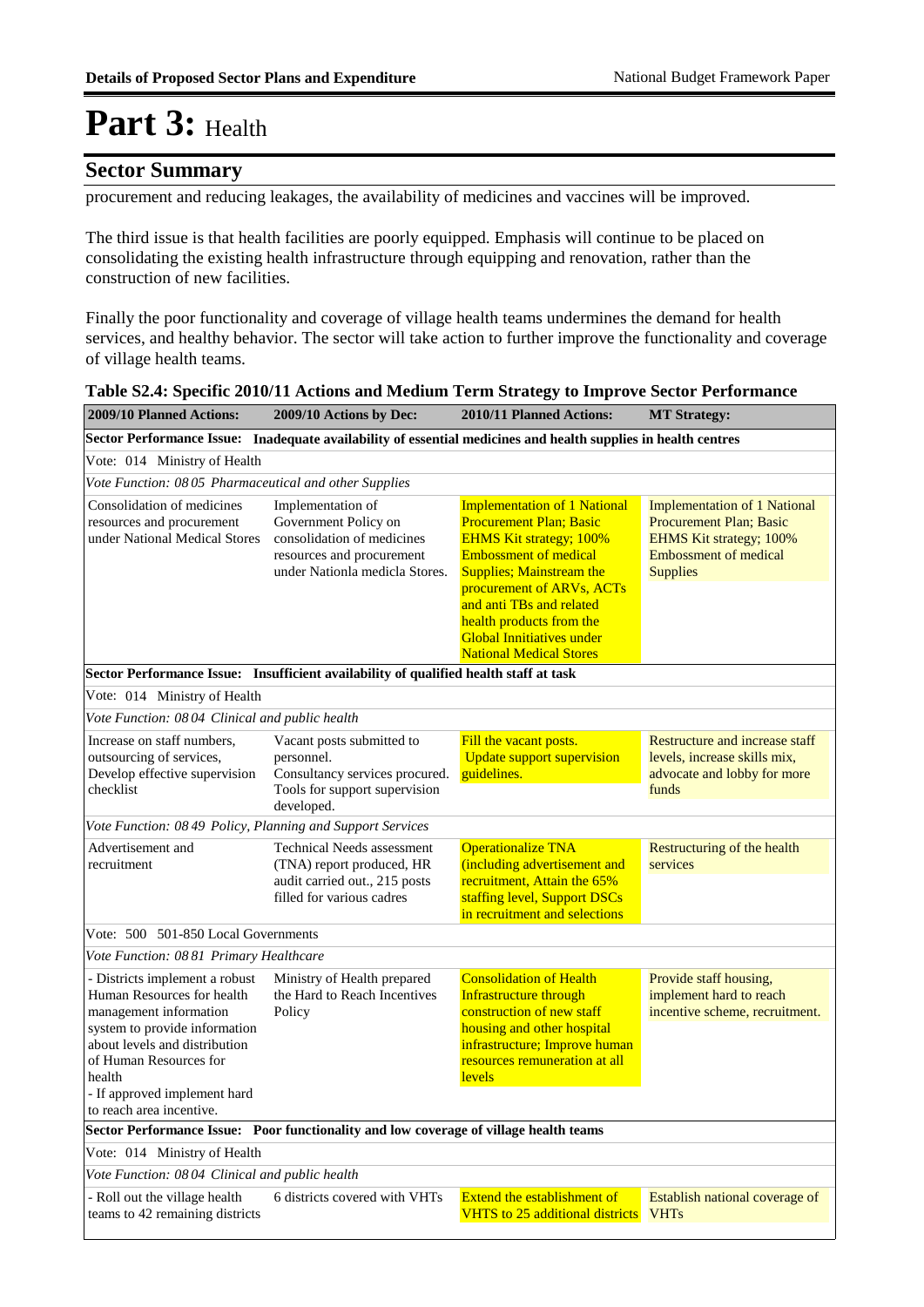| <b>Sector Summary</b>                                |                         |                                                          |                                                                  |  |  |  |  |  |
|------------------------------------------------------|-------------------------|----------------------------------------------------------|------------------------------------------------------------------|--|--|--|--|--|
| 2009/10 Planned Actions:                             | 2009/10 Actions by Dec: | 2010/11 Planned Actions:                                 | <b>MT Strategy:</b>                                              |  |  |  |  |  |
| Vote: 500 501-850 Local Governments                  |                         |                                                          |                                                                  |  |  |  |  |  |
| Vote Function: 0881 Primary Healthcare               |                         |                                                          |                                                                  |  |  |  |  |  |
| -42 remaining districts<br>constitute Village Health |                         | <b>Sensitisation and capacity</b><br>improvement of VHTs | <b>Establish additional VHTs to</b><br>achieve National coverage |  |  |  |  |  |
| Teams                                                |                         | through seminars and training                            |                                                                  |  |  |  |  |  |
| - Support Village Health<br>exercises                |                         |                                                          |                                                                  |  |  |  |  |  |
| Team in 42 districts where                           |                         |                                                          |                                                                  |  |  |  |  |  |
| Village Health Teams exist                           |                         |                                                          |                                                                  |  |  |  |  |  |

### *S3 Proposed Budget Allocations for 2010/11 and the Medium Term*

*This section sets out the proposed sector budget allocations for 2010/11 and the medium term, including major areas of expenditures and any notable changes in allocations.* 

#### **Table S3.1: Past Expenditure and Medium Term Projections by Vote Function**

|                                                        |                    | 2009/10                |                            | <b>MTEF Budget Projections</b> |         |         |  |
|--------------------------------------------------------|--------------------|------------------------|----------------------------|--------------------------------|---------|---------|--|
|                                                        | 2008/09<br>Outturn | Appr.<br><b>Budget</b> | Spent by<br><b>End Dec</b> | 2010/11                        | 2011/12 | 2012/13 |  |
| <b>Vote: 014 Ministry of Health</b>                    |                    |                        |                            |                                |         |         |  |
| 0801 Sector Monitoring and Quality Assurance           | 0.138              | 1.399                  | N/A                        | 1.399                          | 1.993   | 1.854   |  |
| 0802 Health systems development                        | N/A                | 25.956                 | N/A                        | 94.791                         | 122.690 | 85.989  |  |
| 0803 Health Research                                   | 3.637              | 2.213                  | N/A                        | 2.213                          | 2.595   | 2.775   |  |
| 0804 Clinical and public health                        | 3.551              | 13.145                 | N/A                        | 18.146                         | 22.221  | 33.471  |  |
| 0805 Pharmaceutical and other Supplies                 | N/A                | 271.490                | N/A                        | 3.954                          | 0.000   | 0.000   |  |
| 0849 Policy, Planning and Support Services             | 6.912              | 9.505                  | N/A                        | 9.505                          | 11.144  | 11.427  |  |
| <b>Total for Vote:</b>                                 | N/A                | 323.709                | N/A                        | 130.008                        | 160.643 | 135.517 |  |
| Vote: 107 Uganda AIDS Commission                       |                    |                        |                            |                                |         |         |  |
| 0851 Coordination of multi-sector response to HIV/AIDS | N/A                | 6.587                  | N/A                        | 17.443                         | 18.623  | 19.954  |  |
| <b>Total for Vote:</b>                                 | N/A                | 6.587                  | N/A                        | 17.443                         | 18.623  | 19.954  |  |
| Vote: 114 Uganda Cancer Institute                      |                    |                        |                            |                                |         |         |  |
| 0857 Cancer Services                                   | 0.000              | 3.782                  | 0.560                      | 3.615                          | 4.565   | 5.585   |  |
| <b>Total for Vote:</b>                                 | 0.000              | 3.782                  | 0.560                      | 3.615                          | 4.565   | 5.585   |  |
| Vote: 115 Uganda Heart Institute                       |                    |                        |                            |                                |         |         |  |
| 0858 Heart Services                                    | 0.000              | 2.610                  | N/A                        | 3.040                          | 3.534   | 4.028   |  |
| <b>Total for Vote:</b>                                 | 0.000              | 2.610                  | N/A                        | 3.040                          | 3.534   | 4.028   |  |
| <b>Vote: 116 National Medical Stores</b>               |                    |                        |                            |                                |         |         |  |
| 0859 Pharmaceutical and Medical Supplies               | 0.000              | 75.711                 | 4.956                      | 205.798                        | 145.421 | 169.282 |  |
| <b>Total for Vote:</b>                                 | 0.000              | 75.711                 | 4.956                      | 205.798                        | 145.421 | 169.282 |  |
| <b>Vote: 134 Health Service Commission</b>             |                    |                        |                            |                                |         |         |  |
| 0852 Human Resource Management for Health              | 2.000              | 2.560                  | 0.886                      | 2.560                          | 3.185   | 4.025   |  |
| <b>Total for Vote:</b>                                 | 2.000              | 2.560                  | 0.886                      | 2.560                          | 3.185   | 4.025   |  |
| Vote: 151 Uganda Blood Transfusion Service (UBTS)      |                    |                        |                            |                                |         |         |  |
| 0853 Safe Blood Provision                              | 1.382              | 3.130                  | 0.443                      | 3.145                          | 3.768   | 4.606   |  |
| <b>Total for Vote:</b>                                 | 1.382              | 3.130                  | 0.443                      | 3.145                          | 3.768   | 4.606   |  |
| Vote: 161 Mulago Hospital Complex                      |                    |                        |                            |                                |         |         |  |
| 0854 National Referral Hospital Services               | 42.707             | 36.453                 | N/A                        | 29.937                         | 34.756  | 40.342  |  |
| <b>Total for Vote:</b>                                 | 42.707             | 36.453                 | N/A                        | 29.937                         | 34.756  | 40.342  |  |
| Vote: 162 Butabika Hospital                            |                    |                        |                            |                                |         |         |  |
| 0855 Provision of Specialised Mental Health Services   | N/A                | 48.831                 | N/A                        | 12.783                         | 15.735  | 18.827  |  |
| <b>Total for Vote:</b>                                 | N/A                | 48.831                 | N/A                        | 12.783                         | 15.735  | 18.827  |  |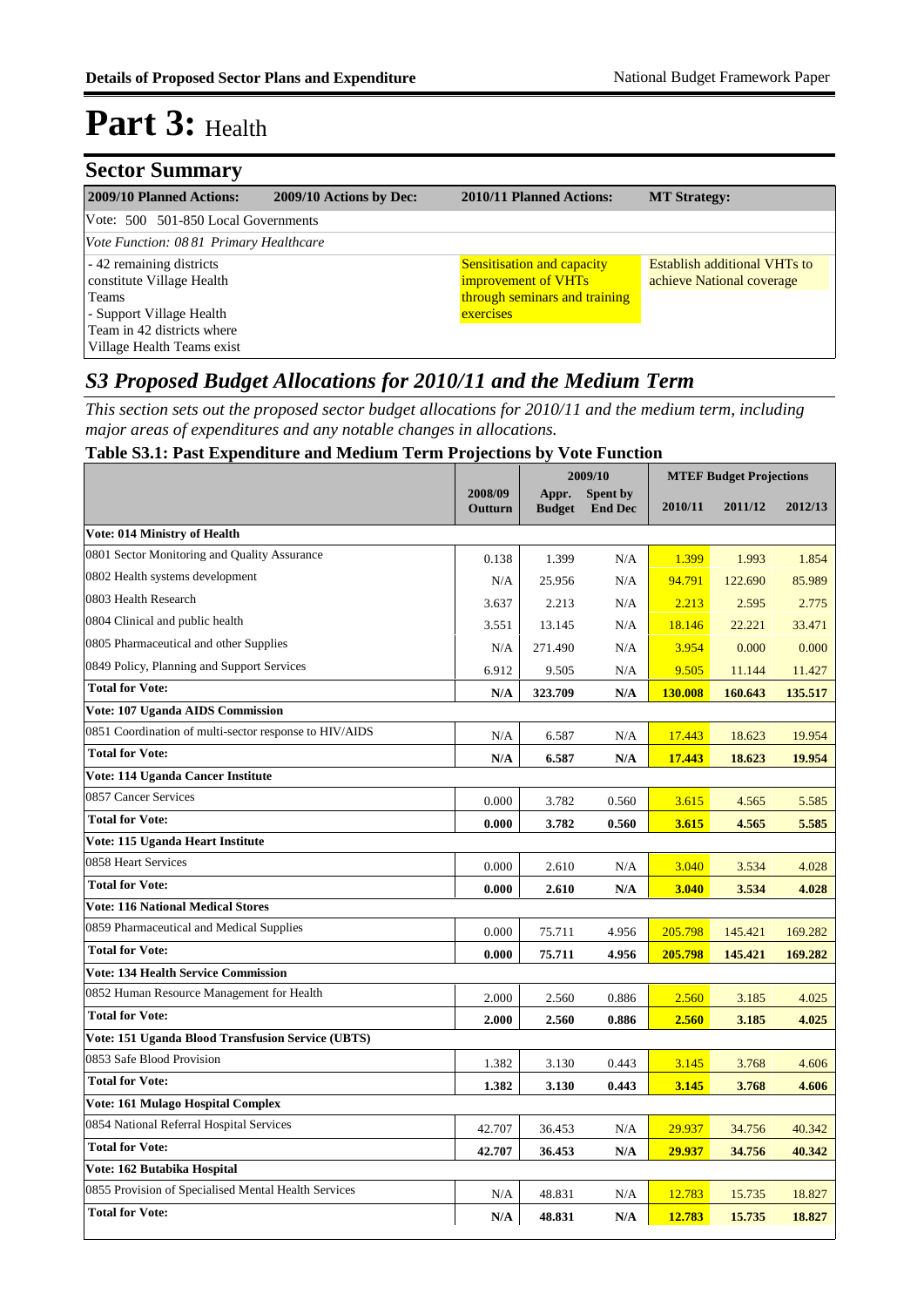#### **Sector Summary**

|                                          |                    |                        | 2009/10                    |         | <b>MTEF Budget Projections</b> |         |
|------------------------------------------|--------------------|------------------------|----------------------------|---------|--------------------------------|---------|
|                                          | 2008/09<br>Outturn | Appr.<br><b>Budget</b> | Spent by<br><b>End Dec</b> | 2010/11 | 2011/12                        | 2012/13 |
| Vote: 163 163-175 Referral Hospitals     |                    |                        |                            |         |                                |         |
| 0856 Regional Referral Hospital Services | 44.645             | 46.831                 | N/A                        | 45.337  | 52.466                         | 60.157  |
| <b>Total for Vote:</b>                   | 44.645             | 46.831                 | N/A                        | 45.337  | 52.466                         | 60.157  |
| Vote: 500 501-850 Local Governments      |                    |                        |                            |         |                                |         |
| 0881 Primary Healthcare                  | 166.399            | 192.895                | 97.599                     | 184.675 | 211.449                        | 240.360 |
| <b>Total for Vote:</b>                   | 166.399            | 192.895                | 97.599                     | 184.675 | 211.449                        | 240.360 |
| <b>Total for Sector:</b>                 | N/A                | 743.100                | N/A                        | 638.340 | 654.144                        | 702.684 |

*\* Excluding Taxes and Arrears*

#### **(i) The Total Budget over the Medium Term**

The total sector budget is expected to reduce by UGX 104.76 Bn (14%) in FY2010/11 compared to the current financial year. This is largely a result of reduced donor project support (UGX 106.5 Bn) and reductions in NTR collections that are retained and spent (UGX 3.5 Bn). The GoU component of the budget did however increase by UGX 7Bn targeted towards the purchase of essential drugs and the control of malaria.

#### **(ii) The major expenditure allocations in the sector**

The health budget expenditure allocations target the core vote functions in the health sector as follows; Pharmaceutical and Medical supplies under NMS, account for UGX 205.7 Bn (32%) followed by Primary Health Care at the decentralised level with UGX 184.6 Bn (29%). Regional referral services UGX 45.3 Bn account for 7%, followed by Natioanl Referral services (Mulago) with 29.9 Bn (5%) and Provision of specialised mental health services (Butabika) with 12.7 Bn (2%). Together these Vote functions account for 90% of the health sector budget.

#### **(iii) The major planned changes in resource allocations within the sector**

Following the new policy on the procurement of medicines and health supplies, 50% of PHC NWR and 40% of the general and referral hospital NWR budgets have been reallocated to Vote 116-National Medical stores (NMS). In addition, the medicines budgets for vote 014-Ministry of Health and the national referral hospitals have been reallocated to NMS. Other major changes reflected in the table below are on account of reductions to donor funding allocations in the sector under the Danida and ADB support. All major reallocations from last financial year, in addition to justifications and the impact this will have on performance are reflected in the table below:

| Table Bolz, major Changes in Sector Resource Anocation                                    |                                                                                    |  |  |  |  |  |  |
|-------------------------------------------------------------------------------------------|------------------------------------------------------------------------------------|--|--|--|--|--|--|
| Proposed changes in 2010/11 Allocations and<br>Outputs from those planned for in 2009/10: | <b>Justification for proposed Changes in Expenditure and Outputs</b>               |  |  |  |  |  |  |
| <b>Vote: 014 Ministry of Health</b>                                                       |                                                                                    |  |  |  |  |  |  |
| Vote Function:0801 Health systems development                                             |                                                                                    |  |  |  |  |  |  |
| 08 02 01 Monitoring, Supervision and Evaluation of Health Systems<br>Output:              |                                                                                    |  |  |  |  |  |  |
| <b>Change in Allocation (UShs Bn)</b>                                                     | <b>7.928</b> The additional funds shall cater for costs of consultancy services to |  |  |  |  |  |  |
|                                                                                           | produce Plans and Reports for the commencement of the Health Systems               |  |  |  |  |  |  |
|                                                                                           | Strengthening Project funded by IDA                                                |  |  |  |  |  |  |
| Vote Function:0801 Clinical and public health                                             |                                                                                    |  |  |  |  |  |  |
| Output:                                                                                   | 08 04 01 Prevention and control of communicable and non communicable diseases      |  |  |  |  |  |  |
| <b>Change in Allocation (UShs Bn)</b>                                                     | 4.889 Additional funds have been allocated to cater for the introduction of        |  |  |  |  |  |  |
| Photobiological Control of Malaria and the                                                | Photobiological Control of Malaria [UShs 3 billion] and the                        |  |  |  |  |  |  |
| <b>implementation of Indoor Residual Spraying [IRS]</b>                                   | <i>implementation of Indoor Residual Spraying [IRS] for Malaria</i>                |  |  |  |  |  |  |
| for Malaria                                                                               |                                                                                    |  |  |  |  |  |  |
| Vote Function:0877 Pharmaceutical and other Supplies                                      |                                                                                    |  |  |  |  |  |  |
| Output:                                                                                   | 08 05 77 Purchase of Specialised Machinery & Equipment                             |  |  |  |  |  |  |
| <b>Change in Allocation (UShs Bn)</b>                                                     | -4.500 The reduction is due to the ending of the programme term of the DANIDA      |  |  |  |  |  |  |
|                                                                                           | funded HSPS III Support                                                            |  |  |  |  |  |  |

#### **Table S3.2: Major Changes in Sector Resource Allocation**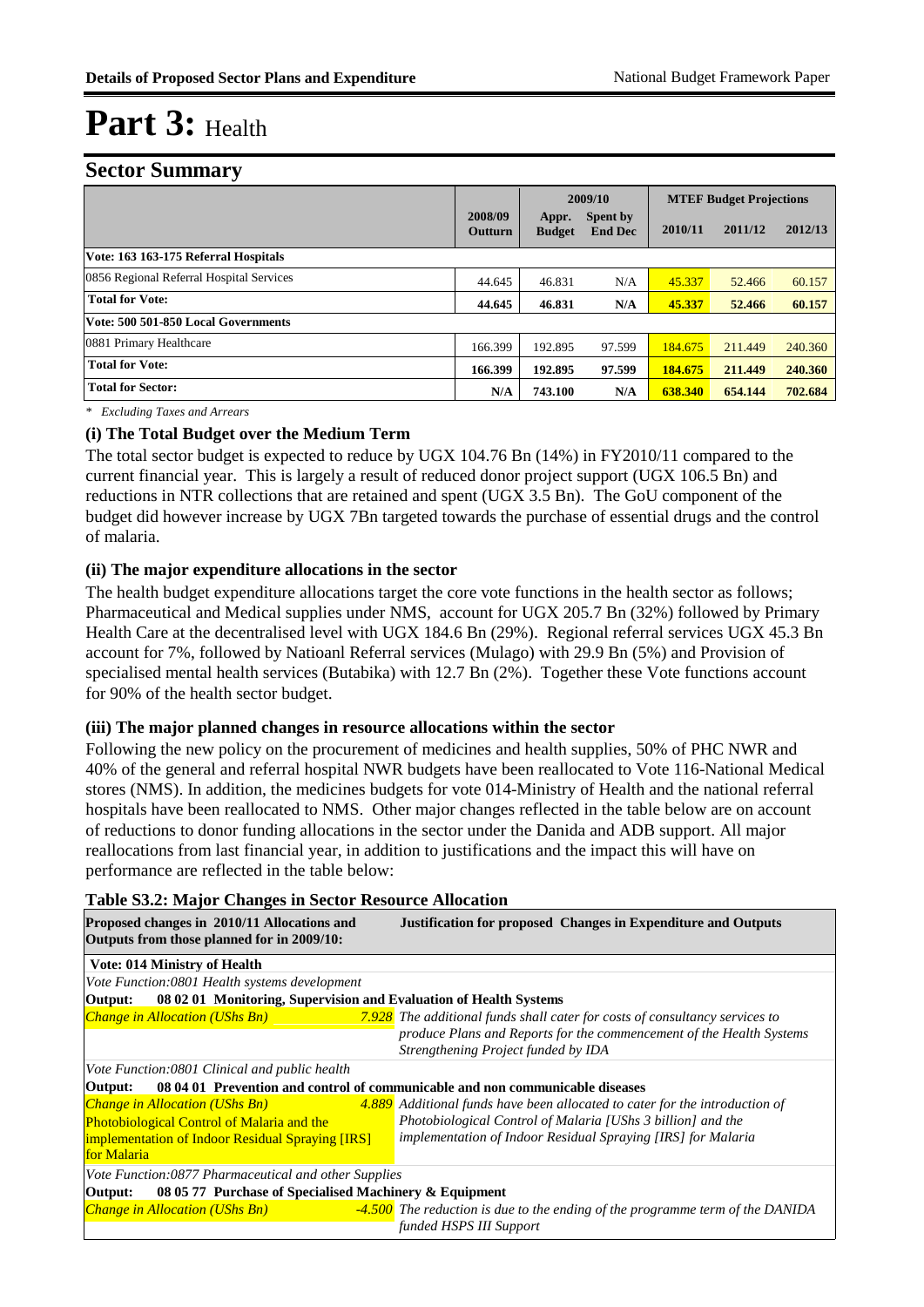#### **Sector Summary Proposed changes in 2010/11 Allocations and Justification for proposed Changes in Expenditure and Outputs Outputs from those planned for in 2009/10:** *Change in Allocation (UShs Bn) -5.700 Change in policy requires that the Global Fund Project resources are integrated into the Government of Uganda mainstream budget as budget support* **Output: 08 05 72 Government Buildings and Administrative Infrastructure** *Vote Function:0872 Pharmaceutical and other Supplies Change in Allocation (UShs Bn) -6.629 The reduction is on account of Imaging & Theatre Equipment Project whose Phase II is coming to an end.* **Output: 08 02 77 Purchase of Specialised Machinery & Equipment** *Vote Function:0877 Health systems development Change in Allocation (UShs Bn) -6.785 This was lost as a result of the expiry of DANIDA support to the sector.* **Output: 08 05 02 Strengthening Capacity of Health Facility Managers** *Vote Function:0802 Pharmaceutical and other Supplies Change in Allocation (UShs Bn) -249.751 Change in policy requires that the Global Fund Project resources are integrated into the Government of Uganda mainstream budget as budget support; implementation of the LTIA modality requires the mainstreaming of donor funding for recurrent expenditure into the mainstream Government Budget* **Output: 08 05 01 Preventive and curative Medical Supplies (including immuninisation)** *Vote Function:0801 Pharmaceutical and other Supplies* **Vote: 107 Uganda AIDS Commission** *Change in Allocation (UShs Bn) 11.566 The additional resource is donor contribution, over and above the FY 2009/10 fundung level, to supoort prevention strategies under the Uganda AIDS Commission Secretariat* **Output: 08 51 02 Advocacy, Strategic Information and Knowlegde management** *Vote Function:0802 Coordination of multi-sector response to HIV/AIDS* **Vote: 115 Uganda Heart Institute** *Change in Allocation (UShs Bn) 1.600 Planned construction of a 200 bed Hospital to be initiated with consultancy services* **Output: 08 58 72 Government Buildings and Administrative Infrastructure** *Vote Function:0872 Heart Services Change in Allocation (UShs Bn)* Reduction in NTR *The reduction is anticipated on account of reduced NTR collections. This is largely attributed to Government Policy on Medicines, where patients shall be provided free medicines rather than out of pocket purchases, as has been before.* **Output: 08 58 02 Heart Care Services** *Vote Function:0802 Heart Services* **Vote: 116 National Medical Stores** *<i>Change in Allocation (UShs Bn)* Reduction in drug stock outs on account of the implementation of the Basic EHMS Kit policy *This is a reallocation of medicines resources from LG Votes to NMS; the action is budget neutral;however, improvements in utilisation of resources, coupled with new drug management procedures, will result in increased availability of health supplies* **Output: 08 59 01 Health Supplies to LG Units, General & Regional Hospitals** *Vote Function:0801 Pharmaceutical and Medical Supplies <i>Change in Allocation (UShs Bn)* Improved procurement planning and management will lead to increased availability of pharmaceutical products at National Referral Hospitals *This is a reallocation of medicines resources from National Referral Hospitals Votes to NMS; the action is budget neutral. However, improvements in utilisation of resources and new drug management procedures will result in increased availability of health supplies* **Output: 08 59 02 Health Supplies to National Referral Hospitals** *Vote Function:0802 Pharmaceutical and Medical Supplies* **Vote: 161 Mulago Hospital Complex** *Change in Allocation (UShs Bn) -1.242 This is a reallocation of medicnes resources from Votes to NMS; the action is budget neutral* **Output: 08 54 02 Outpatient Services - National Referral Hospital** *Vote Function:0802 National Referral Hospital Services Change in Allocation (UShs Bn) -1.332 This is a reallocation of medicnes resources from Votes to NMS; the action*  **Output: 08 54 05 Hospital Management and Support Services - National Referral Hospital** *Vote Function:0805 National Referral Hospital Services*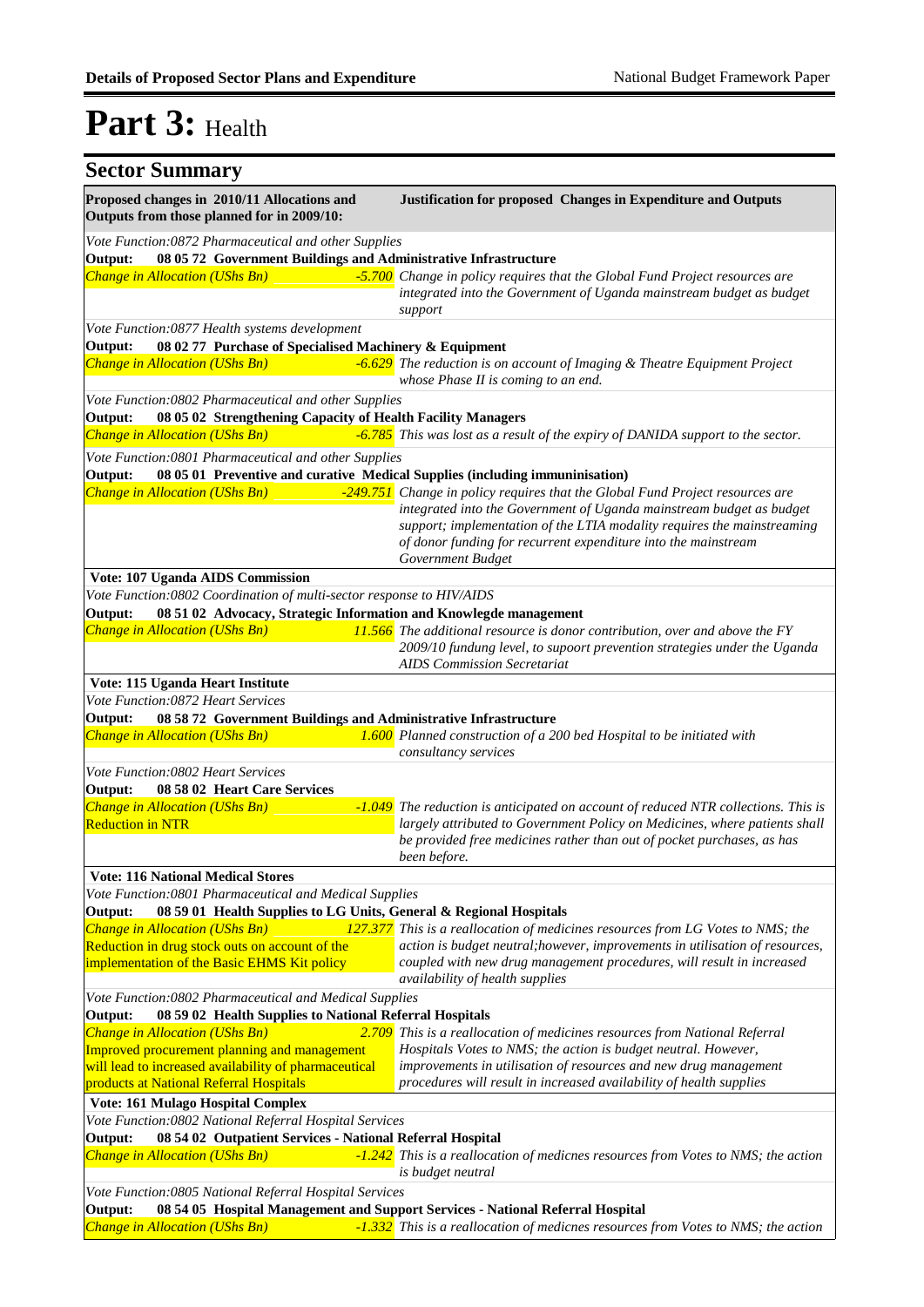| <b>Sector Summary</b>                                                                     |                                                                                                                                                                |
|-------------------------------------------------------------------------------------------|----------------------------------------------------------------------------------------------------------------------------------------------------------------|
| Proposed changes in 2010/11 Allocations and<br>Outputs from those planned for in 2009/10: | <b>Justification for proposed Changes in Expenditure and Outputs</b>                                                                                           |
|                                                                                           | is budget neutral                                                                                                                                              |
| Vote Function: 0801 National Referral Hospital Services                                   |                                                                                                                                                                |
| 08 54 01 Inpatient Services - National Referral Hospital<br>Output:                       |                                                                                                                                                                |
| Change in Allocation (UShs Bn)                                                            | -1.443 This is a reallocation of medicnes resources from Votes to NMS; the action<br>is budget neutral                                                         |
| Vote Function:0803 National Referral Hospital Services                                    |                                                                                                                                                                |
| Output:                                                                                   | 08 54 03 Medical and Health Supplies Procured and Dispensed - National Referral Hospital                                                                       |
| <b>Change in Allocation (UShs Bn)</b>                                                     | -2.661 This is a reallocation of medicnes resources from Votes to NMS; the action<br>is budget neutral                                                         |
| Vote: 162 Butabika Hospital                                                               |                                                                                                                                                                |
| Vote Function:0878 Provision of Specialised Mental Health Services                        |                                                                                                                                                                |
| 08 55 78 Purchase of Office and Residential Furniture and Fittings<br>Output:             |                                                                                                                                                                |
| Change in Allocation (UShs Bn)                                                            | -1.533 Resource reprioritised to cater for Health Centre construction for<br>completion of 7 MHUs                                                              |
| Vote Function: 0801 Provision of Specialised Mental Health Services                       |                                                                                                                                                                |
| 08 55 01 Administration and Management<br>Output:                                         |                                                                                                                                                                |
| <b>Change in Allocation (UShs Bn)</b>                                                     | -2.440 Funds reduction awaiting confirmation of ADB support to Mental and<br>Reproductive Health Project (SHSSP II Project)                                    |
| Vote Function:0877 Provision of Specialised Mental Health Services                        |                                                                                                                                                                |
| Output:<br>08 55 77 Purchase of Specialised Machinery & Equipment                         |                                                                                                                                                                |
| <b>Change in Allocation (UShs Bn)</b>                                                     | -7.161 Procurement of medical equipments was done under the ADB funded<br>project; new commitments made to finalisation of selected civil works                |
| Vote: 163 163-175 Referral Hospitals                                                      |                                                                                                                                                                |
| Vote Function:0803 Regional Referral Hospital Services                                    |                                                                                                                                                                |
| 08 56 03 Medicines and health supplies procured and dispensed<br>Output:                  |                                                                                                                                                                |
| <b>Change in Allocation (UShs Bn)</b>                                                     | -1.086 This is a reallocation of medicnes resources from Votes to NMS; the action<br>is budget neutral                                                         |
| Vote Function:0801 Regional Referral Hospital Services                                    |                                                                                                                                                                |
| Output:<br>08 56 01 Inpatient services                                                    |                                                                                                                                                                |
| <b>Change in Allocation (UShs Bn)</b>                                                     | -1.817 The budget reduction is a reallocation of medicnes resources from Votes to<br>NMS; the action is budget neutral. The anticpitaed efficiency improvement |
|                                                                                           | is expencted to manifest in increased availability of medicines and health<br>supplies at all Referral Hospitals.                                              |
| Vote: 500 501-850 Local Governments                                                       |                                                                                                                                                                |
| Vote Function:0800 Primary Healthcare                                                     |                                                                                                                                                                |
| Output:<br>08 81 00 Primary Health Care                                                   |                                                                                                                                                                |
| <b>Change in Allocation (UShs Bn)</b>                                                     | -8.220 This is a reallocation of medicnes resources from Votes to NMS; the action<br>is budget neutral                                                         |

*\* Excluding Taxes and Arrears*

### *S4: Sector Challenges for 2010/11 and the Medium Term*

*This section sets out key outputs in 2010/11 and the medium term which the sector has been unable to fund in its spending plans.*

Funding for Medicines, Health Supplies and Equipment:

A financing shortfall of Ushs 12.8 billion arises from the conclusion of the DANIDA supported Health sector Program Support (HSPS)III Project, which was providing Ushs 6.7 billion for the procurement of medicines and Ushs 6.1 billion for the procurement of equipment, additional to the GoU Health Budget.

There is unmet National need for Reproductive Health Supplies estimated at Ushs 7.5 billion, and Insulin estimated at Ushs 3 billion to cater for Diabetes treatment (Ushs 1 billion) and Anti Cancer treatment (Ushs 1 billion) and Mental Health drugs (1 billion).

Development Budget for District Hospitals: The District hospitals do not have a development budget and yet the majority of them (some of which were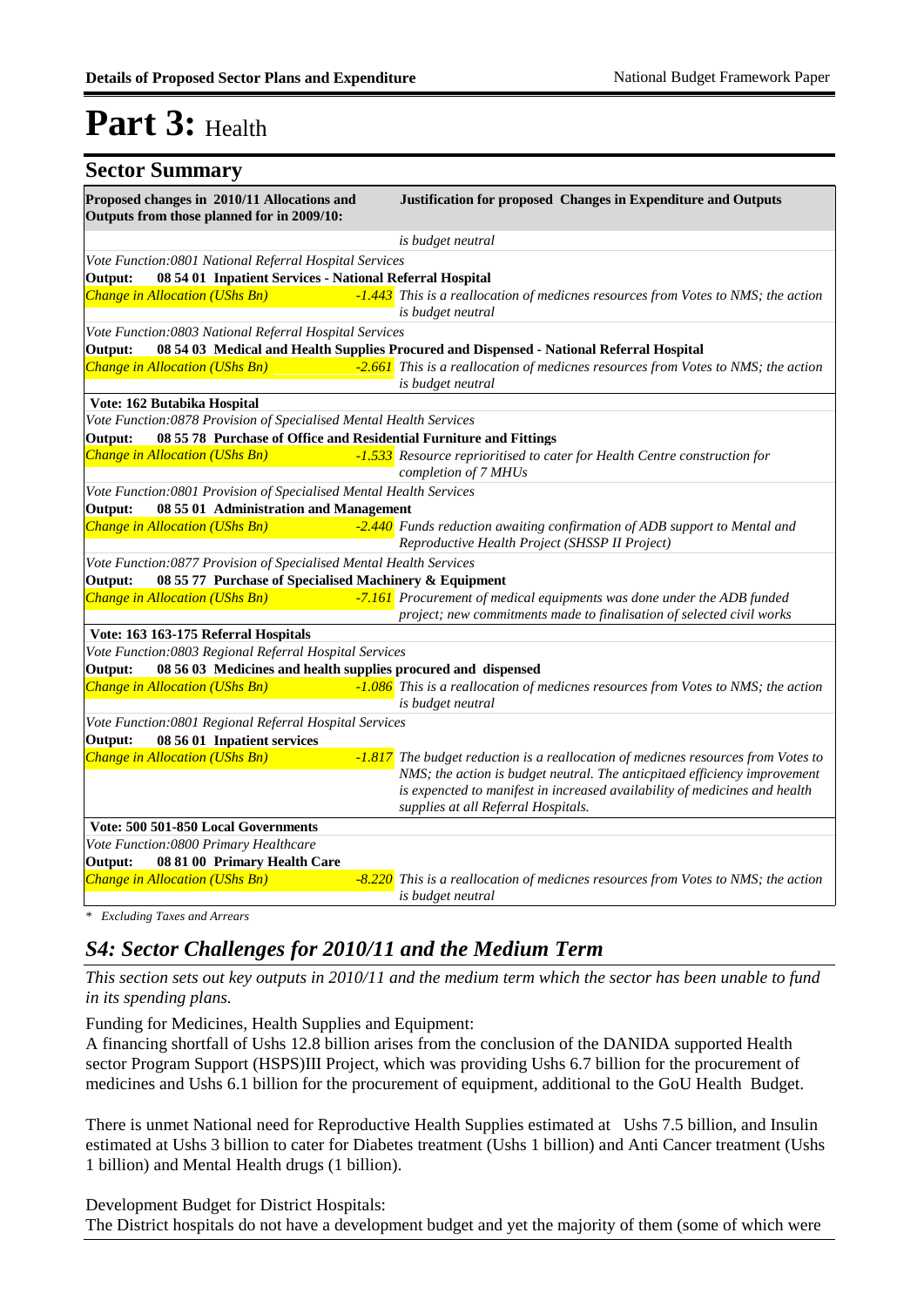### **Sector Summary**

built in the 1930s) are in a sorry state and urgently need repair. Ushs 4.6 billion allocated annually for the rehabilitation of the District Infrastructure under the District Infrastructure Rehabilitation Project is insufficient to cover the comprehensive rehabilitations. The anticipated World Bank funding for Health Systems Strengthening is anticipated to renovate 17 General Hospitals. However,there are 41 general hospitals that require urgent repair at an estimated cost of shs 1.2 billion each.

#### Utilities for the Regional Referral Hospitals:

The Regional Referral hospitals continue to incur debt/arrears on utility expenditure. The FY 2010/11 Non Wage Recurrent (NWR) allocation of shs 6.7 billion for the Regional Referral Hospitals translates to shs 0.52 billion per hospital. The allocation is inadequate to sufficiently cover the utility bills which account for over 20% of the expenditure of the hospitals. Additional financing for payment of hospital utilities is an urgent priority.

#### Primary Healthcare:

The PHC NWR budget is not sufficient to enable the health facilities to satisfactorily deliver services to the respective communities. The rising costs of health care delivery notwithstanding a Health Centre (HC) III is on average allocated Ushs 450,000 per month to deliver a range of services such as maternal health including Emergency Obstetric Care (EMoC) and outreach to the community.

#### Human Resources for Health:

A proposal for the enhancement of the emolument of the health workers has been prepared. The financial requirement is additional Ushs 155.5 billion for the enhancement of wages of in post health workers.

#### Maintenance of Equipment:

Owing to limitations in maintainance capacity, medical equipment supplied in the last 10 years have reached a stage for urgent repair and overhaul given that the maintenance period stipulated has ended. In FY 2009/10, Ushs 1 billion was allocated to the Regional Referral Hospitals for the maintenance of equipment. Each of eight (8) Regional Hospitals received shs 125 million for the purpose.Resources permitting additional funds could be allocated to the Regional Referral Hospitals for maintenance of medical equipment.

#### Malaria Control:

Government has committed to eradicate malaria through multiple pronged measures including preventive methods such as Indoor Residual Spraying (IRS). The Sector budget is inadequate to permit the roll out of IRS nationwide.

#### Regulatory Bodies:

The regulatory bodies need to have an a separate MTEF line to enable them independently carry out their regulatory role. A requirement of Ushs 2billion is projected over the medium term for full functionality of these organisations.

#### Village Health Teams (VHTs):

In pursuit of the preventive role the Sector as endorsed by the NHA undertook to role out VHTs to all the Districts in Uganda. So far only 25 Districts are effectively covered with the VHTs.

#### Uganda Health Research Organisation (UNHRO):

A provisional structure for UNHRO and the constituent 4 institutions has been developed but funds to operationalize are insufficient. The current budget for the Financial Year 2009/10 is only 1.3 billion Uganda shillings, an amount greatly insufficient for UNHRO and its constituent institutions to implement their new mandates. In order for the Act to be implemented, a proposed additional expenditure of Uganda shillings 19 billion is required. However for the Financial Year 2010/2011, Ushs 3 billion could be provided to kick start the requisite activities. This estimate has been carefully arrived at based on the new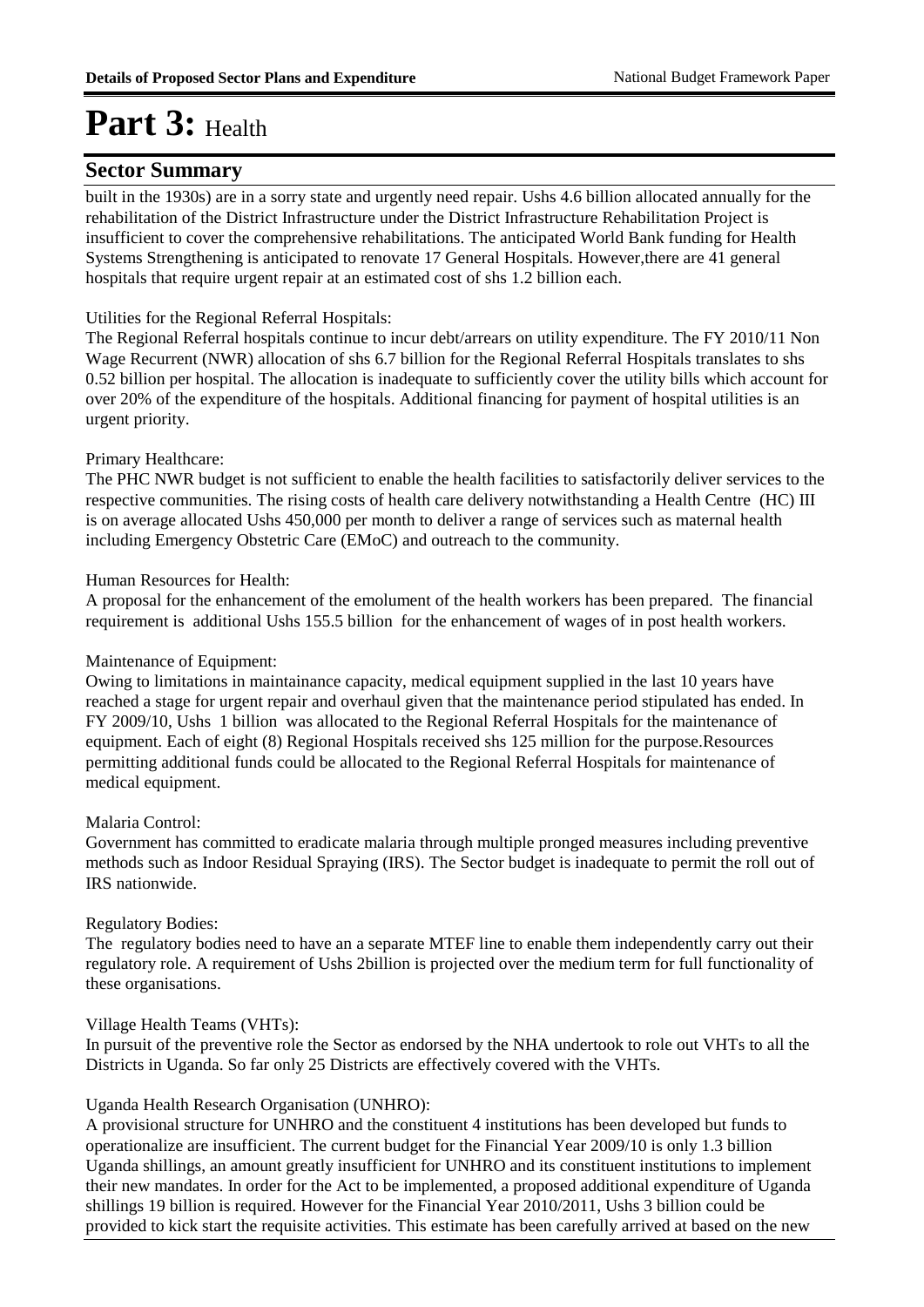### **Sector Summary**

function, additional roles and management structures as defined by the Act.

#### The Uganda AIDS Indicator Survey 2009-10:

In order to provide HIV/AIDS monitoring and evaluation data, the Ministry of Health conducts population based sero-behavioural surveys every five years. The United States Government is giving Uganda USD 2.84M. The Government of Uganda is required to make a contribution of Ushs 480million to be granted access to the US contribution.

#### Orthopedic Workshops:

A number of regional referral hospitals have orthopedic workshops which provide assistive devices to disabled. The unit cost per prosthesis (artificial limbs) is over Ush.400, 000 per person because the materials used are expensive. There is need to provide additional funds to the hospitals for production of the appliances and to NMS to purchase the workshop consumables which the RRHs can pull as when is required. The functional orthopedic workshops; Arua, Gulu, Fort Portal, Mbale. There is one in Mbarara but is non functional. The budget for each workshop per year is estimated at UGX 65 million only for buying materials.

#### Moroto and Mubende Hospitals:

The above hospitals were upgraded to regional referral Hospital status but have not had their budgets revised accordingly. An increase of UGX 3.18 billion for the wage bill and UGX 1.3 billion for NWR and UGX 4 billion for capital development is therefore required under the Regional Refferal Hospital budget to cater for the new two hospitals.

#### Uganda Blood Bank:

1.More funds are required to procure blood bags and blood test kits. The target of 200,000 units will require blood bags & other field supplies of UGX 1.38 billion. Testing each unit of blood costs USD 6.5; thus a sum of UGX 2.34 billion is required for the 200,000 units expected to be collected.

| <b>Additional Requirements for Funding and</b><br>Outputs in 2010/11                    | <b>Justification of Requirement for Additional Outputs and Funding</b>                                                                                 |  |  |  |  |  |
|-----------------------------------------------------------------------------------------|--------------------------------------------------------------------------------------------------------------------------------------------------------|--|--|--|--|--|
| Vote Function:0803 Health Research                                                      |                                                                                                                                                        |  |  |  |  |  |
| 0803 03 Research coordination<br>Output:                                                |                                                                                                                                                        |  |  |  |  |  |
| <b>Funding Requirement (UShs Bn):</b>                                                   | 3.000 A provisional structure for UNHRO and the constituent 4 institutions has                                                                         |  |  |  |  |  |
| Implementation of the UNHRO Act 2009                                                    | been developed but funds to operationalize are insufficient. The current                                                                               |  |  |  |  |  |
|                                                                                         | budget for the Financial Year 2009/10 is UShs 1.3 bn Uganda shillings, an                                                                              |  |  |  |  |  |
|                                                                                         | amount insufficient for UNHRO and its constituent institutions to                                                                                      |  |  |  |  |  |
|                                                                                         | implement their new mandates. In order for the Act to be implemented, a<br>proposed additional expenditure of Uganda shillings 19 billion is required. |  |  |  |  |  |
| Vote Function:0801 Clinical and public health                                           |                                                                                                                                                        |  |  |  |  |  |
| 0804 01 Prevention and control of communicable and non communicable diseases<br>Output: |                                                                                                                                                        |  |  |  |  |  |
| <b>Funding Requirement (UShs Bn):</b>                                                   | 2.000 VHT interventions, Kampala Declaration on Sanitation and disseminate                                                                             |  |  |  |  |  |
| Enhance prevention and control of communicable                                          | improved sanitation strategy, implementation of roadmap for acceleration                                                                               |  |  |  |  |  |
| and non communicable diseases                                                           | of reduction of maternal and new born morbidity and mortality.                                                                                         |  |  |  |  |  |
| Output:                                                                                 | 0804 05 Prevention, Control and mitigation of epidemics and other Public Health Emergencies                                                            |  |  |  |  |  |
| <b>Funding Requirement (UShs Bn):</b><br>7.000                                          | A line list of over 100 MDR patients has been established that require                                                                                 |  |  |  |  |  |
| Increase capacity for disease prevention, epidemic                                      | urgent treatment,, Routine EPI coverage is declining due to nonfunctional                                                                              |  |  |  |  |  |
| reduction and management                                                                | outreaches. Many infants are dying from pneumococcal pneumonia which                                                                                   |  |  |  |  |  |
|                                                                                         | is preventable. Introduction of the new vaccine would impact (reduce)                                                                                  |  |  |  |  |  |
|                                                                                         | infant mortality Rate by 7%, reduce bacterial infection in children by                                                                                 |  |  |  |  |  |
|                                                                                         | 33% and pneumonia infection by 35%,                                                                                                                    |  |  |  |  |  |
| Vote Function:0801 Policy, Planning and Support Services                                |                                                                                                                                                        |  |  |  |  |  |
| 0849 01 Policy, consultation, planning and monitoring services<br>Output:               |                                                                                                                                                        |  |  |  |  |  |
| <b>Funding Requirement (UShs Bn):</b>                                                   | <b>2.000</b> These were being funded by the partnership fund and DANIDA which wind                                                                     |  |  |  |  |  |
| 1 Joint Review Report                                                                   | up in June 2010. They will enable improved coordination of sector players                                                                              |  |  |  |  |  |
| 1 Technical Review Report                                                               | at implementation level, Document the utilization of public subsidies by                                                                               |  |  |  |  |  |

#### **Table S4.1: Additional Output Funding Requests**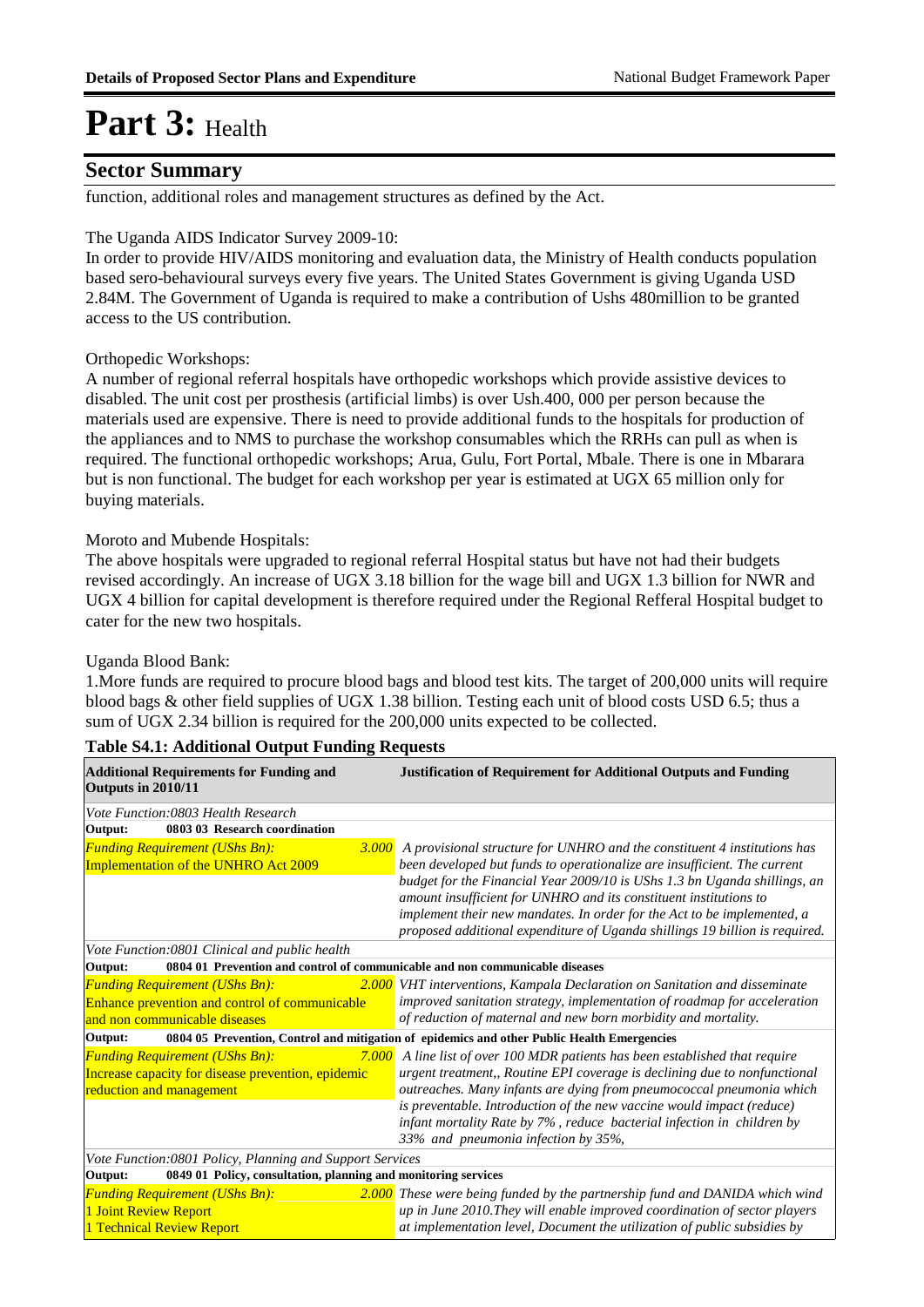### **Sector Summary**

| <b>Additional Requirements for Funding and</b><br>Outputs in 2010/11                                                                                                                                                                                                                      | <b>Justification of Requirement for Additional Outputs and Funding</b>                                                                                                                                                                                                                                                                                                                                                                                                                                                                                                                                                                                     |
|-------------------------------------------------------------------------------------------------------------------------------------------------------------------------------------------------------------------------------------------------------------------------------------------|------------------------------------------------------------------------------------------------------------------------------------------------------------------------------------------------------------------------------------------------------------------------------------------------------------------------------------------------------------------------------------------------------------------------------------------------------------------------------------------------------------------------------------------------------------------------------------------------------------------------------------------------------------|
| 4 HPAC reports<br>1 CSO report<br>4 NGO supervision reports<br>Capacity building                                                                                                                                                                                                          | NGOs, Training will reduce the gap as per the projections based on the<br>HSSP II. Leadership and mgt are skills not usually adequately covered<br>during pre service training                                                                                                                                                                                                                                                                                                                                                                                                                                                                             |
| Output:<br>0849 02 Ministry Support Services                                                                                                                                                                                                                                              |                                                                                                                                                                                                                                                                                                                                                                                                                                                                                                                                                                                                                                                            |
| <b>Funding Requirement (UShs Bn):</b><br>Co-ordinate the development of scheme of services<br>for the nursing and Allied Health Professionals<br>Cadres, Development and implementation of the Exit<br><b>Management Strategy</b><br>Roll out of the Occupational Health and Safety (OHS) | 0.800 There is immediate need to review the Job Descriptions and Personal<br>Specifications. The present ones do not match the current competency<br>requirements. There is also need for mainstreaming of some positions e.g.<br>Graduate nurses, and providing for appropriate career progression.<br>Currently there is no exit management plan, there is therefore need of<br>develop a strategy that will among others provide for succession planning,<br>adequate preparation of exitees to acquire alternative skills and their<br><b>Engagement on Emeritus status.</b>                                                                           |
| Vote Function:0801 Pharmaceutical and Medical Supplies                                                                                                                                                                                                                                    |                                                                                                                                                                                                                                                                                                                                                                                                                                                                                                                                                                                                                                                            |
| Output:<br>0859 01 Health Supplies to LG Units, General & Regional Hospitals                                                                                                                                                                                                              |                                                                                                                                                                                                                                                                                                                                                                                                                                                                                                                                                                                                                                                            |
| <b>Funding Requirement (UShs Bn):</b><br>Increased availability of maternal and reproductive<br>health supplies in public health facilities                                                                                                                                               | 90.500 The existing financing gap for MRH supplies is to cater for Maternal<br>Health Products [ namely Mama Kits , Mesoprostol tab, Oxytocyn<br>injectibles, Gyneacological Gloves etc] & Reproductive Health Items<br>namely Contaceptive pills and injectibles; Intra Uterine Devices (IUDS).<br>Additional funding is required for Insulin (diabetes treatment)[UShs 1<br>billion, Anti cancer drugs [Ushs 1 billion] and Mental Health drugs [Ushs<br>1 billion]. In addition, UShs 80 billion should be allocated for the<br>implementation of Government Policy of integrating Global Innitiative<br>Resources in the Mainstream Government Budget. |
| 0859 02 Health Supplies to National Referral Hospitals<br>Output:                                                                                                                                                                                                                         |                                                                                                                                                                                                                                                                                                                                                                                                                                                                                                                                                                                                                                                            |
| <b>Funding Requirement (UShs Bn):</b><br>30.000<br>Double the availability of medicines (estimated by<br>planned Basic EHMS Kit) from UShs 1.1 to 2.2<br>million per HCII every 2 months; from UShs 1.9 to<br>3.8 million by HCIIIs; and HCIVs                                            |                                                                                                                                                                                                                                                                                                                                                                                                                                                                                                                                                                                                                                                            |
| Vote Function: 0805 National Referral Hospital Services                                                                                                                                                                                                                                   |                                                                                                                                                                                                                                                                                                                                                                                                                                                                                                                                                                                                                                                            |
| Output:<br>0854 05 Hospital Management and Support Services - National Referral Hospital                                                                                                                                                                                                  |                                                                                                                                                                                                                                                                                                                                                                                                                                                                                                                                                                                                                                                            |
| <b>Funding Requirement (UShs Bn):</b><br>Infrastructure expansion and construction of the<br>maternity block hence developing Mulago III                                                                                                                                                  | 120.000 The floor cases can only be reduced with infrastructure expansion<br>beginning with a maternity block. The block will house modern theatres<br>and a blood bank. As a result the maternal mortality rate will be<br>reduced.Many mothers die of excessive bleeding awaiting to go to a small<br>theatre where other operations are already taking place. This long waiting<br>time to go to the theatre has cleared very many lives of mothers and that's<br>why there is need for infrastructure expansion to save the lives of innocent<br>mothers. The hospital would require shs 120 billion for phase I of the<br>project                     |

### *S5: Details of Key Vote Function Outputs Planned for 2009/10*

*This table below sets out the key outputs under every vote function achieved in the first half of 2009/10 and planned for 2010/11.*

#### **Table S5.1: Past and 2010/11 Planned Outputs from Sector Expenditures**

| <i>Vote, Vote Function</i><br><b>Key Output</b> |                                                             | 2009/10<br><b>Approved Budget and</b><br><b>Spending and Outputs</b><br><b>Achieved by End Dec</b><br><b>Planned outputs</b> |                                                              |     | 2010/11<br><b>Proposed Budget and</b><br><b>Planned Outputs</b> |       |  |
|-------------------------------------------------|-------------------------------------------------------------|------------------------------------------------------------------------------------------------------------------------------|--------------------------------------------------------------|-----|-----------------------------------------------------------------|-------|--|
| <b>Vote: 014 Ministry of Health</b>             |                                                             |                                                                                                                              |                                                              |     |                                                                 |       |  |
|                                                 | Vote Function: 0801 Sector Monitoring and Quality Assurance |                                                                                                                              |                                                              |     |                                                                 |       |  |
| Output: 080101<br>Sector performance            | Quarterly performance<br>reviewsconducted, 4 Studies        |                                                                                                                              | 2 Quarterly reviews, 2 Senior<br><b>Management Committee</b> |     | 4 Ouarterly reviews conducted                                   |       |  |
| monitored and evaluated                         | conducted                                                   |                                                                                                                              | meetings, 3 QAD meetings and<br>3 SMER-TWG meetings held     |     |                                                                 |       |  |
| Output Cost: UShs Bn:                           |                                                             | 0.262                                                                                                                        | $UShs Bn$ :                                                  | N/A | <b>UShs Bn:</b>                                                 | 0.300 |  |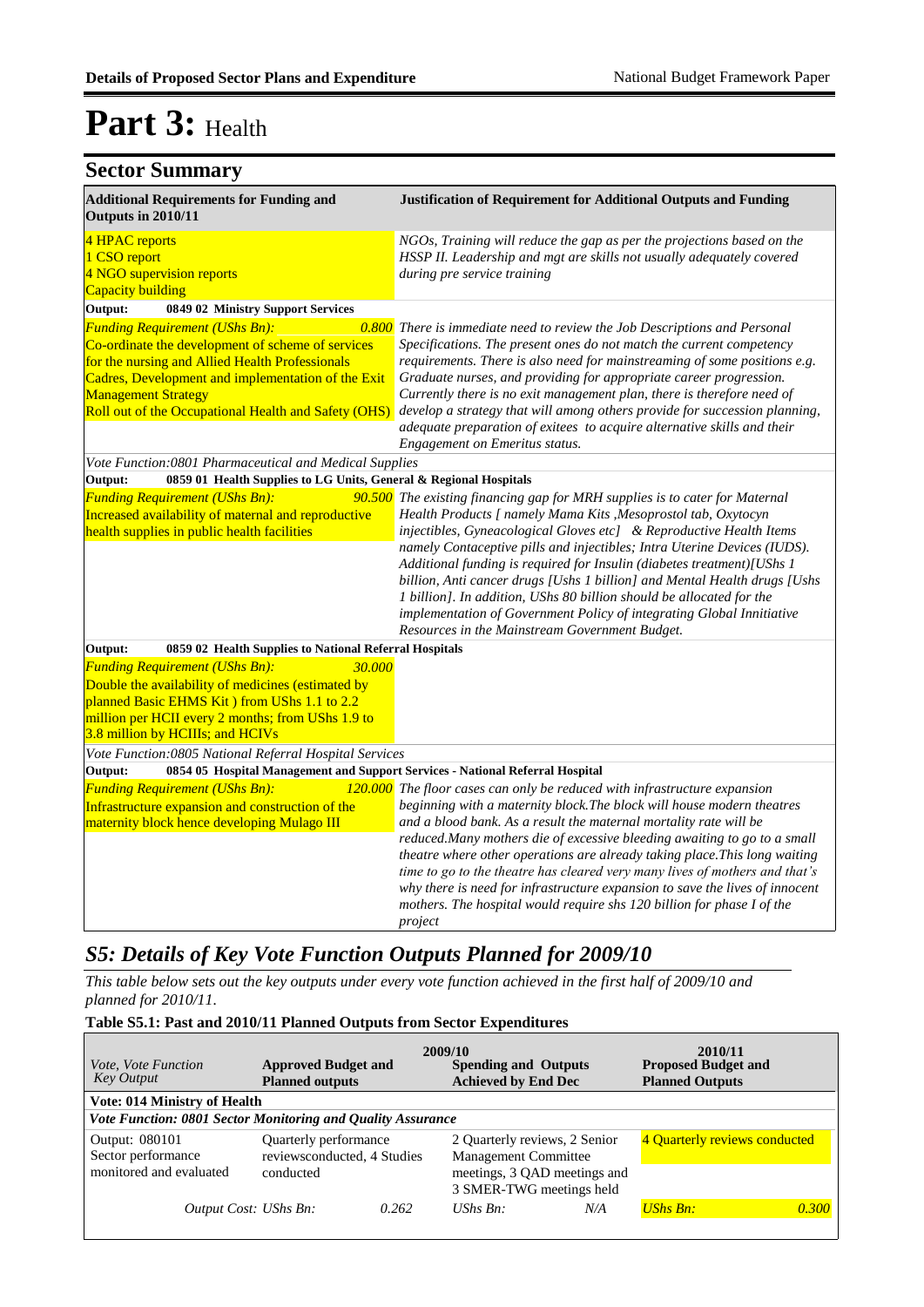| <i>Vote, Vote Function</i><br><b>Key Output</b>                                                                                        | 2009/10<br><b>Approved Budget and</b><br><b>Planned outputs</b>                                                                                                                                                                                                      |                                                                                                                                                                                                | <b>Spending and Outputs</b><br><b>Achieved by End Dec</b>                                                                            |                            | 2010/11<br><b>Proposed Budget and</b><br><b>Planned Outputs</b>                                                                                                         |       |
|----------------------------------------------------------------------------------------------------------------------------------------|----------------------------------------------------------------------------------------------------------------------------------------------------------------------------------------------------------------------------------------------------------------------|------------------------------------------------------------------------------------------------------------------------------------------------------------------------------------------------|--------------------------------------------------------------------------------------------------------------------------------------|----------------------------|-------------------------------------------------------------------------------------------------------------------------------------------------------------------------|-------|
| Output: 080102<br>Standards and guidelines<br>disseminated                                                                             | 5 Standards and guidelines<br>disseminated                                                                                                                                                                                                                           |                                                                                                                                                                                                | 2 standards disseminated                                                                                                             |                            | 4 Standards & Guidelines:-<br><b>UCG, Patients' Charter, Clients</b><br><b>Charter, Radiation &amp; Imaging</b><br>standards disseminated.                              |       |
| Output Cost: UShs Bn:                                                                                                                  |                                                                                                                                                                                                                                                                      | 0.176                                                                                                                                                                                          | $UShs Bn$ :                                                                                                                          | N/A                        | <b>UShs Bn:</b>                                                                                                                                                         | 0.200 |
| Output: 080103<br>Support supervision<br>provided to Local<br>Governments and referral<br>hospitals                                    | 4 visits per district supported<br>(Area team 4), 5 districts<br>supported (Yellow Star<br>Programme)                                                                                                                                                                |                                                                                                                                                                                                | Two supervision visits<br>conducted                                                                                                  |                            | 4 Support supervision visits per<br>district (2 Area Team visits, 2<br>Top Management).and 4<br>regional Quality Assurance<br>internal capacity building<br>undertaken. |       |
| Output Cost: UShs Bn:                                                                                                                  |                                                                                                                                                                                                                                                                      | 0.826                                                                                                                                                                                          | $UShs Bn$ :                                                                                                                          | N/A                        | <b>UShs Bn:</b>                                                                                                                                                         | 0.744 |
| Output: 080104<br>Standards and guidelines<br>developed                                                                                | 5 guidelines developed                                                                                                                                                                                                                                               |                                                                                                                                                                                                | Two guidelines-UCG and<br>Patients Charter completed                                                                                 |                            | <b>Radiation and Imaging</b><br>standards. Health Unit<br><b>Management Committee</b><br>Guidelines, Infection control<br><b>Guidelines developed</b>                   |       |
| Output Cost: UShs Bn:                                                                                                                  |                                                                                                                                                                                                                                                                      | 0.135                                                                                                                                                                                          | $UShs Bn$ :                                                                                                                          | N/A                        | <b>UShs Bn:</b>                                                                                                                                                         | 0.155 |
| <b>Vote Function Cost</b>                                                                                                              | <b>UShs Bn:</b>                                                                                                                                                                                                                                                      | 1.399                                                                                                                                                                                          | <b>UShs Bn:</b>                                                                                                                      | N/A                        | <b>UShs Bn:</b>                                                                                                                                                         | 1.399 |
| Vote Function: 0802 Health systems development<br>Output: 080201<br>Monitoring, Supervision and<br><b>Evaluation of Health Systems</b> |                                                                                                                                                                                                                                                                      |                                                                                                                                                                                                | Solar energy packages serviced,<br>Solar PV energy packages<br>installations in 16 districts,<br>Energy needs assessment<br>surveys; |                            | <b>Installation of medical</b><br>equipment and plants.<br>Installation and maintenance of<br>imaging equipment                                                         |       |
| Output Cost: UShs Bn:                                                                                                                  |                                                                                                                                                                                                                                                                      | 0.000                                                                                                                                                                                          | $UShs Bn$ :                                                                                                                          | 0.000                      | <b>UShs Bn:</b>                                                                                                                                                         | 7.928 |
| Output: 080272<br>Government Buildings and<br>Administrative Infrastructure constructed; 15 structures                                 | 1 new staff canteen, I staff clinic Civil works at: Tororo: 90%,<br>and office extension<br>constructed, 5 structures<br>rehabilitated, 8 hospitals<br>provided with basic equipment<br>namely: Mubende, Mityana,<br>Entebbe, Masaka, Gombe,<br>Kawoolo, Kayunga and |                                                                                                                                                                                                | Bududa: 60% , Kambuga: 50%,<br>Itojo: 70%, Nebbi : 75% &<br>Apac - 75%; Rushere: 95%.                                                |                            | 1 new staff canteen, I staff clinic<br>and office extension completed,<br>renovated park yard at<br>Wabigalo workshop.                                                  |       |
| Output Cost: UShs Bn:                                                                                                                  |                                                                                                                                                                                                                                                                      | 14.426                                                                                                                                                                                         | UShs Bn:                                                                                                                             | N/A                        | <b>UShs Bn:</b>                                                                                                                                                         | 0.850 |
| Output Cost Excluding Donor UShs Bn:                                                                                                   |                                                                                                                                                                                                                                                                      | 4.126                                                                                                                                                                                          | UShs Bn:                                                                                                                             | 0.765                      | <b>UShs Bn:</b>                                                                                                                                                         | 0.850 |
| Output: 080275<br>Purchase of Motor Vehicles<br>and Other Transport<br>Equipment                                                       | <b>Purchase of Vehicles</b>                                                                                                                                                                                                                                          |                                                                                                                                                                                                | 1 vehicle for DHO Kasese -<br>5 vehicles - procurement<br>ongoing                                                                    |                            | 3 Mobile workshop vehicles<br>procurement ongoing. Supply of (Arua, Gulu & Central) & 2<br><b>Support supervision vehicles</b>                                          |       |
| Output Cost: UShs Bn:                                                                                                                  |                                                                                                                                                                                                                                                                      | 0.800                                                                                                                                                                                          | UShs Bn:                                                                                                                             | 0.000                      | <b>UShs Bn:</b>                                                                                                                                                         | 1.248 |
| Output: 080276<br>Purchase of Office and ICT<br>Equipment, including<br>Software                                                       | districts.                                                                                                                                                                                                                                                           | 119 Health centres supplied<br>with energy, 8HCIV, 36HCIII,<br>75HCII installed with solar<br>energy systems or connected to<br>the grid in Luwero, Nakaseke,<br>Rukungiri, Kanungu and Kabale |                                                                                                                                      | Nil - No expenditure up to | Not reported                                                                                                                                                            |       |
| Output Cost: UShs Bn:                                                                                                                  |                                                                                                                                                                                                                                                                      | 0.400                                                                                                                                                                                          | UShs Bn:                                                                                                                             | 0.000                      | <b>UShs Bn:</b>                                                                                                                                                         | 0.200 |
|                                                                                                                                        |                                                                                                                                                                                                                                                                      |                                                                                                                                                                                                |                                                                                                                                      |                            |                                                                                                                                                                         |       |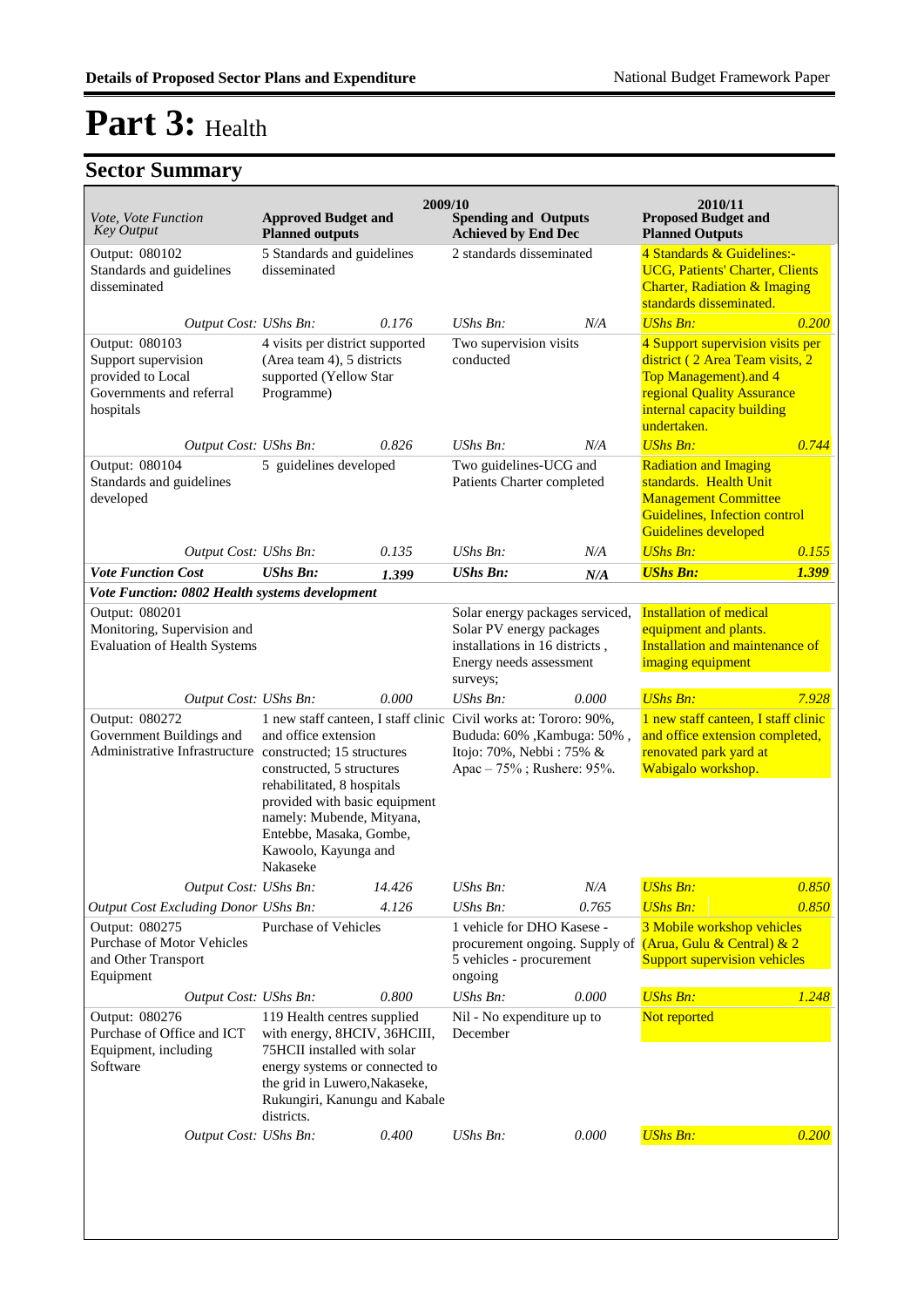| Vote, Vote Function<br><b>Key Output</b>                                                                                                                                                                                                                                                                                                                                                      | <b>Approved Budget and</b><br><b>Planned outputs</b>                                                                                                                                        | 2009/10                                                                                                                                                                                                                                                           | <b>Spending and Outputs</b><br><b>Achieved by End Dec</b>                                                                                                                                                                                                          |                                                                                                                                                                                                                                                                                           | 2010/11<br><b>Proposed Budget and</b><br><b>Planned Outputs</b>                                                                                                                                                                                                                     |                  |
|-----------------------------------------------------------------------------------------------------------------------------------------------------------------------------------------------------------------------------------------------------------------------------------------------------------------------------------------------------------------------------------------------|---------------------------------------------------------------------------------------------------------------------------------------------------------------------------------------------|-------------------------------------------------------------------------------------------------------------------------------------------------------------------------------------------------------------------------------------------------------------------|--------------------------------------------------------------------------------------------------------------------------------------------------------------------------------------------------------------------------------------------------------------------|-------------------------------------------------------------------------------------------------------------------------------------------------------------------------------------------------------------------------------------------------------------------------------------------|-------------------------------------------------------------------------------------------------------------------------------------------------------------------------------------------------------------------------------------------------------------------------------------|------------------|
| Output: 080277<br>Purchase of Specialised<br>Machinery & Equipment                                                                                                                                                                                                                                                                                                                            | 16 health facilities equiped,<br>5No. Hospitals equipped with<br>imaging equipment and a<br>generator, 9 HCIV equipped<br>with a generator,<br>ultrasoundscanner and<br>thaeatre equipment. |                                                                                                                                                                                                                                                                   | Medical equipment for Kitwe<br>HCIV children's ward,<br>Installation of X-ray machine,<br>ultrasound scanner & generator<br>completed in Hoima RRH,                                                                                                                |                                                                                                                                                                                                                                                                                           | Medical equipment for Awac,<br>Bufumbo, Bukedea, Butenga,<br>Kakindo, Kakumiro, Kasanda,<br>Kangulumira, Pajule, Ntwetwe<br>and Rhino Camp HCIV<br>Installation of theatre equipment theatres; Incinerators at selected<br>Hospitals.                                               |                  |
| Output Cost: UShs Bn:                                                                                                                                                                                                                                                                                                                                                                         |                                                                                                                                                                                             | 10.329                                                                                                                                                                                                                                                            | UShs Bn:                                                                                                                                                                                                                                                           | N/A                                                                                                                                                                                                                                                                                       | <b>UShs Bn:</b>                                                                                                                                                                                                                                                                     | 3.700            |
| Output Cost Excluding Donor UShs Bn:                                                                                                                                                                                                                                                                                                                                                          |                                                                                                                                                                                             | 5.537                                                                                                                                                                                                                                                             | UShs Bn:                                                                                                                                                                                                                                                           | 1.035                                                                                                                                                                                                                                                                                     | <b>UShs Bn:</b>                                                                                                                                                                                                                                                                     | 3.700            |
| <b>Vote Function Cost</b>                                                                                                                                                                                                                                                                                                                                                                     | <b>UShs Bn:</b><br><b>UShs Bn</b>                                                                                                                                                           | 25.956<br>10.863                                                                                                                                                                                                                                                  | <b>UShs Bn:</b><br><b>UShs Bn</b>                                                                                                                                                                                                                                  | N/A<br>1.800                                                                                                                                                                                                                                                                              | <b>UShs Bn:</b><br><b>UShs Bn</b>                                                                                                                                                                                                                                                   | 94.791<br>11.163 |
| VF Cost Excluding Donor<br>Vote Function: 0803 Health Research                                                                                                                                                                                                                                                                                                                                |                                                                                                                                                                                             |                                                                                                                                                                                                                                                                   |                                                                                                                                                                                                                                                                    |                                                                                                                                                                                                                                                                                           |                                                                                                                                                                                                                                                                                     |                  |
| Output: 080301<br>Monitoring of<br>Diseases, performance of<br>their interventions and<br>investigate outbreaks                                                                                                                                                                                                                                                                               | 100% Outbreaks investigated, 4<br>diseases ourbreaks monitored                                                                                                                              |                                                                                                                                                                                                                                                                   | Visited 70 HCs and some<br>clinics with discordant couples<br>Visited 3 field stations of<br>Kyamulibwa, Rakai and Masaka,<br>Lab for Measles and Polio<br>accredited, 6 HCs in Arua<br>monitored for plague cases and<br>4 treatment centres monitored.           |                                                                                                                                                                                                                                                                                           | 100% Outbreaks investigated,                                                                                                                                                                                                                                                        |                  |
| Output Cost: UShs Bn:                                                                                                                                                                                                                                                                                                                                                                         |                                                                                                                                                                                             | 1.261                                                                                                                                                                                                                                                             | UShs Bn:                                                                                                                                                                                                                                                           | N/A                                                                                                                                                                                                                                                                                       | <b>UShs Bn:</b>                                                                                                                                                                                                                                                                     | 1.261            |
| Output: 080302<br>Chemotherapeutic Research<br>(Chemo. Lab)                                                                                                                                                                                                                                                                                                                                   | <b>Annual African Traditional</b><br>medicine day held, 4 Regional<br>traditional medicine events<br>held, 8 publications produced                                                          |                                                                                                                                                                                                                                                                   | Safety and efficacy of priority<br>medical plants in reference to<br>Malaria carried out. The 7th<br>African Traditional Medicine<br>Day celebrated. Preclinical<br>partially investigated. 250<br>THPs trained, One<br>immunization booster formula<br>developed. |                                                                                                                                                                                                                                                                                           | <b>Hold 8th African Traditional</b><br>Medicine Day, Ethno botanical<br>and ethno pharmacological data<br>collection, Development of<br><b>GAP</b> and <b>GMP</b> for medicinal<br>plants and herbal medicines,<br><b>Develop standards for Good</b><br>agricultural practices(GAP) |                  |
| Output Cost: UShs Bn:                                                                                                                                                                                                                                                                                                                                                                         |                                                                                                                                                                                             | 0.333                                                                                                                                                                                                                                                             | UShs Bn:                                                                                                                                                                                                                                                           | N/A                                                                                                                                                                                                                                                                                       | <b>UShs Bn:</b>                                                                                                                                                                                                                                                                     | 0.333            |
| Output: 080303<br>Research coordination                                                                                                                                                                                                                                                                                                                                                       | 8 health sector research<br>priorities assessed                                                                                                                                             |                                                                                                                                                                                                                                                                   | Draft reports for research<br>priorities-Essential National<br>Health Research(ENHR) in<br>place, 2 National/International<br>conferences organized                                                                                                                |                                                                                                                                                                                                                                                                                           | <b>Co-ordination and Development</b><br>of National Research Priorities,<br>Strengthen alignment and<br>harmonization of research,<br>Develop inventory of research,<br>researchers and research<br>institutions, Steering committee<br>meetings                                    |                  |
| Output Cost: UShs Bn:                                                                                                                                                                                                                                                                                                                                                                         |                                                                                                                                                                                             | 0.378                                                                                                                                                                                                                                                             | UShs Bn:                                                                                                                                                                                                                                                           | N/A                                                                                                                                                                                                                                                                                       | <b>UShs Bn:</b>                                                                                                                                                                                                                                                                     | 0.378            |
| Output: 080351<br>Specialised Medical<br>Research in HIV/AIDS and<br>Clinical Care (JCRC)                                                                                                                                                                                                                                                                                                     | 1 Reports and publications<br>produced, Wage subvention paid                                                                                                                                |                                                                                                                                                                                                                                                                   | Wage subvention paid.                                                                                                                                                                                                                                              |                                                                                                                                                                                                                                                                                           | Wage subvention paid to JCRC.                                                                                                                                                                                                                                                       |                  |
| Output Cost: UShs Bn:                                                                                                                                                                                                                                                                                                                                                                         |                                                                                                                                                                                             | 0.242                                                                                                                                                                                                                                                             | UShs Bn:                                                                                                                                                                                                                                                           | N/A                                                                                                                                                                                                                                                                                       | <b>UShs Bn:</b>                                                                                                                                                                                                                                                                     | 0.242            |
| <b>Vote Function Cost</b>                                                                                                                                                                                                                                                                                                                                                                     | <b>UShs Bn:</b>                                                                                                                                                                             | 2.213                                                                                                                                                                                                                                                             | <b>UShs Bn:</b>                                                                                                                                                                                                                                                    | N/A                                                                                                                                                                                                                                                                                       | <b>UShs Bn:</b>                                                                                                                                                                                                                                                                     | 2.213            |
| Vote Function: 0804 Clinical and public health<br>Output: 080401<br>-1 national survey on NCDs<br>Prevention and control of<br>completed. VHTs established in<br>communicable and non<br>42 Districts, IEC materials<br>communicable diseases<br>Developed and Distributed in<br>84Districts Roll out of rthe<br>road map for reproductive and<br>maternal health, 160 Intern<br>doctors paid |                                                                                                                                                                                             | 30% of the NCD survey<br>activities achieved VHTs<br>established in 6 districts, 67<br>districts provided with IEC<br>materials, Roadmap for<br>accelerating reduction of<br>maternal and newborn<br>morbidity and mortality rolled<br>out to 34% of the targeted |                                                                                                                                                                                                                                                                    | <b>VHTs established in 25</b><br>Districts, VHTs equipped in 40<br>districts, Child Survival<br>Strategy rolled out in 40<br>districts in the country, Road<br>map for reproductive and<br>maternal health rolled out in 40<br>districts, Kampala Declaration<br>on Sanitation scaled up. |                                                                                                                                                                                                                                                                                     |                  |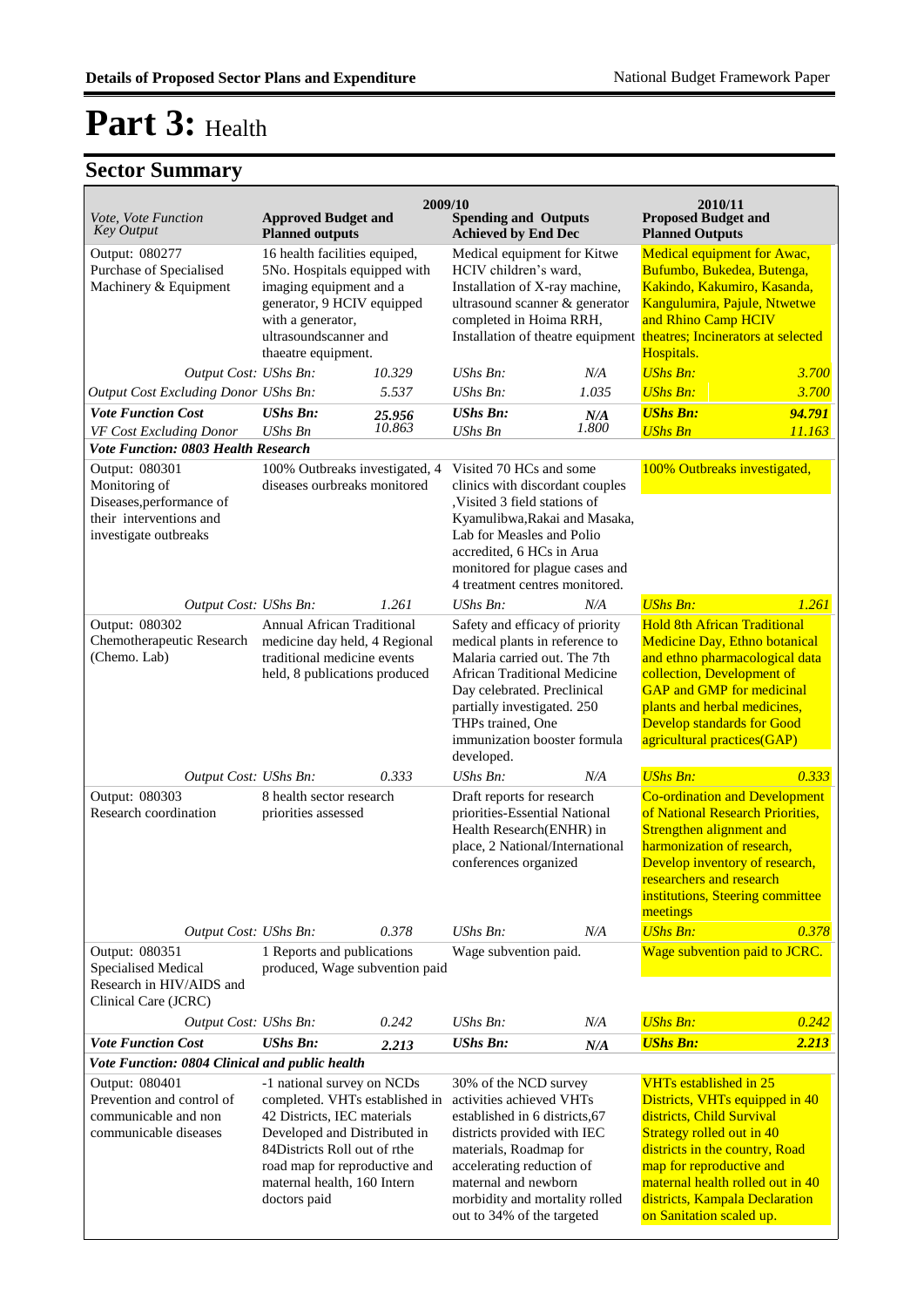| Vote, Vote Function<br><b>Key Output</b>                                                                       | <b>Approved Budget and</b><br><b>Planned outputs</b>                                                                                                                                                                                                                                       | 2009/10 | <b>Spending and Outputs</b><br><b>Achieved by End Dec</b>                                                                                                                                                                                                                                  |     | 2010/11<br><b>Proposed Budget and</b><br><b>Planned Outputs</b>                                                                                                                                                                                                                                                                 |        |
|----------------------------------------------------------------------------------------------------------------|--------------------------------------------------------------------------------------------------------------------------------------------------------------------------------------------------------------------------------------------------------------------------------------------|---------|--------------------------------------------------------------------------------------------------------------------------------------------------------------------------------------------------------------------------------------------------------------------------------------------|-----|---------------------------------------------------------------------------------------------------------------------------------------------------------------------------------------------------------------------------------------------------------------------------------------------------------------------------------|--------|
|                                                                                                                |                                                                                                                                                                                                                                                                                            |         | districts.                                                                                                                                                                                                                                                                                 |     |                                                                                                                                                                                                                                                                                                                                 |        |
| Output Cost: UShs Bn:                                                                                          |                                                                                                                                                                                                                                                                                            | 7.724   | UShs Bn:                                                                                                                                                                                                                                                                                   | N/A | <b>UShs Bn:</b>                                                                                                                                                                                                                                                                                                                 | 12.613 |
| Output: 080402<br>Training and Capacity<br>Building for service providers referral hospitals to Regional       | Quarterly specialists support<br>supervision fromN ational<br>Referral Hospitals and then to<br>General hospitals and HCIvs                                                                                                                                                                |         | 2 Assistant Engineering<br>Officers trained in X-ray<br>Imaging equipment<br>maintenance in the USA.                                                                                                                                                                                       |     | <b>Mentorship training from</b><br>professionals from National<br>referral hospitals to Regional<br><b>Referral Hospitals and RRH</b><br>hospitals to General hospitals<br>and GHs to HCIVs conducted,<br><b>Mental Health Training of</b><br>Trainer conducted in four<br>regions.                                             |        |
| Output Cost: UShs Bn:                                                                                          |                                                                                                                                                                                                                                                                                            | 0.603   | UShs Bn:                                                                                                                                                                                                                                                                                   | N/A | <b>UShs Bn:</b>                                                                                                                                                                                                                                                                                                                 | 0.680  |
| Output: 080403<br>Policies, laws, guidelines<br>plans and strategies                                           | 2 guidelines $(1,000$ copies) on<br>malaria prevention and control<br>printed, Draft Mental Bill<br>finalized, Draft Alcohol<br>Policyfinalised draft Tobacco<br>policy finalised                                                                                                          |         | Draft Infection control<br>committe guidelines, Mental<br>health Bill returned from 1st<br>parliamentary council with<br>comments, Tertiary Health<br>Institutions Bill ready for<br>submission to cabinet, Held<br>meetings with stakeholders to<br>draft the Drug Control master         |     | Mental Bill, Alcohol Policy and<br>Tobacco policy finalized, Drug<br><b>Control Master Plan</b><br>disseminated Internship Policy,<br>Human Organ Transplant Bill,<br><b>Health Worker Vaccination</b><br><b>Policy, Tertiary Health</b><br><b>Institution Bill</b><br>published, National Fistula<br><b>Strategy completed</b> |        |
|                                                                                                                |                                                                                                                                                                                                                                                                                            |         | UShs Bn:                                                                                                                                                                                                                                                                                   | N/A | <b>UShs Bn:</b>                                                                                                                                                                                                                                                                                                                 | 0.765  |
| Output: 080404<br>Technical support,<br>service providers and<br>facilities                                    | 0.813<br>Output Cost: UShs Bn:<br>4 quarterly supervision visits to<br>11 RRHs and 2 NRHs, 6<br>monitoring and evaluation of supervision visits to Community<br>Health Departments, 4 Mental<br>Health supervision visits to<br>regional Mental Health Units,<br>Oral HealthClinical Audit |         | <b>Integrated Supported</b><br>Supervision done in 11 RRH,<br>24 sites offering ART and TB<br>services supervised, TQM<br>Supervision of Tororo, Mbale,<br>Busolwe being undertaken, 3<br>Mental Health supervision visits<br>to Mbale, Tororo and Mubende<br>mental health units visited. |     | Integrated and technical support<br>supervision conducted in all<br>regional referral hospitals and<br>126 Hospitals, Medical<br><b>Equipment maintained (Central</b><br>workshop Wabigalo), 4<br>supervision visits to Community<br>Health Departments conducted.                                                              |        |
| Output Cost: UShs Bn:                                                                                          |                                                                                                                                                                                                                                                                                            | 0.715   | UShs Bn:                                                                                                                                                                                                                                                                                   | N/A | <b>UShs Bn:</b>                                                                                                                                                                                                                                                                                                                 | 0.777  |
| Output: 080405<br>Prevention, Control and<br>mitigation of epidemics and<br>other Public Health<br>Emergencies | 1 Mass measles, 2 polio and 3<br>tetanus vaccination campaigns<br>conducted, Hospital Health<br>Workers trained in case<br>management in epidemics,<br>health workers in Gulu, Kitgum<br>and Amuru trained in Psycho<br>Trauma followed up.                                                |         | No epidemic detected,<br>developed capacity for<br>surveillance in 20 districts,<br>Tetanus campaign in 7 districts<br>and Polio campaigns in 12<br>districts, H1N1 controlled,<br>Trained Health workers in<br>universal precautions and<br>infection control in 13 Districts.            |     | All outbreaks investigated and<br>controlled, National IHR<br>compliance attained, Services<br>addressing psycho trauma in<br>war affected areas strengthened,<br>All Health Workers trained in<br>universal precautions and<br>infection control.                                                                              |        |
| Output Cost: UShs Bn:                                                                                          |                                                                                                                                                                                                                                                                                            | 0.547   | UShs Bn:                                                                                                                                                                                                                                                                                   | N/A | <b>UShs Bn:</b>                                                                                                                                                                                                                                                                                                                 | 0.572  |
| Output: 080406<br>Coordination                                                                                 | 4 VVF repair camps, 2 Regional<br>Surgicalcamps, 4 Internship<br>committee meetings, Specialist<br>outreach services to 11RRHs,<br>visiting specialists and technical<br>workinggroups<br>conducted/coordinated                                                                            |         | 4 medical board meetings, 2<br>Departmental meeting held at<br>Wabigalo workshop, Held 2<br>meeting for the palliative care<br>country team, Participated in 2<br>RRH Board Meetings, Surgical<br>camp carried out in Western<br>Region, 1 Tobacco control<br>coordination meeting held    |     | Coordination reports on mental<br>health services, Reports on<br>coordination of Tobacco control<br>activities produced, Bi- Hospital<br>managers meting report held,<br>Country Palliative care Plans &<br>reports prepared, 18 Medical<br><b>Board Referral Reports</b><br>prepared.                                          |        |
| Output Cost: UShs Bn:                                                                                          |                                                                                                                                                                                                                                                                                            | 0.307   | <b>UShs Bn:</b>                                                                                                                                                                                                                                                                            | N/A | <b>UShs Bn:</b>                                                                                                                                                                                                                                                                                                                 | 0.322  |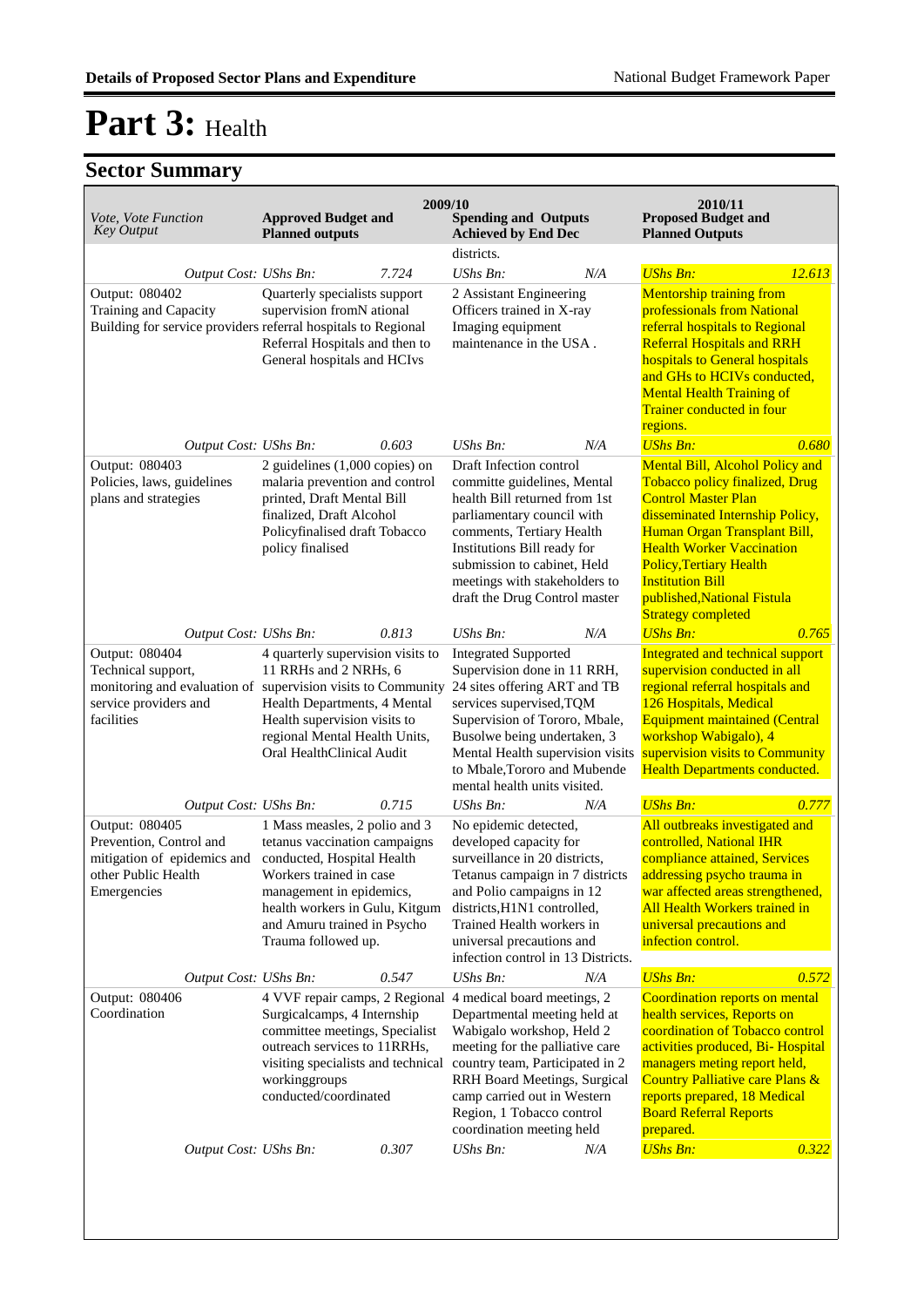| Vote, Vote Function<br><b>Key Output</b>                                                                | <b>Approved Budget and</b><br><b>Planned outputs</b>                                                                                                                                                                | 2009/10           | <b>Spending and Outputs</b><br><b>Achieved by End Dec</b>                                                                                                                                                                                                                    |            | 2010/11<br><b>Proposed Budget and</b><br><b>Planned Outputs</b>                                                                                                                                                                                                                                          |                |
|---------------------------------------------------------------------------------------------------------|---------------------------------------------------------------------------------------------------------------------------------------------------------------------------------------------------------------------|-------------------|------------------------------------------------------------------------------------------------------------------------------------------------------------------------------------------------------------------------------------------------------------------------------|------------|----------------------------------------------------------------------------------------------------------------------------------------------------------------------------------------------------------------------------------------------------------------------------------------------------------|----------------|
| Output: 080407<br>Provision of<br>standards, Leadership,<br>guidance and support to<br>nursing services | 100% Proportion of health<br>facilities                                                                                                                                                                             |                   | 4 technical support supervisions<br>conducted, Draft support<br>supervision tool for nursing<br>developed, Draft for Nursing &<br>Midwifery strategy developed.                                                                                                              |            | 8 technical support supervision<br>visits conducted, Supervision<br>tool completed and bounded, 1<br>nursing policy developed,<br><b>Standards for Nursing and</b><br>midwifery finalized, 3<br>workshops for nurse leaders,<br>and 1 for orientation of newly<br>posted nurse leaders.                  |                |
| Output Cost: UShs Bn:                                                                                   |                                                                                                                                                                                                                     | 0.181             | $\mathit{UShs}\, \mathit{Bn}$ :                                                                                                                                                                                                                                              | N/A        | <b>UShs Bn:</b>                                                                                                                                                                                                                                                                                          | 0.161          |
| Output: 080451<br><b>Medical Intern Services</b>                                                        | -210 Intern doctors paid                                                                                                                                                                                            |                   | Salaries paid for 6 months                                                                                                                                                                                                                                                   |            | Salaries paid for 12 months                                                                                                                                                                                                                                                                              |                |
| Output Cost: UShs Bn:                                                                                   |                                                                                                                                                                                                                     | 2.256             | UShs Bn:                                                                                                                                                                                                                                                                     | N/A        | <b>UShs Bn:</b>                                                                                                                                                                                                                                                                                          | 2.256          |
| <b>Vote Function Cost</b>                                                                               | <b>UShs Bn:</b>                                                                                                                                                                                                     | 13.145            | <b>UShs Bn:</b>                                                                                                                                                                                                                                                              | N/A        | <b>UShs Bn:</b>                                                                                                                                                                                                                                                                                          | 18.146         |
| Vote Function: 0805 Pharmaceutical and other Supplies                                                   |                                                                                                                                                                                                                     |                   |                                                                                                                                                                                                                                                                              |            |                                                                                                                                                                                                                                                                                                          |                |
| Output: 080501<br>Preventive and curative<br>Medical Supplies (including<br>immuninisation)             | Medicines for malaria<br>procuredMedicines for TB<br>procuredMedicines for<br><b>HIV/AIDS</b><br>procuredMosquito nets<br>procuredClearing handling<br>and 20.364 bn distribution<br>expenses worth shs paid        |                   | There was a new policy that<br>moved monies for medical<br>supplies to vote 116 National<br>medical stores.                                                                                                                                                                  |            | nil                                                                                                                                                                                                                                                                                                      |                |
| Output Cost: UShs Bn:                                                                                   |                                                                                                                                                                                                                     | 253.705           | <b>UShs Bn:</b>                                                                                                                                                                                                                                                              | N/A        | <b>UShs Bn:</b>                                                                                                                                                                                                                                                                                          | 3.954          |
| Output Cost Excluding Donor UShs Bn:                                                                    |                                                                                                                                                                                                                     | 23.655            | <b>UShs Bn:</b>                                                                                                                                                                                                                                                              | N/A        | <b>UShs Bn:</b>                                                                                                                                                                                                                                                                                          | 3.954          |
| Output: 080502<br>Strengthening Capacity of<br><b>Health Facility Managers</b>                          | 4 planning & monitoring teams<br>supported                                                                                                                                                                          |                   | Nil - no expenditure by<br>December 2009                                                                                                                                                                                                                                     |            | Nil                                                                                                                                                                                                                                                                                                      |                |
| Output Cost: UShs Bn:                                                                                   |                                                                                                                                                                                                                     | 6.785             | UShs Bn:                                                                                                                                                                                                                                                                     | N/A        | <b>UShs Bn:</b>                                                                                                                                                                                                                                                                                          | 0.000          |
| Output Cost Excluding Donor UShs Bn:                                                                    |                                                                                                                                                                                                                     | 0.000             | $UShs Bn$ :                                                                                                                                                                                                                                                                  | 0.000      | <b>UShs Bn:</b>                                                                                                                                                                                                                                                                                          | 0.000          |
| Output: 080572<br>Government Buildings and<br>Administrative Infrastructure                             | 3 buidings constructed                                                                                                                                                                                              |                   | Nil - no expenditure by<br>December 2009                                                                                                                                                                                                                                     |            | Nil                                                                                                                                                                                                                                                                                                      |                |
| Output Cost: UShs Bn:                                                                                   |                                                                                                                                                                                                                     | 5.700             | UShs Bn:                                                                                                                                                                                                                                                                     | N/A        | <b>UShs Bn:</b>                                                                                                                                                                                                                                                                                          | 0.000          |
| Output Cost Excluding Donor UShs Bn:                                                                    |                                                                                                                                                                                                                     | 0.000             | UShs Bn:                                                                                                                                                                                                                                                                     | 0.000      | <b>UShs Bn:</b>                                                                                                                                                                                                                                                                                          | 0.000          |
| Output: 080577<br>Purchase of Specialised<br>Machinery & Equipment                                      | 4 billion shillings worth of<br>equipment procured                                                                                                                                                                  |                   | Nil - no expenditure by<br>December 2009                                                                                                                                                                                                                                     |            | Nil                                                                                                                                                                                                                                                                                                      |                |
| Output Cost: UShs Bn:                                                                                   |                                                                                                                                                                                                                     | 4.500             | UShs Bn:                                                                                                                                                                                                                                                                     | N/A        | <b>UShs Bn:</b>                                                                                                                                                                                                                                                                                          | 0.000          |
| Output Cost Excluding Donor UShs Bn:                                                                    |                                                                                                                                                                                                                     | 0.000             | UShs Bn:                                                                                                                                                                                                                                                                     | 0.000      | <b>UShs Bn:</b>                                                                                                                                                                                                                                                                                          | 0.000          |
| <b>Vote Function Cost</b><br>VF Cost Excluding Donor                                                    | <b>UShs Bn:</b><br>UShs Bn                                                                                                                                                                                          | 271.490<br>23.655 | <b>UShs Bn:</b><br>UShs Bn                                                                                                                                                                                                                                                   | N/A<br>N/A | <b>UShs Bn:</b><br><b>UShs Bn</b>                                                                                                                                                                                                                                                                        | 3.954<br>0.000 |
| Vote Function: 0849 Policy, Planning and Support Services                                               |                                                                                                                                                                                                                     |                   |                                                                                                                                                                                                                                                                              |            |                                                                                                                                                                                                                                                                                                          |                |
| Output: 084901<br>Policy, consultation,<br>planning and monitoring<br>services                          | Annual workplan, Quarterly<br>performance reports, Minisetrial<br>policy statement, BFP, Mid<br>term review report, Budget<br>estimates for MoH, Joint review/<br>National health assembly aide<br>memoire produced |                   | Annual work plan FY 09/10 and<br>2 quarterly performance reports<br>produced, 80 districts supported<br>in planning, 1 Joint Review<br>Report and 1 Annual<br>Performance Report produced.<br>The budget framework paper for<br>FY 2010/11 preparation process<br>commenced. |            | <b>Annual work plan for FY</b><br>2010/11 produced, 4 quarterly<br>performance reports, 4 HMIS<br><b>Quarterly Reports, 89 districts</b><br>supported in planning, 1 DHO<br>meeting report, 1 Joint Review<br><b>Report, 1 Technical Review</b><br>Report, 1 CSO report, 1 Annual<br>Performance Report. |                |
| Output Cost: UShs Bn:                                                                                   |                                                                                                                                                                                                                     | 4.509             | UShs Bn:                                                                                                                                                                                                                                                                     | N/A        | <b>UShs Bn:</b>                                                                                                                                                                                                                                                                                          | 4.508          |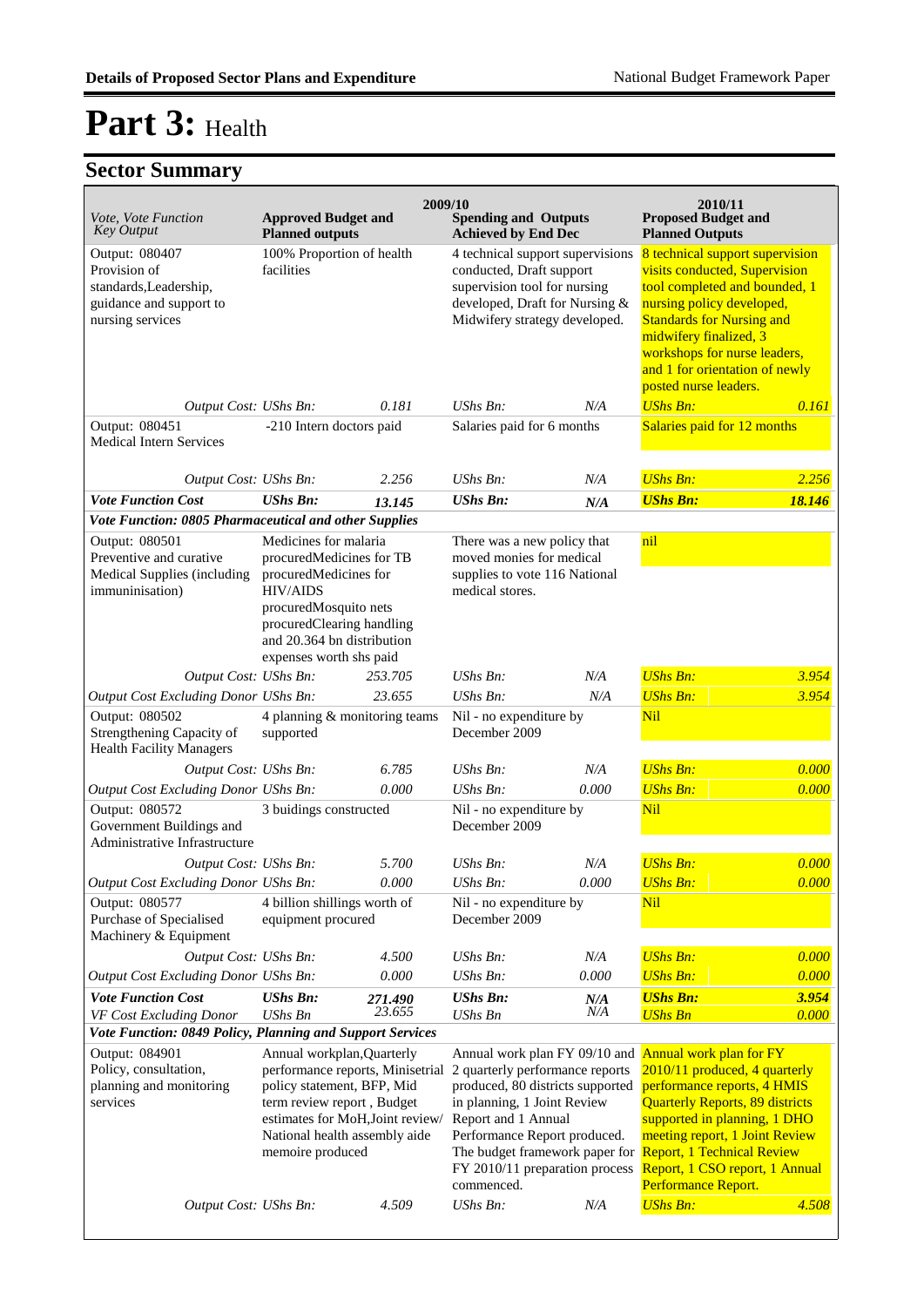|                                                                                  |                                                                                                                                                                                                                                                                                                                                                                                                                                                                  | 2009/10           |                                                                                                                                                                                                                                                                                             |            | 2010/11                                                                                                                                                                                                                                                                            |                   |
|----------------------------------------------------------------------------------|------------------------------------------------------------------------------------------------------------------------------------------------------------------------------------------------------------------------------------------------------------------------------------------------------------------------------------------------------------------------------------------------------------------------------------------------------------------|-------------------|---------------------------------------------------------------------------------------------------------------------------------------------------------------------------------------------------------------------------------------------------------------------------------------------|------------|------------------------------------------------------------------------------------------------------------------------------------------------------------------------------------------------------------------------------------------------------------------------------------|-------------------|
| Vote, Vote Function<br><b>Key Output</b>                                         | <b>Approved Budget and</b><br><b>Planned outputs</b>                                                                                                                                                                                                                                                                                                                                                                                                             |                   | <b>Spending and Outputs</b><br><b>Achieved by End Dec</b>                                                                                                                                                                                                                                   |            | <b>Proposed Budget and</b><br><b>Planned Outputs</b>                                                                                                                                                                                                                               |                   |
| Output: 084902<br><b>Ministry Support Services</b>                               | Vehicles and properties<br>maintained, All planned and<br>gazzetted celebrations events<br>organised, Quarterly Audit<br>reports produced                                                                                                                                                                                                                                                                                                                        |                   | First and second Quarterly<br>Audit reports produced, Staff<br>salaries for all the 6 months<br>fully paid on time, Quarterly<br>activity and financial reports for<br>the 2 quarters prepared and<br>submitted in time to MOFPED.                                                          |            | <b>Quarterly Audit reports</b><br>produced, All Assets procured<br>maintained secured & disposed<br>against plans, All Services<br>procured against plans, staff<br>facilitated to deliver sector<br>services against plans, All the<br>gazzetted ministry, events<br>facilitated. |                   |
| Output Cost: UShs Bn:                                                            |                                                                                                                                                                                                                                                                                                                                                                                                                                                                  | 2.999             | UShs Bn:                                                                                                                                                                                                                                                                                    | N/A        | <b>UShs Bn:</b>                                                                                                                                                                                                                                                                    | 2.799             |
| Output: 084903<br>Ministerial and Top<br><b>Management Services</b>              | Coordination and assessment of<br>Inspected the delivery of<br>sector activities to confirm<br>services in 11 Regional Referral<br>consistency with government<br>Hospitals & 23 General<br>policies conducted in all sector<br>Hospitals, Inspected the<br>institutions and 84 Districts<br>medicines distribution, storage,<br>allocation, records and<br>dispensation system in 32<br>districts, Inspected the<br>utilization of Surgical Theatre<br>facility |                   | 20 Political Supervision of<br>Sector activities for consistency<br>with government policies, 20<br>Administrative monitoring and<br><b>Supervision of Sector activities,</b><br>Cabinet memoranda & briefs<br>submitted to the executive,<br>Press statements on sector<br>matters issued. |            |                                                                                                                                                                                                                                                                                    |                   |
| Output Cost: UShs Bn:                                                            |                                                                                                                                                                                                                                                                                                                                                                                                                                                                  | 1.328             | UShs Bn:                                                                                                                                                                                                                                                                                    | N/A        | <b>UShs Bn:</b>                                                                                                                                                                                                                                                                    | 1.514             |
| Output: 084951<br>Transfers to International<br>Health Organisation              | Transfers to International<br>Health Organisation made                                                                                                                                                                                                                                                                                                                                                                                                           |                   | Annual Contribution to ECSA,<br>Part Contribution to WHO.                                                                                                                                                                                                                                   |            | <b>Transfers to International</b><br><b>Health Organisation made.</b>                                                                                                                                                                                                              |                   |
| Output Cost: UShs Bn:                                                            |                                                                                                                                                                                                                                                                                                                                                                                                                                                                  | 0.530             | UShs Bn:                                                                                                                                                                                                                                                                                    | N/A        | <b>UShs Bn:</b>                                                                                                                                                                                                                                                                    | 0.522             |
| Output: 084952<br><b>Health Regulatory Councils</b>                              | Transfers to Health Regulatory<br>Councils made                                                                                                                                                                                                                                                                                                                                                                                                                  |                   | Quality inspections Field visits<br>and Investigations still ongoing.                                                                                                                                                                                                                       |            | <b>Transfers to Health Regulatory</b><br>Councils made.                                                                                                                                                                                                                            |                   |
| Output Cost: UShs Bn:                                                            |                                                                                                                                                                                                                                                                                                                                                                                                                                                                  | 0.139             | <b>UShs Bn:</b>                                                                                                                                                                                                                                                                             | N/A        | <b>UShs Bn:</b>                                                                                                                                                                                                                                                                    | 0.161             |
| <b>Vote Function Cost</b>                                                        | <b>UShs Bn:</b>                                                                                                                                                                                                                                                                                                                                                                                                                                                  | 9.505             | <b>UShs Bn:</b>                                                                                                                                                                                                                                                                             | N/A        | <b>UShs Bn:</b>                                                                                                                                                                                                                                                                    | 9.505             |
| <b>Cost of Vote Services:</b><br>Vote Cost Excluding Donor                       | UShs Bn:<br>UShs Bn                                                                                                                                                                                                                                                                                                                                                                                                                                              | 323.709<br>60.781 | <b>UShs Bn:</b><br>UShs Bn                                                                                                                                                                                                                                                                  | N/A<br>N/A | <b>UShs Bn:</b><br><b>UShs Bn</b>                                                                                                                                                                                                                                                  | 130.008<br>42.426 |
| Vote: 107 Uganda AIDS Commission                                                 |                                                                                                                                                                                                                                                                                                                                                                                                                                                                  |                   |                                                                                                                                                                                                                                                                                             |            |                                                                                                                                                                                                                                                                                    |                   |
| Vote Function: 0851 Coordination of multi-sector response to HIV/AIDS            |                                                                                                                                                                                                                                                                                                                                                                                                                                                                  |                   |                                                                                                                                                                                                                                                                                             |            |                                                                                                                                                                                                                                                                                    |                   |
| Output: 085101<br>Management and<br>Administrative support<br>services           | Motivated and regularly paid<br>staffGeneral maintenance of<br>equipmentand utilities<br>supported                                                                                                                                                                                                                                                                                                                                                               |                   | All staff paid monthly salaries<br>and allowances Fully<br>functioning equipment<br>Utilities, general goods and<br>supplies paid for.                                                                                                                                                      |            | Motivated and regularly paid<br>staff General maintenance of<br>equipment and utilities<br>supported General goods<br>and supplies acquired                                                                                                                                        |                   |
| Output Cost: UShs Bn:                                                            |                                                                                                                                                                                                                                                                                                                                                                                                                                                                  | 1.320             | UShs Bn:                                                                                                                                                                                                                                                                                    | 0.297      | <b>UShs Bn:</b>                                                                                                                                                                                                                                                                    | 1.320             |
| Output: 085102<br>Advocacy, Strategic<br>Information and Knowlegde<br>management | Communication materials<br>producedand disseminated to<br>key stakeholdersKey<br>HIV/AIDS implemented by key<br>stakeholders HIV/AIDS<br>strategic iinformation utilized in<br>planning and pogramming by<br>key stakeholders                                                                                                                                                                                                                                    |                   | Modes of transmission study<br>results dessiminated, Held<br>Meetings with MARPS<br>Network, Police, Army, Media<br>& Married Couples on HIV<br>Prevention Strategies, 50<br>Districts monitored, 3 meetings<br>with cultural leaders,<br>Coordinated World AIDS Day<br>events.             |            | <b>Enhanced Commitment from</b><br>religious & cultural leaders to<br><b>HIV</b> prevention, Prevention<br>Messages developed and<br>dessiminated through mass<br>media, Increased awareness of<br>HIV/AIDS in the population,<br><b>Improved Information base.</b>                |                   |
| Output Cost: UShs Bn:                                                            |                                                                                                                                                                                                                                                                                                                                                                                                                                                                  | 2.392             | <b>UShs Bn:</b>                                                                                                                                                                                                                                                                             | N/A        | <b>UShs Bn:</b>                                                                                                                                                                                                                                                                    | 13.958            |
| Output Cost Excluding Donor UShs Bn:                                             |                                                                                                                                                                                                                                                                                                                                                                                                                                                                  | 1.365             | UShs Bn:                                                                                                                                                                                                                                                                                    | 0.341      | <b>UShs Bn:</b>                                                                                                                                                                                                                                                                    | 13.958            |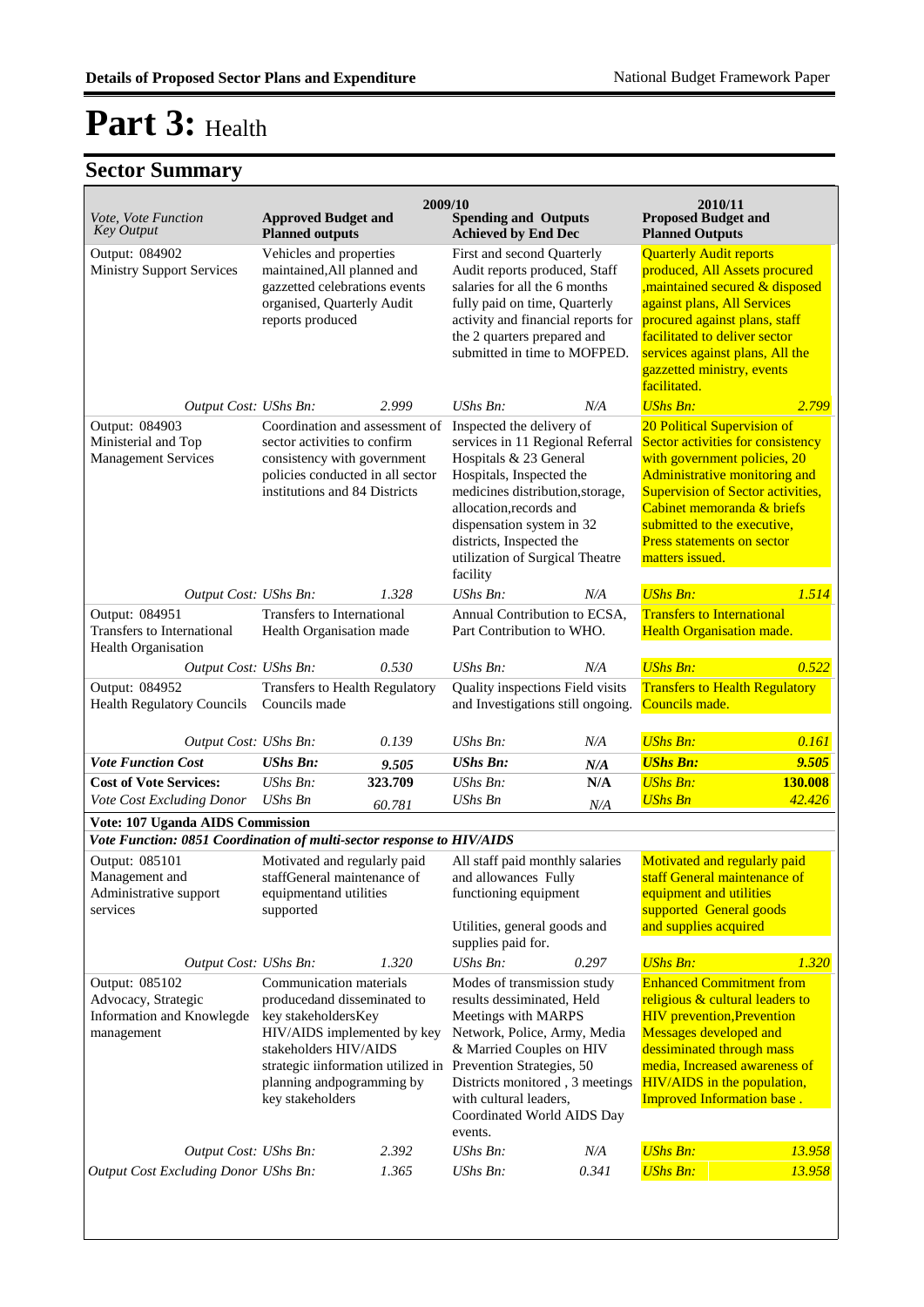|                                                                                     |                                                                    | 2009/10 |                                                                                            |       | 2010/11                                                            |        |
|-------------------------------------------------------------------------------------|--------------------------------------------------------------------|---------|--------------------------------------------------------------------------------------------|-------|--------------------------------------------------------------------|--------|
| Vote, Vote Function<br><b>Key Output</b>                                            | <b>Approved Budget and</b><br><b>Planned outputs</b>               |         | <b>Spending and Outputs</b><br><b>Achieved by End Dec</b>                                  |       | <b>Proposed Budget and</b><br><b>Planned Outputs</b>               |        |
| Output: 085104                                                                      | HIV/AIDS research efforts                                          |         | Finalised prevention guidelines,                                                           |       | Prevention guidelins printed                                       |        |
| Major policies, guidelines,<br>strategic plans                                      | supported, 4 MDAs, 10 LGs and<br>5 key civil society organizations |         | Vulnerability & Risk<br>Assessment of HIV/AIDS in                                          |       | and dessiminated, UAC<br>strategic Plan& Annual                    |        |
|                                                                                     | supported to develop                                               |         | 4MDAs & HIV/AIDS inclusion                                                                 |       | workplan developed, 30                                             |        |
|                                                                                     | HIV/AIDS strategic plans                                           |         | into Local gov't BFPs done,                                                                |       | <b>Districts Supported to</b>                                      |        |
|                                                                                     |                                                                    |         | NSP & Macro Impact Study                                                                   |       | developed HIV/ AIDS strategic                                      |        |
|                                                                                     |                                                                    |         | results disseminated, Finalised                                                            |       | Plans, Enhanced mainstreaming                                      |        |
|                                                                                     |                                                                    |         | and Printed Research                                                                       |       | of HIV/AIDS into Sector/ LG                                        |        |
|                                                                                     |                                                                    |         | Coordination framework.                                                                    |       | <b>BFPs &amp; Budgets.</b>                                         |        |
| Output Cost: UShs Bn:                                                               |                                                                    | 1.457   | UShs Bn:                                                                                   | N/A   | <b>UShs Bn:</b>                                                    | 1.182  |
| Output Cost Excluding Donor UShs Bn:                                                |                                                                    | 0.257   | <b>UShs Bn:</b>                                                                            | 0.141 | <b>UShs Bn:</b>                                                    | 1.182  |
| Output: 085105                                                                      | Functional data base for                                           |         | 80 District Partnership Forum                                                              |       | 80 districts monitored,                                            |        |
| Monitoring and Evaluation                                                           | HIV/AIDS information, Joint                                        |         | meetings held, Monitored 30                                                                |       | Sectors, LGs and CSOs                                              |        |
|                                                                                     | AIDS Review and Partnership<br>Forum successfully                  |         | districts, Collected & analysed<br>HIV/AIDS data for the 2                                 |       | <b>Capacity to monitor HIV/AIDS</b><br>enhanced, Capacity building |        |
|                                                                                     | organized, Support                                                 |         | Quarters, Produced Final draft                                                             |       | modules and strategy for                                           |        |
|                                                                                     | upervision/monitoringvisits to                                     |         | of the capacity assessment &                                                               |       | mapping database developed,                                        |        |
|                                                                                     | MDAs, LGs & CSOs carried out mapping data base, Initiated the      |         |                                                                                            |       | Improved cordinatiopn in LGs,                                      |        |
|                                                                                     |                                                                    |         | assessment of the resource                                                                 |       | <b>HIV/AIDS</b> resources tracked                                  |        |
|                                                                                     |                                                                    |         | tracking mechanisms                                                                        |       |                                                                    |        |
| Output Cost: UShs Bn:                                                               |                                                                    | 0.540   | UShs Bn:                                                                                   | N/A   | <b>UShs Bn:</b>                                                    | 0.811  |
| Output Cost Excluding Donor UShs Bn:                                                |                                                                    | 0.240   | UShs Bn:                                                                                   | 0.066 | <b>UShs Bn:</b>                                                    | 0.811  |
| Output: 085172                                                                      | Repairs on th Office premises                                      |         | Repairs on th Office premises<br>on going, General cleaning &<br>maintenace services paid. |       | <b>Buildings properly maintained</b>                               |        |
| Government Buildings and<br>Administrative Infrastructure maintenace services paid. | on going, General cleaning &                                       |         |                                                                                            |       |                                                                    |        |
|                                                                                     |                                                                    |         |                                                                                            |       |                                                                    |        |
| Output Cost: UShs Bn:                                                               |                                                                    | 0.129   | UShs Bn:                                                                                   | 0.000 | <b>UShs Bn:</b>                                                    | 0.015  |
| Output: 085175<br><b>Purchase of Motor Vehicles</b>                                 | Purchase of Vehicles                                               |         | One double cabin Pick -up<br>procured, All vehicles properly<br>paid.                      |       | Two double cabin pick ups<br>procured                              |        |
| and Other Transport                                                                 |                                                                    |         |                                                                                            |       |                                                                    |        |
| Equipment                                                                           |                                                                    |         |                                                                                            |       |                                                                    |        |
| Output Cost: UShs Bn:                                                               |                                                                    | 0.418   | UShs Bn:                                                                                   | N/A   | <b>UShs Bn:</b>                                                    | 0.130  |
| Output Cost Excluding Donor UShs Bn:                                                |                                                                    | 0.317   | <b>UShs Bn:</b>                                                                            | 0.000 | <b>UShs Bn:</b>                                                    | 0.130  |
| <b>Vote Function Cost</b>                                                           | <b>UShs Bn:</b>                                                    | 6.687   | <b>UShs Bn:</b>                                                                            | N/A   | <b>UShs Bn:</b>                                                    | 17.443 |
| VF Cost Excluding Donor                                                             | <b>UShs Bn</b>                                                     | 3.934   | <b>UShs Bn</b>                                                                             | 0.871 | <b>UShs Bn</b>                                                     | 3.834  |
| <b>Cost of Vote Services:</b>                                                       | UShs Bn:                                                           | 6.587   | <b>UShs Bn:</b>                                                                            | N/A   | <b>UShs Bn:</b>                                                    | 17.443 |
| Vote Cost Excluding Donor                                                           | <b>UShs Bn</b>                                                     | 3.934   | <b>UShs Bn</b>                                                                             | 0.871 | <b>UShs Bn</b>                                                     | 3.834  |
| Vote: 114 Uganda Cancer Institute                                                   |                                                                    |         |                                                                                            |       |                                                                    |        |
| <b>Vote Function: 0857 Cancer Services</b>                                          |                                                                    |         |                                                                                            |       |                                                                    |        |
| Output: 085701                                                                      | Establish a Cancer database                                        |         | Database being establised                                                                  |       | <b>Reports Publication Daetab,</b>                                 |        |
| Cancer Research                                                                     |                                                                    |         |                                                                                            |       | Cancer registries established.                                     |        |
|                                                                                     |                                                                    |         |                                                                                            |       |                                                                    |        |
| Output Cost: UShs Bn:                                                               |                                                                    | 0.112   | UShs Bn:                                                                                   | 0.030 | <b>UShs Bn:</b>                                                    | 0.112  |
| Output: 085702                                                                      | Diagnosis of atleast 10,000                                        |         | Diagnosis of atleast 2500                                                                  |       | Diagnosis of atleast 10,000                                        |        |
| <b>Cancer Care Services</b>                                                         | patients.                                                          |         | patients. Treatment of atleast<br>2500 patients. Cancer tests of                           |       | patients. Treatment of atleast<br>10,000 patients. Cancer tests    |        |
|                                                                                     | Treatment of atleast 10,000                                        |         | atleast 2500 patients                                                                      |       | of atleast 10,000 patients                                         |        |
|                                                                                     | patients.                                                          |         |                                                                                            |       |                                                                    |        |
|                                                                                     |                                                                    |         |                                                                                            |       |                                                                    |        |
|                                                                                     | Cancer tests of atleast 10,000                                     |         |                                                                                            |       |                                                                    |        |
|                                                                                     | patients                                                           |         |                                                                                            |       |                                                                    |        |
| Output Cost: UShs Bn:                                                               |                                                                    | 0.336   | UShs Bn:                                                                                   | 0.184 | <b>UShs Bn:</b>                                                    | 0.169  |
|                                                                                     |                                                                    |         |                                                                                            |       |                                                                    |        |
|                                                                                     |                                                                    |         |                                                                                            |       |                                                                    |        |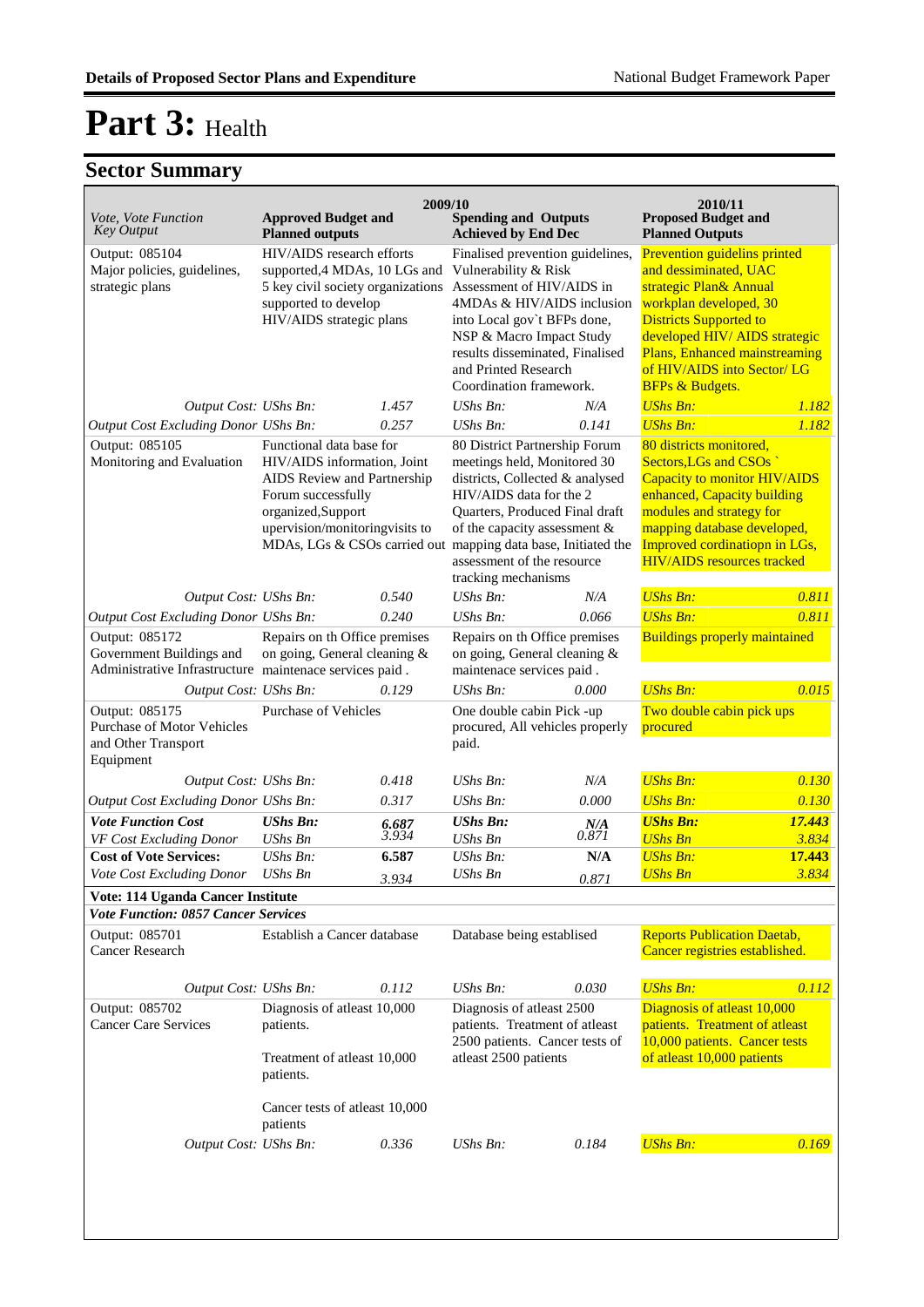|                                                                               |                                                              | 2009/10 |                                                                                                                      |       | 2010/11                                                                                                |       |
|-------------------------------------------------------------------------------|--------------------------------------------------------------|---------|----------------------------------------------------------------------------------------------------------------------|-------|--------------------------------------------------------------------------------------------------------|-------|
| Vote, Vote Function<br><b>Key Output</b>                                      | <b>Approved Budget and</b><br><b>Planned outputs</b>         |         | <b>Spending and Outputs</b><br><b>Achieved by End Dec</b>                                                            |       | <b>Proposed Budget and</b><br><b>Planned Outputs</b>                                                   |       |
| Output: 085703<br><b>Cancer Outreach Service</b>                              | Cancer awareness &                                           |         | Outreach centres in every region Patient follow up survivors<br>contacted Cancer awareness<br>programmes established |       | Satellite sites identified                                                                             |       |
|                                                                               | information countrywide                                      |         |                                                                                                                      |       | satellite sites established                                                                            |       |
|                                                                               |                                                              |         |                                                                                                                      |       | <b>Patient follow usurvivors</b><br>contacted Cancer awareness                                         |       |
|                                                                               |                                                              |         |                                                                                                                      |       | programmes established<br><b>UShs Bn:</b>                                                              |       |
| Output Cost: UShs Bn:<br>Output: 085704                                       | Feeding atleast 10,000 patients                              | 0.187   | UShs Bn:<br>Feeding atleast 2,500 patients.                                                                          | 0.050 | Feeding atleast 10,000 patients                                                                        | 0.187 |
| Cancer Institute Support                                                      | per year.                                                    |         |                                                                                                                      |       | per year. Over seeing                                                                                  |       |
| Services                                                                      | Over seeing treatment of 10,000<br>cancer patients per year. |         | Over seeing treatment of 2,500<br>cancer patientr. Effecting                                                         |       | treatment of 10,000 cancer<br>patientsr. Effecting diagnosis                                           |       |
|                                                                               | Effecting diagnosis of 10,000                                |         | diagnosis of 2,500 patients.                                                                                         |       | of 10,000 patients. Effecting                                                                          |       |
|                                                                               | patients.<br>Effecting investigations of                     |         | Effecting investigations of                                                                                          |       | investigations of 10,000 patients<br>Providing support to 10,000                                       |       |
|                                                                               | 10,000 patients                                              |         | 2,500 patients Providing                                                                                             |       | cancer patients.                                                                                       |       |
|                                                                               | Providing support to 10,000<br>cancer patients.              |         | support to 2,500 cancer patients.                                                                                    |       |                                                                                                        |       |
| Output Cost: UShs Bn:                                                         |                                                              | 0.147   | $UShs Bn$ :                                                                                                          | 0.070 | <b>UShs Bn:</b>                                                                                        | 0.147 |
| Output: 085772<br>Government Buildings and                                    | Renovating and remodelling<br>cancer ward(1.480billion)      |         | <b>Construction of New Medical</b><br>Ward and Adjoinnig Office                                                      |       | <b>New Medical Ward</b><br>completed;Cancer ward                                                       |       |
| Administrative Infrastructure Consultancy(250million)                         |                                                              |         | Space -Designs and Engineer                                                                                          |       | remodelling completed                                                                                  |       |
|                                                                               |                                                              |         | <b>Cost Estimates for New Medical</b><br>Ward; Cancer ward                                                           |       |                                                                                                        |       |
|                                                                               |                                                              |         | remodelling-works started                                                                                            |       |                                                                                                        |       |
| Output Cost: UShs Bn:                                                         |                                                              | 1.730   | UShs Bn:                                                                                                             | 0.101 | <b>UShs Bn:</b>                                                                                        | 2.100 |
| Output: 085775<br><b>Purchase of Motor Vehicles</b><br>and Other Transport    | Double cabin and van                                         |         | Procurement process for 1<br>Station Wagon Double Cabin<br>Pick Up and 1 Staff Van                                   |       | Not reported.                                                                                          |       |
| Equipment<br>Output Cost: UShs Bn:                                            |                                                              | 0.100   | UShs Bn:                                                                                                             | 0.000 | <b>UShs Bn:</b>                                                                                        | 0.450 |
| Output: 085777                                                                | X-ray                                                        |         | Clinical and lab equipments                                                                                          |       | <b>Medical equipments procured</b>                                                                     |       |
| Purchase of Specialised                                                       | machine(300million);Ultra-                                   |         | procured -Clinical and Lab                                                                                           |       |                                                                                                        |       |
| Machinery & Equipment                                                         | sound machine(115million);Lab<br>equipments(160million);     |         | equipment worth UShs 370<br>million procured                                                                         |       |                                                                                                        |       |
|                                                                               | Clinical equipments (50million);                             |         |                                                                                                                      |       |                                                                                                        |       |
|                                                                               | Research<br>equipments(50million);Echo                       |         |                                                                                                                      |       |                                                                                                        |       |
|                                                                               | and ECG(92million);X-ray<br>automatic                        |         |                                                                                                                      |       |                                                                                                        |       |
|                                                                               | processor(40million);Accessorie                              |         |                                                                                                                      |       |                                                                                                        |       |
|                                                                               | s(43million);Taxes(100million)                               |         |                                                                                                                      |       |                                                                                                        |       |
| Output Cost: UShs Bn:<br>Output: 085778                                       | Assorted office and ward                                     | 1.000   | UShs Bn:<br>Office Furniture-Office                                                                                  | 0.101 | <b>UShs Bn:</b><br>Non medical furniture                                                               | 0.200 |
| Purchase of Office and                                                        | furniture and fittings                                       |         | Furniture worth UShs 60                                                                                              |       |                                                                                                        |       |
| Residential Furniture and<br>Fittings                                         |                                                              |         | million procured                                                                                                     |       |                                                                                                        |       |
| Output Cost: UShs Bn:                                                         |                                                              | 0.170   | <b>UShs Bn:</b>                                                                                                      | 0.023 | <b>UShs Bn:</b>                                                                                        | 0.200 |
| <b>Vote Function Cost</b>                                                     | <b>UShs Bn:</b>                                              | 3.882   | <b>UShs Bn:</b>                                                                                                      | 0.560 | <b>UShs Bn:</b>                                                                                        | 3.615 |
| <b>Cost of Vote Services:</b>                                                 | UShs Bn:                                                     | 3.782   | UShs Bn:                                                                                                             | 0.560 | <b>UShs Bn:</b>                                                                                        | 3.615 |
| Vote: 115 Uganda Heart Institute<br><b>Vote Function: 0858 Heart Services</b> |                                                              |         |                                                                                                                      |       |                                                                                                        |       |
| Output: 085801                                                                | PUBLICATIONS: Interstroke                                    |         | PUBLICATIONS: Interstroke                                                                                            |       | <b>RESEARCH REPORTS:</b>                                                                               |       |
| <b>Heart Research</b>                                                         |                                                              |         |                                                                                                                      |       | Research: - 4 publications; Heart Research: - 4 publications; Heart Interstroke; Heart failure; Atrial |       |
|                                                                               | failure research: - 1<br>publication; Atrial fibrillation;   |         | failure research: - 1<br>publication; ON GOING                                                                       |       | fibrillation; TB pericarditis;<br>Rheumatic Heart disease.                                             |       |
|                                                                               |                                                              |         |                                                                                                                      |       |                                                                                                        |       |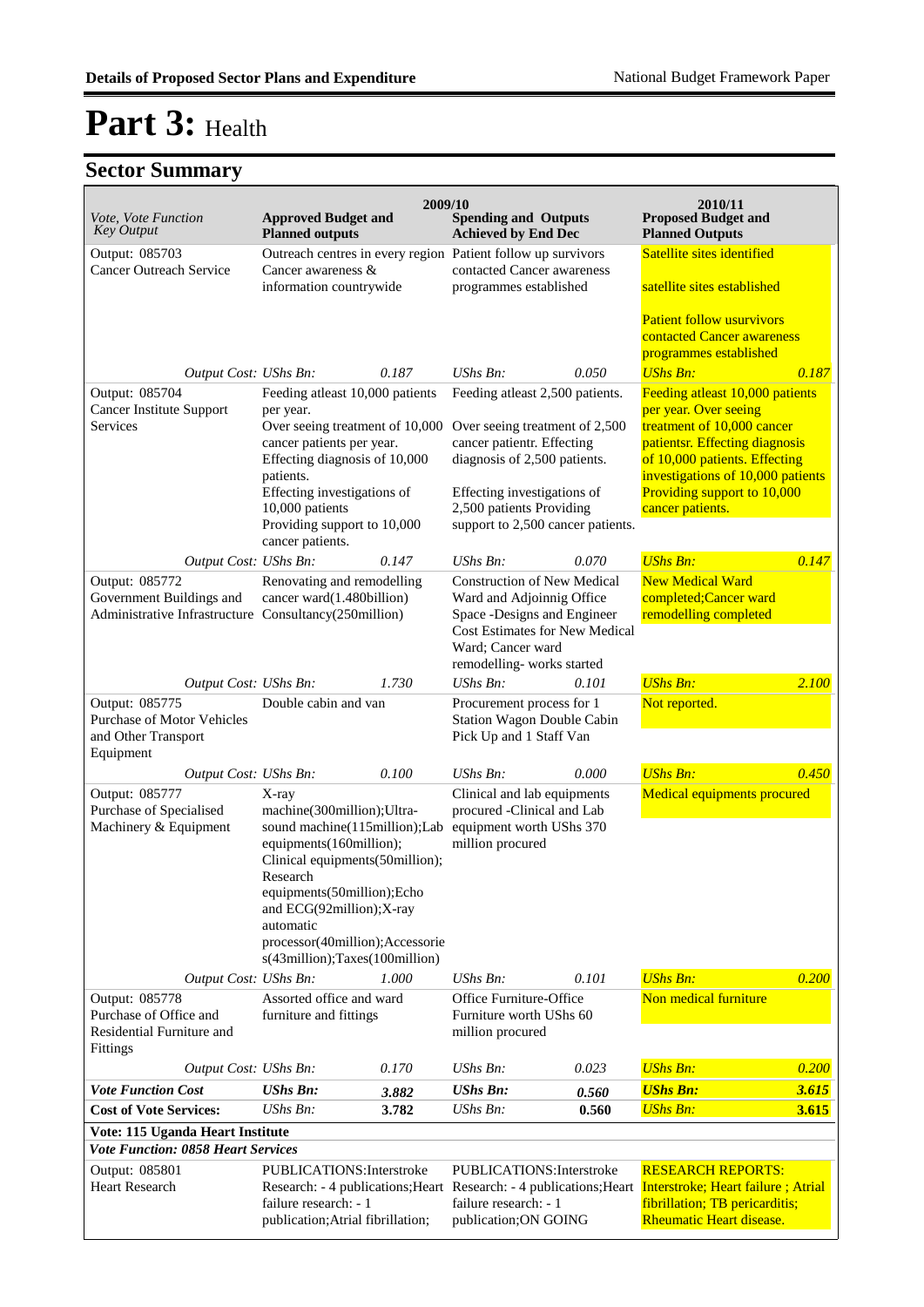| Vote, Vote Function<br><b>Key Output</b>                                                                     | <b>Approved Budget and</b>                                                                                                                                                                                                                                                             | 2009/10          | <b>Spending and Outputs</b>                                                                                                                                                                                                                                           |                | 2010/11<br><b>Proposed Budget and</b>                                                                                                                                                                                                                                         |                    |
|--------------------------------------------------------------------------------------------------------------|----------------------------------------------------------------------------------------------------------------------------------------------------------------------------------------------------------------------------------------------------------------------------------------|------------------|-----------------------------------------------------------------------------------------------------------------------------------------------------------------------------------------------------------------------------------------------------------------------|----------------|-------------------------------------------------------------------------------------------------------------------------------------------------------------------------------------------------------------------------------------------------------------------------------|--------------------|
|                                                                                                              | <b>Planned outputs</b><br>TB pericarditis; RESEARCH<br>PROPOSALS: Rheumatic Heart<br>disease                                                                                                                                                                                           |                  | <b>Achieved by End Dec</b><br>RESEARCH: Atrial fibrillation;<br>TB pericarditis; RESEARCH<br>PROPOSALS: Rheumatic Heart                                                                                                                                               |                | <b>Planned Outputs</b>                                                                                                                                                                                                                                                        |                    |
| Output Cost: UShs Bn:                                                                                        |                                                                                                                                                                                                                                                                                        | 0.021            | disease.<br>UShs Bn:                                                                                                                                                                                                                                                  | 0.000          | <b>UShs Bn:</b>                                                                                                                                                                                                                                                               | 0.000              |
| Output: 085802<br><b>Heart Care Services</b>                                                                 | Open heart surgeries $-50$ ;<br>Closed heart and thoracic<br>surgeries-180; Echoes -<br>10,000; ECGs do- . 7,000 ; Stress<br>tests; Endoscopy exams<br>-200; Endoscopes serviced; ICU<br>/ CCU admissions $-1,000$<br>;Clinical Chemistry Analyzer;<br>Blood gas analyzer sundries     |                  | Open heart surgeries - 14;<br>Closed heart and thoracic<br>surgeries-64; Echoes -<br>4500; ECGs do-4750; Stress<br>tests; Endoscopy exams<br>-14; Endoscopes serviced; ICU /<br>CCU admissions - 144; Clinical<br>Chemistry Analyzer; Blood gas<br>analyzer sundries. |                | 80 Open heart surgeries; 100<br>Closed heart and thoracic<br>surgeries; 10,000 Echos; 10,000<br>ECGs; 50 Stress tests;80<br>Endoscopy exams; ICU / CCU<br>$admissions - 180; Procure$<br>accessories for Xray machine;<br>Blood gas analyzer sundries; 80<br>Holter analysis. |                    |
| Output Cost: UShs Bn:<br>Output: 085803<br><b>Heart Outreach Services</b>                                    | 24 School visits; 10 Upcountry<br>hospitals; 10 Visits to<br>specialised groups                                                                                                                                                                                                        | 1.071            | UShs Bn:<br>finalisation of procurement of<br>vehicle for outreach programme                                                                                                                                                                                          | N/A            | <b>UShs Bn:</b><br>Heart outreach services awaiting 24 School visits; 10 Upcountry<br>hospitals; 10 Visits to<br>specialised groups                                                                                                                                           | 0.022              |
| Output: 085804<br><b>Heart Institute Support</b><br>Services                                                 | Output Cost: UShs Bn:<br>0.002<br>Medical & non-medical<br>Equipment maintained; Institute<br>environment clean; Stock-outs<br>minimised; Clean & sterile<br>linen/equipment; Staff treatment meetings held-3; Heart disease<br>provided ;Communication<br>provided;Computers procured |                  | UShs Bn:<br>0.000<br>Management committee<br>meetings held - 6; Board metings<br>$held - 3$ ; General staff meetings<br>held-1; Clinicians and Nurses<br>awareness -electronicand print<br>media on World Heart Day.                                                  |                | <b>UShs Bn:</b><br>Medical & non-medical<br><b>Equipment maintained; Institute</b><br>environment clean; Stock-outs<br>minimised; Clean & sterile<br>linen/equipment; Staff treatment<br>provided ;Communication<br>provided;Computers procured.                              | 0.002              |
| Output Cost: UShs Bn:                                                                                        |                                                                                                                                                                                                                                                                                        | 0.017            | UShs Bn:                                                                                                                                                                                                                                                              | 0.000          | <b>UShs Bn:</b>                                                                                                                                                                                                                                                               | 0.016              |
| <b>Vote Function Cost</b><br><b>Cost of Vote Services:</b>                                                   | <b>UShs Bn:</b><br>UShs Bn:                                                                                                                                                                                                                                                            | 2.610<br>2.610   | <b>UShs Bn:</b><br>UShs Bn:                                                                                                                                                                                                                                           | N/A<br>N/A     | <b>UShs Bn:</b><br><b>UShs Bn:</b>                                                                                                                                                                                                                                            | 3.040<br>3.040     |
| <b>Vote: 116 National Medical Stores</b>                                                                     |                                                                                                                                                                                                                                                                                        |                  |                                                                                                                                                                                                                                                                       |                |                                                                                                                                                                                                                                                                               |                    |
| Vote Function: 0859 Pharmaceutical and Medical Supplies                                                      |                                                                                                                                                                                                                                                                                        |                  |                                                                                                                                                                                                                                                                       |                |                                                                                                                                                                                                                                                                               |                    |
| Output: 085901<br>Health Supplies to LG Units, valued at UShs 67 billion,<br>General & Regional<br>Hospitals | Medicines and health supplies<br>including ARVs and ACTs<br>procured and distributed to<br>District Health facilities and<br>General Hospitals                                                                                                                                         |                  | Medicines and health supplies<br>valued at UShs 31 billion,<br>including ARVs and ACTs<br>procured for distribution to<br>District Health facilities and<br>General Hospitals<br>UShs Bn:                                                                             | 4.956          | <b>Procure Medicines and health</b><br>supplies valued at UShs 101<br>billion, including ARVs and<br><b>ACTs</b> ; Distribution of medicnes<br>to District Health facilities and<br><b>General Hospitals</b><br><b>UShs Bn:</b>                                               | 195.298            |
| Output: 085902<br><b>Health Supplies to National</b><br>Referral Hospitals                                   | Output Cost: UShs Bn:<br>67.921<br>Medicnes and Health Supplies<br>valued at UShs 7.7 billion<br>procured for distribution to<br>Mulago National Hospital and<br>Butabika Mental Referral<br>Hospital                                                                                  |                  | Medicnes and Health Supplies<br>valued at UShs 2.455 billion<br>procured for distribution to<br>Mulago National Hospital and<br>Butabika Mental Referral<br>Hospital                                                                                                  |                | <b>Procure Medicnes and Health</b><br>Supplies valued at UShs 10.5<br>billion for distribution to<br><b>Mulago National Hospital and</b><br><b>Butabika Mental Referral</b><br>Hospital                                                                                       |                    |
| Output Cost: UShs Bn:                                                                                        |                                                                                                                                                                                                                                                                                        | 7.791            | UShs Bn:                                                                                                                                                                                                                                                              | 0.000          | <b>UShs Bn:</b>                                                                                                                                                                                                                                                               | 10.500             |
| <b>Vote Function Cost</b><br><b>Cost of Vote Services:</b>                                                   | <b>UShs Bn:</b><br>UShs Bn:                                                                                                                                                                                                                                                            | 75.777<br>75.711 | <b>UShs Bn:</b><br><b>UShs Bn:</b>                                                                                                                                                                                                                                    | 4.956<br>4.956 | <b>UShs Bn:</b><br><b>UShs Bn:</b>                                                                                                                                                                                                                                            | 205.798<br>205.798 |
| <b>Vote: 134 Health Service Commission</b>                                                                   |                                                                                                                                                                                                                                                                                        |                  |                                                                                                                                                                                                                                                                       |                |                                                                                                                                                                                                                                                                               |                    |
| Vote Function: 0852 Human Resource Management for Health                                                     |                                                                                                                                                                                                                                                                                        |                  |                                                                                                                                                                                                                                                                       |                |                                                                                                                                                                                                                                                                               |                    |
| Output: 085201<br>Health Workers Recruitment year Strategic<br>services                                      | 1000 Health Workers New 5                                                                                                                                                                                                                                                              |                  | Human Resource Management:<br>Advert for 706 jobs placed in<br>the New Vision of 14th<br>December 2009 and the Daily<br>Monitor of 16th December<br>2009. 228 appointments, 329                                                                                       |                | 800 Health Workers recruited                                                                                                                                                                                                                                                  |                    |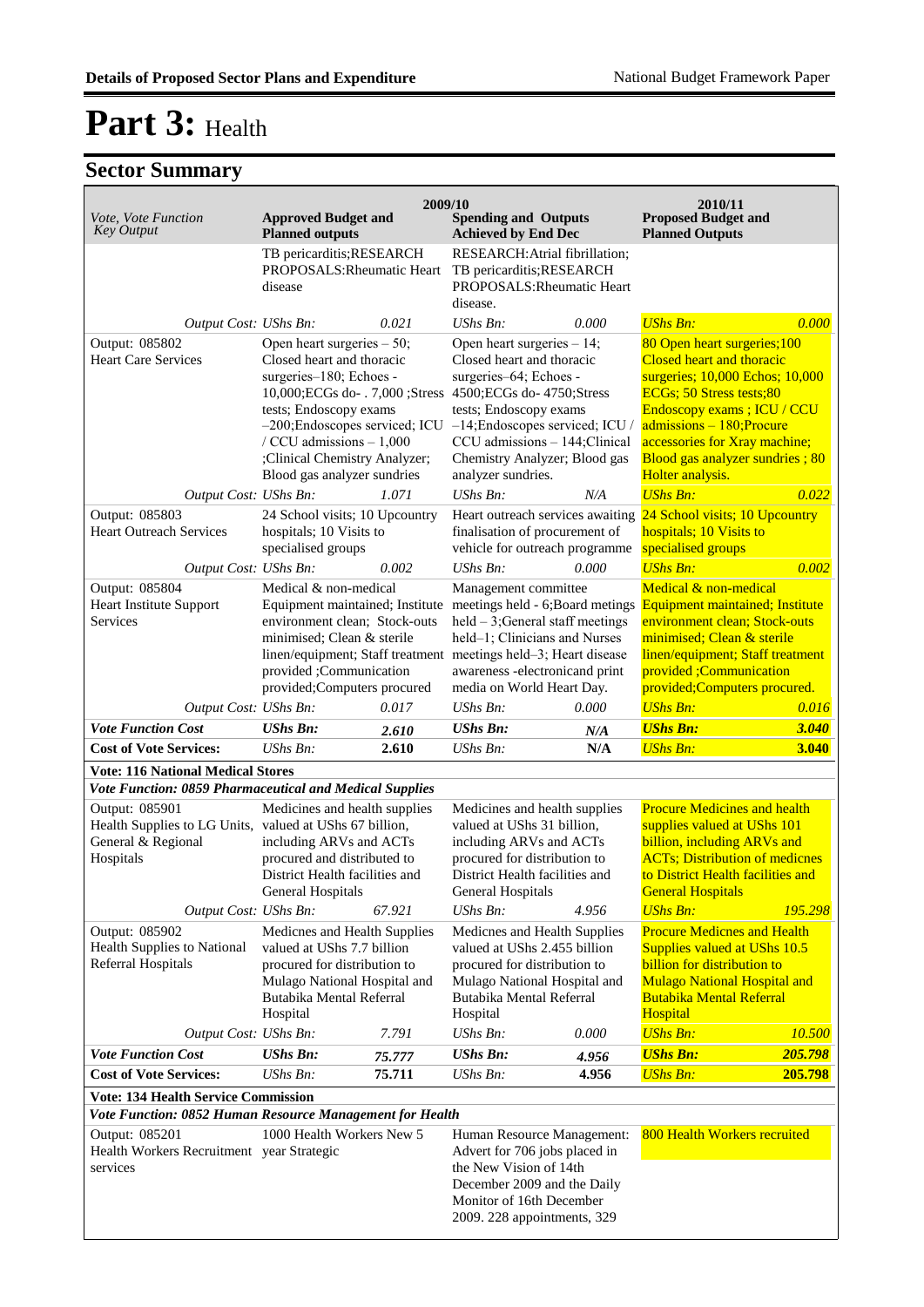| Vote, Vote Function<br><b>Key Output</b>                                          | <b>Approved Budget and</b><br><b>Planned outputs</b>                                                                                                              |       | 2009/10<br><b>Spending and Outputs</b><br><b>Achieved by End Dec</b><br>Human Resource decisions<br>made for MoH, NRH, RRH and<br>Prisons health service.                                     |           | 2010/11<br><b>Proposed Budget and</b><br><b>Planned Outputs</b>                                                                    |       |
|-----------------------------------------------------------------------------------|-------------------------------------------------------------------------------------------------------------------------------------------------------------------|-------|-----------------------------------------------------------------------------------------------------------------------------------------------------------------------------------------------|-----------|------------------------------------------------------------------------------------------------------------------------------------|-------|
| Output Cost: UShs Bn:                                                             |                                                                                                                                                                   | 0.331 | $UShs Bn$ :                                                                                                                                                                                   | 0.111     | <b>UShs Bn:</b>                                                                                                                    | 0.331 |
| Output: 085202<br><b>Secretariat Support Services</b>                             | Salaries and statutory<br>allowances paid to 7 members<br>and 51 15 secretatriat staff and<br>2 Members trained                                                   |       | Human Resource Management:<br><b>Paid Secretariat Staff Salaries</b>                                                                                                                          |           | Human Resource Management:<br><b>Paid Secretariat Staff Salaries</b>                                                               |       |
|                                                                                   |                                                                                                                                                                   |       | Training plan for the<br>Commission developed                                                                                                                                                 |           | Training plan for the<br><b>Commission Finance and</b><br><b>Administration: Paid Secretariat</b>                                  |       |
|                                                                                   |                                                                                                                                                                   |       | Paid for 2Staff to participate in<br>a HR workshop held in Nairobi<br>Kenya in December 2009.                                                                                                 |           | <b>Staff salaries and statutory</b><br>allowances for the 7 members of<br>the Commission.                                          |       |
| Output Cost: UShs Bn:                                                             |                                                                                                                                                                   | 1.681 | $UShs Bn$ :                                                                                                                                                                                   | 0.686     | <b>UShs Bn:</b>                                                                                                                    | 1.681 |
| Output: 085205<br><b>Technical Support and</b><br><b>Support Supevision</b>       | 2 regional workshops Final<br>draft of HSC<br>regulations, Support visits to 2<br>national, 11 regional referral<br>hospitals and<br>40districts, Support to DSCs |       | Human Resource Management:<br>Retreat held and produced final<br>draft of HSC regulations that<br>were submitted to Ministry of<br>Justice and Constitutional<br>Affairs for legal clearance. |           | <b>Provide Technical support to</b><br>Nakaseke and Masaka DSCs;<br>Maintainance and operational<br>costs expenses for 13 vehicles |       |
|                                                                                   |                                                                                                                                                                   |       | Provided technical assistance<br>and supervision to Nakaseke<br>and Masaka District                                                                                                           |           |                                                                                                                                    |       |
| Output Cost: UShs Bn:                                                             |                                                                                                                                                                   | 0.201 | $\mathit{UShs}\, \mathit{Bn}$ :                                                                                                                                                               | 0.086     | <b>UShs Bn:</b>                                                                                                                    | 0.201 |
| Output: 085275<br>Purchase of Motor Vehicles<br>and Other Transport<br>Equipment  | 3 Station Wagon vehicles                                                                                                                                          |       | Advertised bids to purchase 2<br>Station Wagons in August 2009<br>and awarded contract to<br>successful bidder in November<br>2009. Delivery of vehicles is<br>expected in February 2010      |           | 3 Station Wagons and 1 motor<br>cycle purchased.                                                                                   |       |
| Output Cost: UShs Bn:                                                             |                                                                                                                                                                   | 0.310 | $UShs Bn$ :                                                                                                                                                                                   | 0.003     | <b>UShs Bn:</b>                                                                                                                    | 0.310 |
| Output: 085278<br>Purchase of Office and<br>Residential Furniture and<br>Fittings | Assorted Office Furniture and<br>Fittings for Offices of Members<br>of the Commission (Tables;<br>Chairs; Seatees; Curtains)                                      |       | Nil-no expendituire by Dec<br>2009.                                                                                                                                                           |           | 20 Office tables, 20 Office<br><b>Chairs, 8 Executive Boardroom</b><br>tables and 60 executive board<br>room chairs and Curtains   |       |
|                                                                                   | Output Cost: UShs Bn: 0.017                                                                                                                                       |       | UShs Bn:                                                                                                                                                                                      | $0.000\,$ | <b>UShs Bn:</b>                                                                                                                    | 0.017 |
| <b>Vote Function Cost</b>                                                         | <b>UShs Bn:</b>                                                                                                                                                   | 2.560 | <b>UShs Bn:</b>                                                                                                                                                                               | 0.886     | <b>UShs Bn:</b>                                                                                                                    | 2.560 |
| <b>Cost of Vote Services:</b>                                                     | UShs Bn:                                                                                                                                                          | 2.560 | <b>UShs Bn:</b>                                                                                                                                                                               | 0.886     | <b>UShs Bn:</b>                                                                                                                    | 2.560 |
| Vote: 151 Uganda Blood Transfusion Service (UBTS)                                 |                                                                                                                                                                   |       |                                                                                                                                                                                               |           |                                                                                                                                    |       |
| Vote Function: 0853 Safe Blood Provision                                          |                                                                                                                                                                   |       |                                                                                                                                                                                               |           |                                                                                                                                    |       |
| Output: 085301<br><b>Adminstrative Support</b><br>Services                        | 100% of staff salaries paid on<br>time                                                                                                                            |       | 100% of staff salaries paid on<br>time; Programme operations<br>coordinated; vehicles,<br>equipment & property<br>maintained                                                                  |           | 100% of staff salaries paid on<br>time; Programme operations<br>coordinated; vehicles,<br>equipment & property<br>maintained       |       |
| Output Cost: UShs Bn:                                                             |                                                                                                                                                                   | 0.611 | UShs Bn:                                                                                                                                                                                      | 0.102     | <b>UShs Bn:</b>                                                                                                                    | 0.611 |
| Output: 085302<br><b>Collection of Blood</b>                                      | 187,000 Units of blood<br>collected; 200,000 Blood<br>Collection Bags, 250,0000 test<br>kits and reagents                                                         |       | 83,628 units of blood collected;<br>2,737 blood collection sessions<br>held                                                                                                                   |           | $200,000$ units of blood; $6,000$<br><b>blood collection sessions</b>                                                              |       |
| Output Cost: UShs Bn:                                                             |                                                                                                                                                                   | 2.279 | UShs Bn:                                                                                                                                                                                      | 0.300     | <b>UShs Bn:</b>                                                                                                                    | 2.294 |
|                                                                                   |                                                                                                                                                                   |       |                                                                                                                                                                                               |           |                                                                                                                                    |       |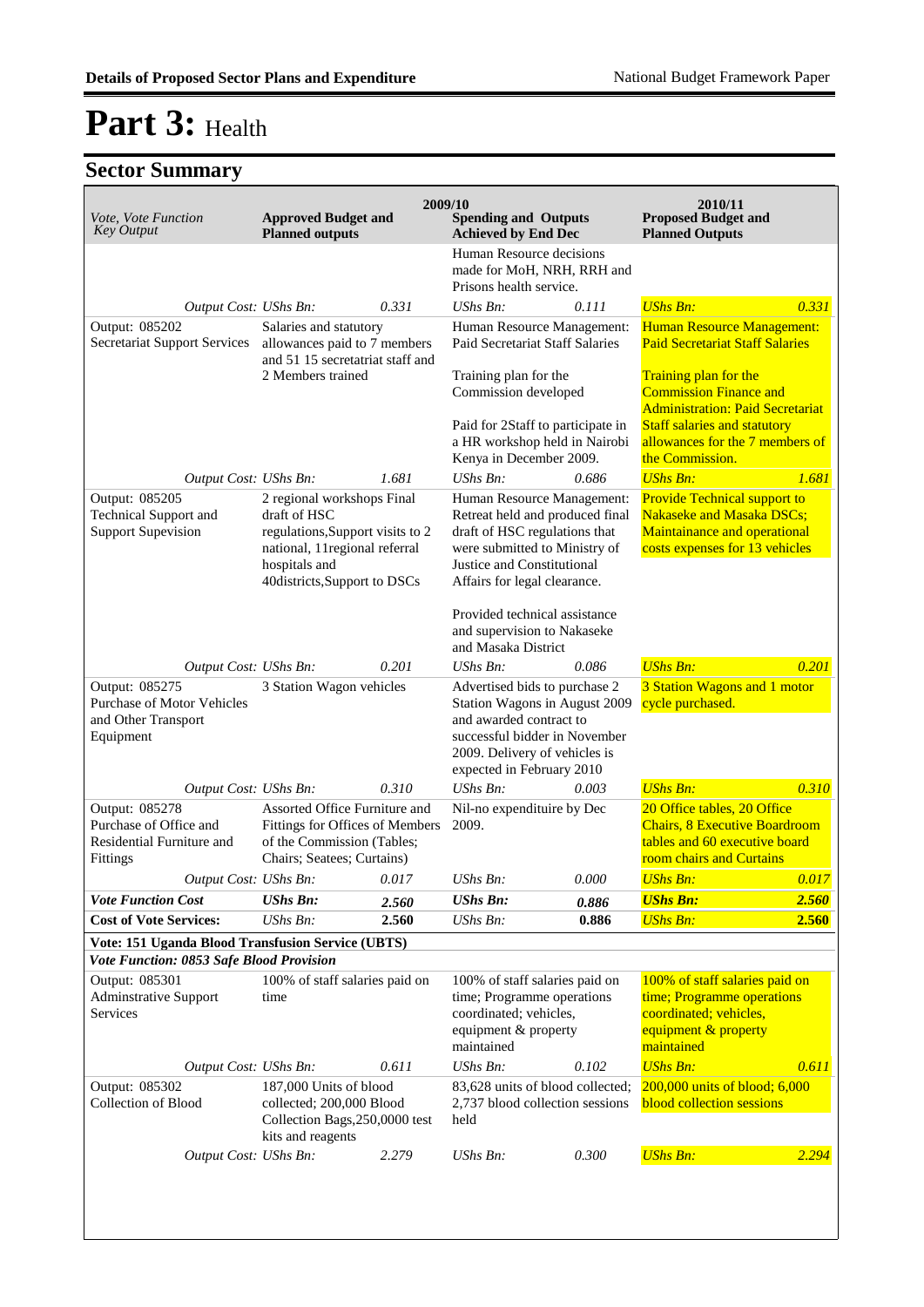| Vote, Vote Function<br><b>Key Output</b>                                                                                         | <b>Approved Budget and</b><br><b>Planned outputs</b>                                           | 2009/10 | <b>Spending and Outputs</b><br><b>Achieved by End Dec</b>                                                                                                                 |       | 2010/11<br><b>Proposed Budget and</b><br><b>Planned Outputs</b>                                                                  |        |
|----------------------------------------------------------------------------------------------------------------------------------|------------------------------------------------------------------------------------------------|---------|---------------------------------------------------------------------------------------------------------------------------------------------------------------------------|-------|----------------------------------------------------------------------------------------------------------------------------------|--------|
| Output: 085303<br>Monitoring & Evaluation of<br><b>Blood Operations</b>                                                          | 4 Reports                                                                                      |         | 2 reports                                                                                                                                                                 |       | 4 reports                                                                                                                        |        |
| Output Cost: UShs Bn:                                                                                                            |                                                                                                | 0.240   | $UShs Bn$ :                                                                                                                                                               | 0.041 | <b>UShs Bn:</b>                                                                                                                  | 0.240  |
| <b>Vote Function Cost</b>                                                                                                        | <b>UShs Bn:</b>                                                                                | 3.130   | <b>UShs Bn:</b>                                                                                                                                                           | 0.443 | <b>UShs Bn:</b>                                                                                                                  | 3.145  |
| <b>Cost of Vote Services:</b>                                                                                                    | UShs Bn:                                                                                       | 3.130   | <b>UShs Bn:</b>                                                                                                                                                           | 0.443 | <b>UShs Bn:</b>                                                                                                                  | 3.145  |
| Vote: 161 Mulago Hospital Complex                                                                                                |                                                                                                |         |                                                                                                                                                                           |       |                                                                                                                                  |        |
| Vote Function: 0854 National Referral Hospital Services                                                                          |                                                                                                |         |                                                                                                                                                                           |       |                                                                                                                                  |        |
| Output: 085401<br>Inpatient Services - National Average length of inpatient stay<br>Referral Hospital                            |                                                                                                |         | 140,000 patients attended to, 10 $55,227$ inpatients attended to                                                                                                          |       | 140,000 inpatients attended to                                                                                                   |        |
| Output Cost: UShs Bn:                                                                                                            |                                                                                                | 16.642  | UShs Bn:                                                                                                                                                                  | N/A   | <b>UShs Bn:</b>                                                                                                                  | 15.199 |
| Output: 085402<br>Outpatient Services -                                                                                          | 670,000 general outpatients<br>attanded to. 60,650 emergencies                                 |         | 253,946 outpatients attended to<br>20,692 emergencies attended to                                                                                                         |       | 700,000 outpatients attended to<br>,60,000 emergencies attended to                                                               |        |
| National Referral Hospital                                                                                                       | attended to 180,000 specialised<br>cases attented to                                           |         | and 17,744 specialised cases<br>attended to                                                                                                                               |       | 180,000 and specialised cases<br>attended to                                                                                     |        |
| Output Cost: UShs Bn:                                                                                                            |                                                                                                | 1.715   | $UShs Bn$ :                                                                                                                                                               | N/A   | <b>UShs Bn:</b>                                                                                                                  | 0.473  |
| Output: 085403<br>Medical and Health Supplies pharmaceuticals procured<br>Procured and Dispensed -<br>National Referral Hospital | Ushs 10 billion worth of                                                                       |         | Medicines worth Ushs 2.3<br>billlion procured; Medicines<br>worth UGX.1.89 billion<br>received from NMS                                                                   |       | Dispense medicines worth UGX<br>10 billion                                                                                       |        |
| Output Cost: UShs Bn:                                                                                                            |                                                                                                | 3.071   | $UShs Bn$ :                                                                                                                                                               | 2.176 | <b>UShs Bn:</b>                                                                                                                  | 0.410  |
| Output: 085404<br>Diagnostic Services -<br>National Referral Hospital                                                            | Patients imaged, Laboratory                                                                    |         | Nil - no expenditure by<br>December 2009.                                                                                                                                 |       | Not reported                                                                                                                     |        |
| Output Cost: UShs Bn:                                                                                                            |                                                                                                | 0.000   | UShs Bn:                                                                                                                                                                  | 0.000 | <b>UShs Bn:</b>                                                                                                                  | 0.459  |
| Output: 085405<br>Hospital Management and<br><b>Support Services - National</b><br>Referral Hospital                             | Administrative functions of<br>Hospitaladequately taken<br>(catering,laundry,<br>relations)    |         | Administrative functcoin of the<br>hospital adequately undertaken.<br>procurement, security, ICT, Public Maintenance (civil, machinery<br>& equipment ) carried out well. |       | Administrative functcoin of the<br>hospital adequately undertaken.<br>Maintenance(civil, machinery<br>& equipment ) carried out. |        |
|                                                                                                                                  |                                                                                                |         | Staff trained. Allowances<br>paid. Computer and IT<br>facilities , welfare &<br>Entertainment managed.                                                                    |       | <b>Staff trained. Allowances</b><br>paidManage computer and<br><b>IT facilities</b> , welfare $\&$<br>Entertainment              |        |
| Output Cost: UShs Bn:                                                                                                            |                                                                                                | 8.222   | <b>UShs Bn:</b>                                                                                                                                                           | N/A   | <b>UShs Bn:</b>                                                                                                                  | 6.592  |
| Output: 085451<br><b>Research Grants - National</b><br>Referral Hospital                                                         | Pay utitity arrears                                                                            |         | Not reported                                                                                                                                                              |       | Not reported                                                                                                                     |        |
| Output Cost: UShs Bn:                                                                                                            |                                                                                                | 1.784   | UShs Bn:                                                                                                                                                                  | 0.856 | <b>UShs Bn:</b>                                                                                                                  | 1.784  |
| Output: 085472<br>Government Buildings and<br>Administrative Infrastructure                                                      | Construction of the Cancer<br>ward,                                                            |         | Fencing of<br>Hospital(100,000,000), Repair<br>of ICT workstation(50,764,485)<br>,Compressor(1,197,700)                                                                   |       | <b>Hospital Infrastructure</b><br>expanded and renovated                                                                         |        |
| Output Cost: UShs Bn:                                                                                                            |                                                                                                | 1.096   | UShs Bn:                                                                                                                                                                  | 0.109 | <b>UShs Bn:</b>                                                                                                                  | 1.096  |
| Output: 085475<br><b>Purchase of Motor Vehicles</b><br>and Other Transport<br>Equipment                                          | 2 Consultant's vehicles, 3<br>Utility vehicles for Pharmacy,<br>Supplies & Accounting/Planning |         |                                                                                                                                                                           |       | <b>Consultant's vehicles, Utility</b><br>vehicles for Pharmacy, Supplies<br>& Accounting/Planning                                |        |
| Output Cost: UShs Bn:                                                                                                            |                                                                                                | 0.500   | $UShs Bn$ :                                                                                                                                                               | 0.000 | <b>UShs Bn:</b>                                                                                                                  | 0.500  |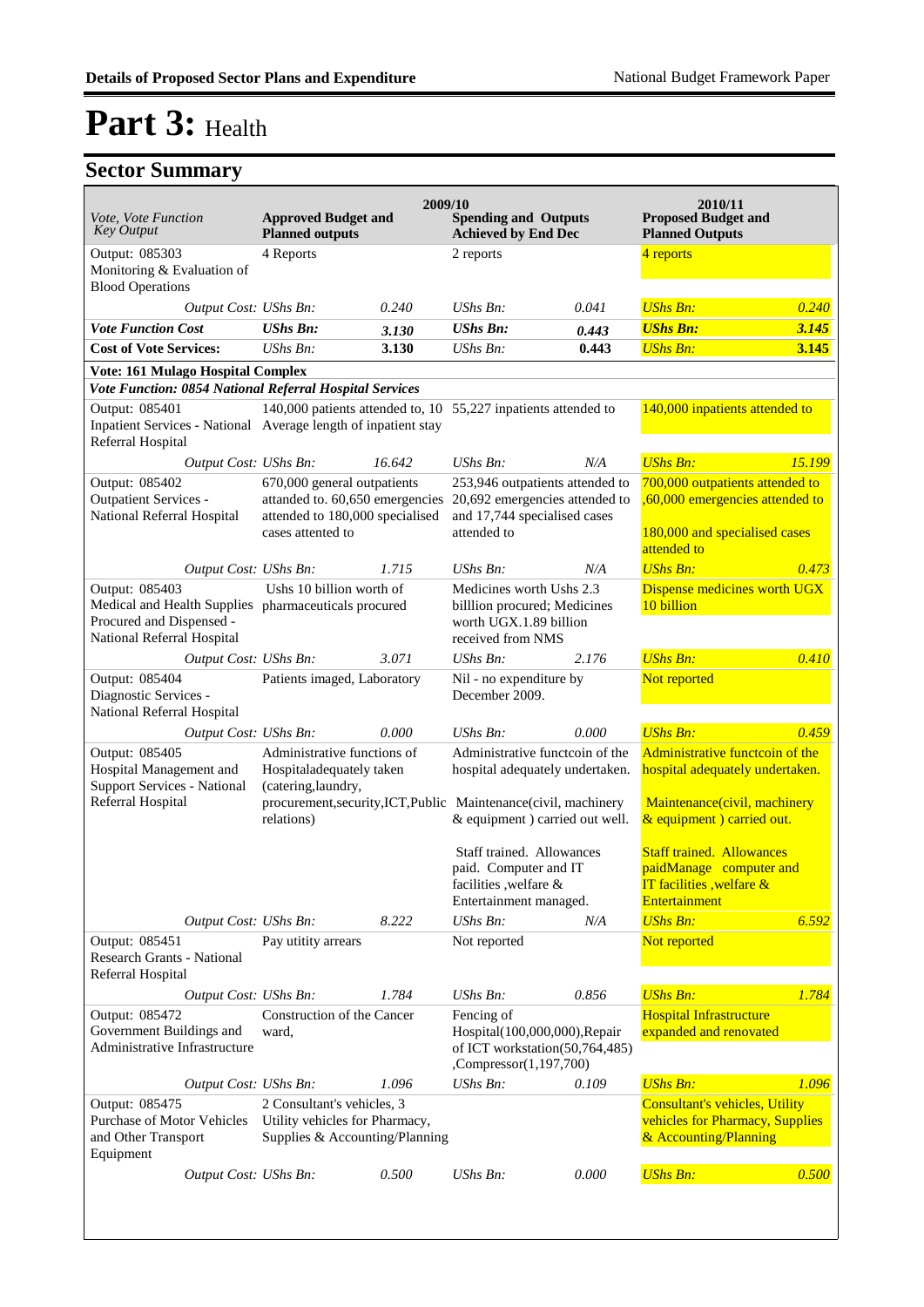|                                                                                             |                                                                                                                                                                                                                                            | 2009/10                     |                                                                                                                                                                                                                                                        |                        | 2010/11                                                                                                                                                                                                                                                |        |
|---------------------------------------------------------------------------------------------|--------------------------------------------------------------------------------------------------------------------------------------------------------------------------------------------------------------------------------------------|-----------------------------|--------------------------------------------------------------------------------------------------------------------------------------------------------------------------------------------------------------------------------------------------------|------------------------|--------------------------------------------------------------------------------------------------------------------------------------------------------------------------------------------------------------------------------------------------------|--------|
| Vote, Vote Function<br><b>Key Output</b>                                                    | <b>Approved Budget and</b><br><b>Planned outputs</b>                                                                                                                                                                                       |                             | <b>Spending and Outputs</b><br><b>Achieved by End Dec</b>                                                                                                                                                                                              |                        | <b>Proposed Budget and</b><br><b>Planned Outputs</b>                                                                                                                                                                                                   |        |
| Output: 085476<br>Purchase of Office and ICT<br>Equipment, including<br>Software            |                                                                                                                                                                                                                                            | Computerisation of Pharmacy |                                                                                                                                                                                                                                                        | Computers (25,000,000) |                                                                                                                                                                                                                                                        |        |
| Output Cost: UShs Bn:<br>Output: 085477<br>Purchase of Specialised<br>Machinery & Equipment | 0.150<br>Purchase of cardia<br>catheterization worth shs 2.4<br>billion for UCH construction<br>(civil works) for Proposed Heart<br>Institute worth shs 320 million<br>puchase of a new cobolt 60<br>Radiotherapy machine                  |                             | UShs Bn:<br><b>Medical Equipment</b><br>(712,451,714) Boiler<br>Caps(69,382,584)                                                                                                                                                                       | 0.355                  | <b>UShs Bn:</b><br>Operational Equipment (A&E);<br>(labs); (obs and gynae);<br>(surgery); (medical); (pediatrics)                                                                                                                                      | 0.050  |
| Output Cost: UShs Bn:                                                                       |                                                                                                                                                                                                                                            | 3.072                       | UShs Bn:                                                                                                                                                                                                                                               | 0.876                  | <b>UShs Bn:</b>                                                                                                                                                                                                                                        | 3.072  |
| Output: 085478<br>Purchase of Office and<br>Residential Furniture and<br>Fittings           | No Information                                                                                                                                                                                                                             |                             | Office Furniture(24,242,000)                                                                                                                                                                                                                           |                        | <b>Assorted office furniture &amp;</b><br>fittings                                                                                                                                                                                                     |        |
| Output Cost: UShs Bn:                                                                       |                                                                                                                                                                                                                                            | 0.102                       | $UShs Bn$ :                                                                                                                                                                                                                                            | 0.019                  | <b>UShs Bn:</b>                                                                                                                                                                                                                                        | 0.102  |
| <b>Vote Function Cost</b>                                                                   | <b>UShs Bn:</b>                                                                                                                                                                                                                            | 38.253                      | <b>UShs Bn:</b>                                                                                                                                                                                                                                        | N/A                    | <b>UShs Bn:</b>                                                                                                                                                                                                                                        | 29.937 |
| <b>Cost of Vote Services:</b>                                                               | $UShs Bn$ :                                                                                                                                                                                                                                | 36.453                      | <b>UShs Bn:</b>                                                                                                                                                                                                                                        | N/A                    | <b>UShs Bn:</b>                                                                                                                                                                                                                                        | 29.937 |
| Vote: 162 Butabika Hospital                                                                 |                                                                                                                                                                                                                                            |                             |                                                                                                                                                                                                                                                        |                        |                                                                                                                                                                                                                                                        |        |
| Vote Function: 0855 Provision of Specialised Mental Health Services                         |                                                                                                                                                                                                                                            |                             |                                                                                                                                                                                                                                                        |                        |                                                                                                                                                                                                                                                        |        |
| Output: 085501<br>Administration and<br>Management                                          | Salaries and allowances paid<br>promply to staff, High standars<br>of patient's<br>welfareprovided, Maintenance<br>to Hospital Biuldings; sewarage<br>and drainagelines; Open rounds<br>and perimeter fence. Utilities<br>paid for in time |                             | 6 Months Salaries and<br>allowances paid. Standard of<br>Patient's welfare has been kept<br>high. Maintenance has been<br>made to hospital infrastructure.<br>Prompt settlement of water and<br>electricity was done.                                  |                        | 120 months Salaries and<br>allowances paid promply to<br>staff, High standars of patient's<br>welfare provided, Maintenance<br>to Hospital Biuldings; sewarage<br>and drainagelines; Open rounds<br>and perimeter fence. Utilities<br>paid for in time |        |
| Output Cost: UShs Bn:                                                                       |                                                                                                                                                                                                                                            | 5.909                       | $UShs Bn$ :                                                                                                                                                                                                                                            | N/A                    | <b>UShs Bn:</b>                                                                                                                                                                                                                                        | 3.468  |
| Output Cost Excluding Donor UShs Bn:                                                        |                                                                                                                                                                                                                                            | 3.278                       | UShs Bn:                                                                                                                                                                                                                                               | 1.787                  | <b>UShs Bn:</b>                                                                                                                                                                                                                                        | 3.468  |
| Output: 085502<br>Mental Health inpatient<br>Services Provided                              | Patients admitted and<br>investigations conducted.<br>Provision of medical drugs.                                                                                                                                                          |                             | Medical drugs and sundries<br>were provided. 2,211 patients<br>were admitted while 1,302<br>patients were discharged.<br>6,409 investigations were<br>conducted in X-ray, Lab,<br>Ultrasound and other categories.<br>A total of 66,330 inpatient days |                        | Patients admitted and<br>investigations conducted.<br>Provision of medical drugs.                                                                                                                                                                      |        |
|                                                                                             |                                                                                                                                                                                                                                            |                             | were registered.                                                                                                                                                                                                                                       |                        |                                                                                                                                                                                                                                                        |        |
| Output Cost: UShs Bn:<br>Output: 085503<br>Long Term Planning for<br><b>Mental Health</b>   | Long Term Plan Produced                                                                                                                                                                                                                    | 2.039                       | UShs Bn:<br>Procurement for a consultant is<br>at the evaluation stage                                                                                                                                                                                 | 0.757                  | <b>UShs Bn:</b>                                                                                                                                                                                                                                        | 1.616  |
|                                                                                             |                                                                                                                                                                                                                                            |                             | UShs Bn:                                                                                                                                                                                                                                               | 0.000                  | <b>UShs Bn:</b>                                                                                                                                                                                                                                        | 0.000  |
| Output: 085504<br>Specialised Outpatient and<br>PHC Services Provided                       | 0.175<br>Output Cost: UShs Bn:<br>Mental Patients and Medical<br>Outpatients attended to.                                                                                                                                                  |                             | 57 Clinics were conducted and<br>a total of 35,950 patients were<br>treated in the categories of<br>General Outpatient, Alcohol<br>and drug abuse, Psycho-<br>Trauma, Child and adolescent<br>psychiatric care.                                        |                        | <b>Mental Patients and Medical</b><br>Outpatients attended to.                                                                                                                                                                                         |        |
| Output Cost: UShs Bn:                                                                       |                                                                                                                                                                                                                                            | 0.146                       | UShs Bn:                                                                                                                                                                                                                                               | 0.038                  | <b>UShs Bn:</b>                                                                                                                                                                                                                                        | 0.593  |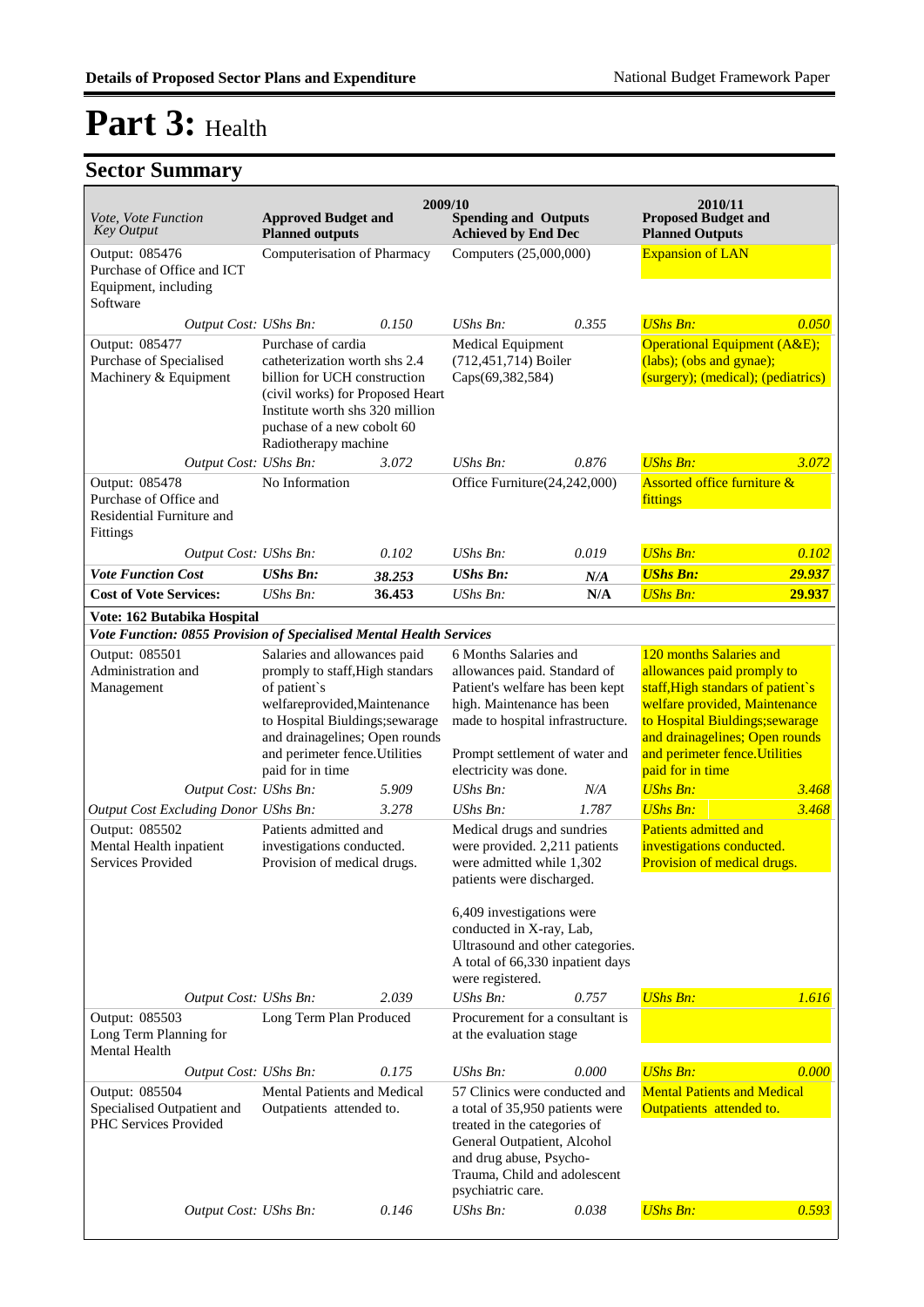| Vote, Vote Function<br><b>Key Output</b>                                                                   | <b>Approved Budget and</b><br><b>Planned outputs</b>                                                                                                                                   |                  | 2009/10                                                                                                                                                                                                                                                                                    | <b>Spending and Outputs</b><br><b>Proposed Budget and</b><br><b>Achieved by End Dec</b><br><b>Planned Outputs</b> |                                                                                                                                                                                                                                                   |                  |
|------------------------------------------------------------------------------------------------------------|----------------------------------------------------------------------------------------------------------------------------------------------------------------------------------------|------------------|--------------------------------------------------------------------------------------------------------------------------------------------------------------------------------------------------------------------------------------------------------------------------------------------|-------------------------------------------------------------------------------------------------------------------|---------------------------------------------------------------------------------------------------------------------------------------------------------------------------------------------------------------------------------------------------|------------------|
| Output: 085505<br><b>Community Mental Health</b><br>Services and Technical<br>Supervision                  | Outreach clinics conducted,<br>patients attended to. Advocacy<br>workshops conducted.                                                                                                  |                  | 6 Technical supervision visits<br>were conducted in the mental<br>units in the referral hospitals of<br>Hoima, Arua, Kabale, Jinja and<br>Tororo. 12 Outreach clinics<br>were conducted at Nkokonjeru,<br>Kitetikka and Kawempe in<br>which 588 patients were seen.                        |                                                                                                                   | Outreach clinics conducted,<br>patients attended to. Advocacy<br>workshops conducted.                                                                                                                                                             |                  |
| Output Cost: UShs Bn:                                                                                      |                                                                                                                                                                                        | 0.199            | <b>UShs Bn:</b>                                                                                                                                                                                                                                                                            | 0.041                                                                                                             | <b>UShs Bn:</b>                                                                                                                                                                                                                                   | 0.154            |
| Output: 085572<br>Government Buildings and                                                                 | Five units of Staff Houses to<br>beconstructed, Re-modelling<br>Administrative Infrastructure of Mbarara Hospital Phase one<br>Construction of the Seven<br><b>Mental Health Units</b> |                  | Construction/rehab of the<br>HCIVs and HCIIIs in<br>Mbarara, Isingiro,<br>Ibanda, Kiruhura, Ntungamo, Bus<br>henyi, Rukungiri, Kabale,<br>&Kanungu Mental Health Units<br>in Lira, Mbale, Masaka,<br>Mubende, Jinja, Moroto; MHUs<br>in Masaka, Jinja, Mubende,<br>Lira, & Mbale completed |                                                                                                                   | New & rehabilitated 13 HCIVs,<br>26 HCIIIs in Mbarara, Isingiro,<br>Ibanda, Kiruhura, Ntungamo,<br>Bushenyi, Rukungiri, Kabale,<br>and Kanungu; 6 Mental Health<br>Units in the districts of Lira,<br>Mbale, Masaka, Mubende, Jinja<br>and Moroto |                  |
| Output Cost: UShs Bn:                                                                                      |                                                                                                                                                                                        | 31.370           | UShs Bn:                                                                                                                                                                                                                                                                                   | N/A                                                                                                               | <b>UShs Bn:</b>                                                                                                                                                                                                                                   | 6.575            |
| Output Cost Excluding Donor UShs Bn:<br>Output: 085577<br>Purchase of Specialised<br>Machinery & Equipment | 6.710<br>Specialied Medical Machinery<br>tobe purchased                                                                                                                                |                  | $UShs Bn$ :<br>4.128<br>Finalised the procurement of the<br>Supplier for the medical<br>Equipment                                                                                                                                                                                          |                                                                                                                   | 6.575<br><b>UShs Bn:</b><br><b>Equipping Mbarara Hospital</b> ,<br>the constructed HCIVs and<br><b>HCIIIs and the New Mental</b><br><b>Health Units with Medical</b><br>Equipments                                                                |                  |
| Output Cost: UShs Bn:                                                                                      |                                                                                                                                                                                        | 7.361            | $UShs Bn$ :                                                                                                                                                                                                                                                                                | N/A                                                                                                               | <b>UShs Bn:</b>                                                                                                                                                                                                                                   | 0.200            |
| Output Cost Excluding Donor UShs Bn:                                                                       |                                                                                                                                                                                        | 0.105            | UShs Bn:                                                                                                                                                                                                                                                                                   | 0.037                                                                                                             | <b>UShs Bn:</b>                                                                                                                                                                                                                                   | 0.200            |
| Output: 085578<br>Purchase of Office and<br>Residential Furniture and<br>Fittings                          | Acquisition of medical<br>equipment                                                                                                                                                    |                  | Furnishing Mbarara Hospital,<br>the constructed HCIVs and<br><b>HCIIIs and the New Mental</b><br><b>Health Units</b>                                                                                                                                                                       |                                                                                                                   | Finalised the procurement of the<br><b>Supplier for the furniture</b>                                                                                                                                                                             |                  |
| Output Cost: UShs Bn:                                                                                      |                                                                                                                                                                                        | 1.633            | UShs Bn:                                                                                                                                                                                                                                                                                   | N/A                                                                                                               | <b>UShs Bn:</b>                                                                                                                                                                                                                                   | 0.100            |
| Output Cost Excluding Donor UShs Bn:                                                                       |                                                                                                                                                                                        | 0.055            | $UShs Bn$ :                                                                                                                                                                                                                                                                                | 0.028                                                                                                             | <b>UShs Bn:</b>                                                                                                                                                                                                                                   | 0.100            |
| <b>Vote Function Cost</b><br>VF Cost Excluding Donor                                                       | <b>UShs Bn:</b><br><b>UShs Bn</b>                                                                                                                                                      | 48.901<br>12.777 | <b>UShs Bn:</b><br><b>UShs Bn</b>                                                                                                                                                                                                                                                          | N/A<br>6.817                                                                                                      | <b>UShs Bn:</b><br><b>UShs Bn</b>                                                                                                                                                                                                                 | 12.783<br>12.783 |
| <b>Cost of Vote Services:</b>                                                                              | UShs Bn:                                                                                                                                                                               | 48.831           | UShs Bn:                                                                                                                                                                                                                                                                                   | N/A                                                                                                               | <b>UShs Bn:</b>                                                                                                                                                                                                                                   | 12.783           |
| Vote Cost Excluding Donor                                                                                  | <b>UShs Bn</b>                                                                                                                                                                         | 12.777           | <b>UShs Bn</b>                                                                                                                                                                                                                                                                             | 6.817                                                                                                             | <b>UShs Bn</b>                                                                                                                                                                                                                                    | 12.783           |
| Vote: 163 163-175 Referral Hospitals                                                                       |                                                                                                                                                                                        |                  |                                                                                                                                                                                                                                                                                            |                                                                                                                   |                                                                                                                                                                                                                                                   |                  |
| Vote Function: 0856 Regional Referral Hospital Services                                                    |                                                                                                                                                                                        |                  |                                                                                                                                                                                                                                                                                            |                                                                                                                   |                                                                                                                                                                                                                                                   |                  |
| Output: 085601<br>Inpatient services                                                                       | 274,644 inpatients admissions,<br>85% BOR, 5 days average<br>length of stay,                                                                                                           |                  | 118,829 inpatients admissions,<br>95% BOR, 5 days average<br>length of stay,                                                                                                                                                                                                               |                                                                                                                   | 242,920 inpatents admissions;<br>85% BOR, 5.75 days ALOS                                                                                                                                                                                          |                  |
| Output Cost: UShs Bn:                                                                                      |                                                                                                                                                                                        | 13.138           | UShs Bn:                                                                                                                                                                                                                                                                                   | N/A                                                                                                               | <b>UShs Bn:</b>                                                                                                                                                                                                                                   | 11.320           |
| Output: 085602<br>Outpatient services                                                                      | 1,011,874 outpatients<br>attendance, 236,000<br>specialised clinic attendance;                                                                                                         |                  | 512,022 outpatients attendance,<br>166,526 specialised clinic<br>attendance.                                                                                                                                                                                                               |                                                                                                                   | 1,100,000 outpatients<br>attendance, 304,500 specialised<br>clinic attendance,                                                                                                                                                                    |                  |
| Output Cost: UShs Bn:                                                                                      |                                                                                                                                                                                        | 4.486            | <b>UShs Bn:</b>                                                                                                                                                                                                                                                                            | N/A                                                                                                               | <b>UShs Bn:</b>                                                                                                                                                                                                                                   | 5.382            |
|                                                                                                            |                                                                                                                                                                                        |                  |                                                                                                                                                                                                                                                                                            |                                                                                                                   |                                                                                                                                                                                                                                                   |                  |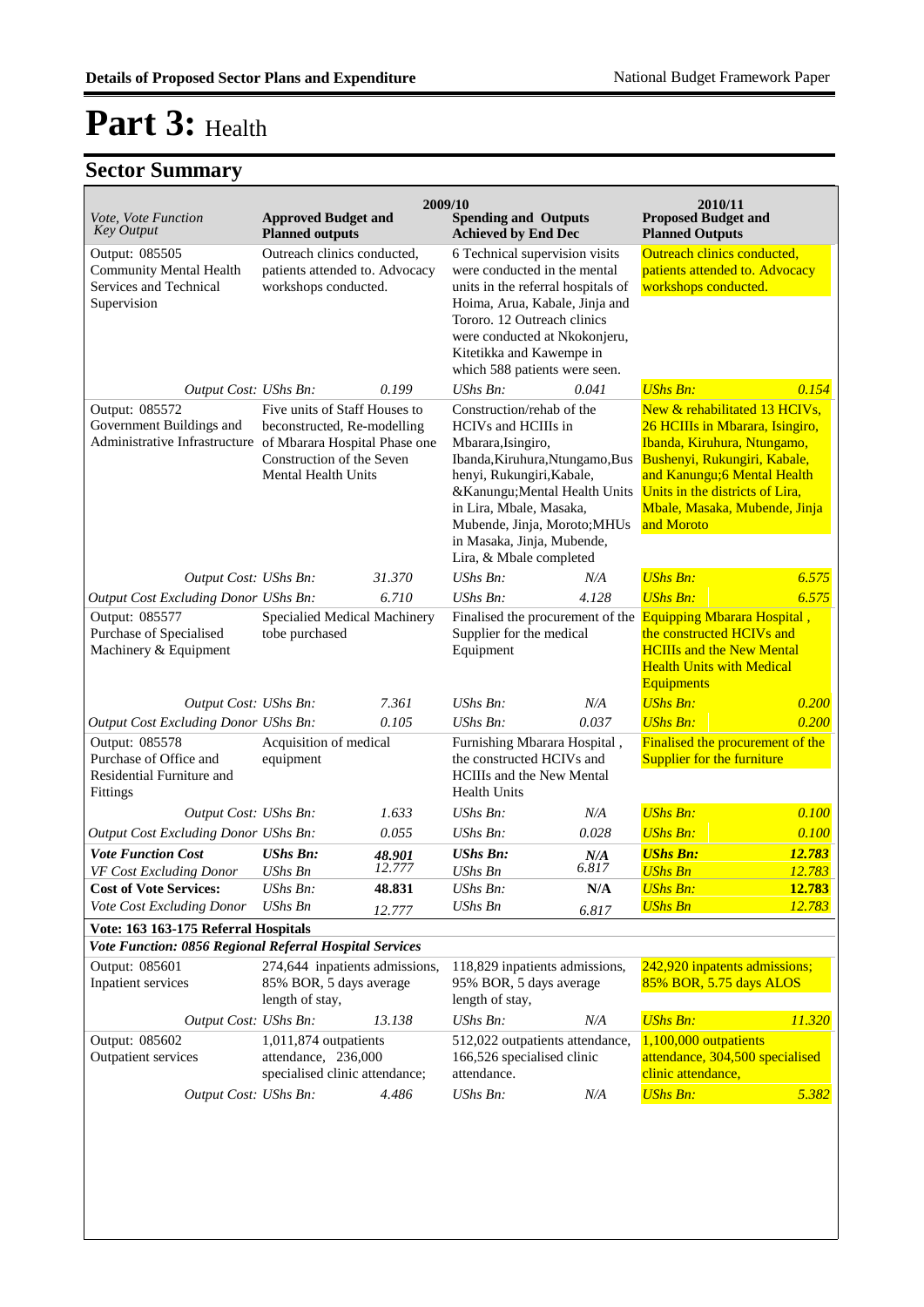| <i>Vote, Vote Function</i>                                                                                  | <b>Approved Budget and</b>                                                                                                                                                                                      | 2009/10 | <b>Spending and Outputs</b>                                                                                                                                                                                                                                      |       | 2010/11<br><b>Proposed Budget and</b>                                                                                                                                                                |       |
|-------------------------------------------------------------------------------------------------------------|-----------------------------------------------------------------------------------------------------------------------------------------------------------------------------------------------------------------|---------|------------------------------------------------------------------------------------------------------------------------------------------------------------------------------------------------------------------------------------------------------------------|-------|------------------------------------------------------------------------------------------------------------------------------------------------------------------------------------------------------|-------|
| <b>Key Output</b>                                                                                           | <b>Planned outputs</b>                                                                                                                                                                                          |         | <b>Achieved by End Dec</b>                                                                                                                                                                                                                                       |       | <b>Planned Outputs</b>                                                                                                                                                                               |       |
| Output: 085603<br>Medicines and health<br>supplies procured and<br>dispensed                                | EMHS worth Ushs 1.5billion<br>supplied & dispensed;<br>Medicnes worth Ushs 0.75<br>billion procured by NMS<br>dispensed; ACTs/ARVS<br>procured by NMS received and<br>dispensed                                 |         | <b>EMHS</b> worth Ushs<br>1,583,549,076 supplied $&$<br>dispensed reported under<br>Hospital held budgets.                                                                                                                                                       |       | Medicines worth UShs 4.6<br>billion dispensed                                                                                                                                                        |       |
| Output Cost: UShs Bn:                                                                                       |                                                                                                                                                                                                                 | 1.927   | UShs Bn:                                                                                                                                                                                                                                                         | N/A   | <b>UShs Bn:</b>                                                                                                                                                                                      | 0.840 |
| Output: 085604<br>Diagnostic services                                                                       | 541,861 lab tests, 23,500<br>xray imagings, 33,500<br>ultrasound scans, 7,000 blood<br>transfusions                                                                                                             |         | 228,740 lab tests done, 15,892<br>xray imagings, 15,535<br>ultrasound scans, 14,821 blood<br>transfusions                                                                                                                                                        |       | 606,492 lab tests, 26,800 xray<br>imagings, 40,100 ultrasound<br>scans, 21,100 blood<br>transfusions,                                                                                                |       |
| Output Cost: UShs Bn:                                                                                       |                                                                                                                                                                                                                 | 1.301   | UShs Bn:                                                                                                                                                                                                                                                         | N/A   | <b>UShs Bn:</b>                                                                                                                                                                                      | 1.662 |
| Output: 085605<br>Hospital Management and<br>support services                                               | 41,050 patient meals provided<br>under 4 Hospitals that reported<br>[ie FortPortal, Hoima, Jinja &<br>Mbarara]                                                                                                  |         | 45,520 patient meals provided<br>under the 4 Hospitals that<br>reported                                                                                                                                                                                          |       | <b>Not stated</b>                                                                                                                                                                                    |       |
| Output Cost: UShs Bn:                                                                                       |                                                                                                                                                                                                                 | 7.382   | <b>UShs Bn:</b>                                                                                                                                                                                                                                                  | N/A   | <b>UShs Bn:</b>                                                                                                                                                                                      | 7.418 |
| Output: 085606<br>Prevention and                                                                            | 21,851 family planning<br>contacts, 205,864                                                                                                                                                                     |         | 8,061 family planning contacts<br>reported, 78,875 immunisations                                                                                                                                                                                                 |       | 21,050 family planning<br>contacts, 168,484                                                                                                                                                          |       |
| rehabilitation services                                                                                     | immunisations, 95,000 VCT<br>contacts, 48,566 ANC visits,<br>3,226 prosthetics                                                                                                                                  |         | reported, 18,753 VCT contacts<br>reported, 85,160 ANC visits<br>reported, 799 prosthetics<br>reported                                                                                                                                                            |       | immunisations, 48,566 VCT<br>contacts, 146,200 ANC visits,<br>100 prosthetics                                                                                                                        |       |
| Output Cost: UShs Bn:                                                                                       |                                                                                                                                                                                                                 | 1.598   | UShs Bn:                                                                                                                                                                                                                                                         | N/A   | <b>UShs Bn:</b>                                                                                                                                                                                      | 1.904 |
| Output: 085672<br>Government Buildings and<br>Administrative Infrastructure Drug store renovation; Masaka - | Gulu - store rooms; Hoima -<br>Construct mortuary; Kabale -<br>Drug store & Administration<br>block renovation; Soroti-Intern<br>Doctors Mess; Lira-Medical<br>Engineering Workshop;                            |         | Gulu - Complete store rooms;<br>Hoima - Construct<br>mortuary; Kabale - Drug store<br>renovation; Masaka - Drug store Interns' mess; Lira-<br>& Administration block<br>renovation;Soroti-Intern<br>Doctors Mess; Lira-Complete<br>Medical Engineering Workshop. |       | FortPortal-Office Space;Gulu-<br>old administration; Hoima-<br>Mortuary; Jinja-Renovate<br>fencing; Mbarara-Patient<br>attendant shed, Orthopedic<br>workshop constructed, fencing<br>hospital land. |       |
| Output Cost: UShs Bn:                                                                                       |                                                                                                                                                                                                                 | 13.104  | UShs Bn:                                                                                                                                                                                                                                                         | 6.843 | <b>UShs Bn:</b>                                                                                                                                                                                      | 6.912 |
| Output: 085673<br>Roads, Streets and Highways clinics & reception; Jinja-<br>Output Cost: UShs Bn:          | Fort Portal - Walkway between<br>walkways between<br>clinics; Kabale - New Road to<br>New mortuary;                                                                                                             | 0.450   | Fort Portal - Walkway paved<br>between clinics $\&$<br>reception; Jinja- walkways<br>between clinics; Kabale - New<br>Road to New mortuary.<br>UShs Bn:                                                                                                          | 0.261 | <b>FortPortal-circular access</b><br>road;Gulu-Hospital roads and<br>compound grading, Kabale-<br>Opening road to new mortuary.<br><b>UShs Bn:</b>                                                   | 0.420 |
| Output: 085675<br>Purchase of Motor Vehicles<br>and Other Transport<br>Equipment                            | Arua - 2 motorcycles; Fort<br>Portal - 1 Station Wagon; Jinja -<br>1 Station wagon; Kabale - 1<br>Omnibus; Masaka-I staff van, I<br>station wagon; Mbale-1 Station<br>wagon vehicle; Lira-30 Seater<br>Omnibus; |         | Arua - 2 motorcycles; Fort<br>Portal - Procure 1 Station<br>Wagon; Jinja - 1 Station<br>wagon; Kabale - 1<br>Omnibus; Masaka-I staff van, I<br>station wagon; Mbale-1 Station<br>wagon vehicle; Lira-30 Seater<br>Omnibus.                                       |       | Gulu-1 Staff van; Kabale-Lorry<br>for collecting drugs; Mbale-2<br>pickup trucks; Mbarara-1<br>Ambulance, 1 Staff van& 2<br><b>Station Wagon vehicles.</b>                                           |       |
| Output Cost: UShs Bn:                                                                                       |                                                                                                                                                                                                                 | 0.604   | UShs Bn:                                                                                                                                                                                                                                                         | 0.335 | <b>UShs Bn:</b>                                                                                                                                                                                      | 0.984 |
| Output: 085676<br>Purchase of Office and ICT<br>Equipment, including<br>Software                            | Arua -10 desktop computers;<br>Jinja - Laptop; LCD<br>Projector; Masaka-5 desktop<br>computers;                                                                                                                 |         | Arua -10 desktop computers;<br>Jinja - Laptop; LCD<br>Projector; Masaka-5 desktop<br>computers.                                                                                                                                                                  |       | Gulu-32 computers, 1 copier&<br>Intercom; Jinja-8<br>computers, Kabale-2 computers.                                                                                                                  |       |
| Output Cost: UShs Bn:                                                                                       |                                                                                                                                                                                                                 | 0.208   | UShs Bn:                                                                                                                                                                                                                                                         | 0.100 | <b>UShs Bn:</b>                                                                                                                                                                                      | 0.448 |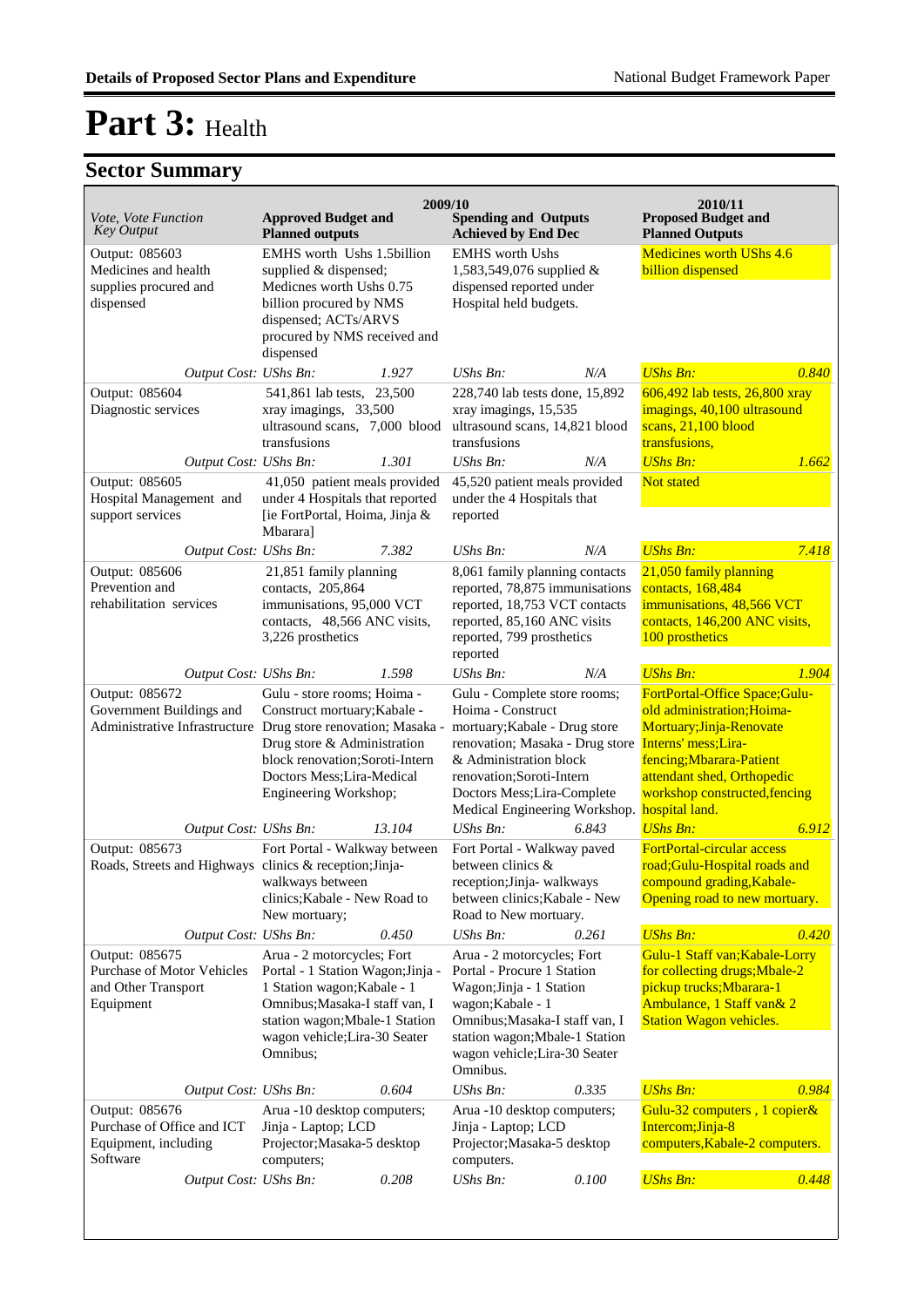| <i>Vote, Vote Function</i>                                                                        | <b>Approved Budget and</b>                                                                                                                                                                                                                             | 2009/10                                                                                                                                                                                                                                                       | <b>Spending and Outputs</b>                                                                                                                                                                                                                             |                                                                                                                                                                                                                                                                                                  | 2010/11<br><b>Proposed Budget and</b>                                                                                                                                                                                                                                                                          |                  |
|---------------------------------------------------------------------------------------------------|--------------------------------------------------------------------------------------------------------------------------------------------------------------------------------------------------------------------------------------------------------|---------------------------------------------------------------------------------------------------------------------------------------------------------------------------------------------------------------------------------------------------------------|---------------------------------------------------------------------------------------------------------------------------------------------------------------------------------------------------------------------------------------------------------|--------------------------------------------------------------------------------------------------------------------------------------------------------------------------------------------------------------------------------------------------------------------------------------------------|----------------------------------------------------------------------------------------------------------------------------------------------------------------------------------------------------------------------------------------------------------------------------------------------------------------|------------------|
| <b>Key Output</b>                                                                                 | <b>Planned outputs</b>                                                                                                                                                                                                                                 |                                                                                                                                                                                                                                                               | <b>Achieved by End Dec</b>                                                                                                                                                                                                                              |                                                                                                                                                                                                                                                                                                  | <b>Planned Outputs</b>                                                                                                                                                                                                                                                                                         |                  |
| Output: 085677<br>Purchase of Specialised<br>Machinery & Equipment                                | Arua; Fort Portal; Gulu; Hoima<br>ra; - Assorted Equipment;<br>Jinja - 1 delivery bed; 1<br>operating bed; Mbarara-2<br>autoclaves, 1 dental chair;                                                                                                    |                                                                                                                                                                                                                                                               | Arua; Fort Portal; Gulu; Hoima<br>;Kabale;Masaka;Mbale;Soroti;Li ;Kabale;Masaka;Mbale,Soroti;Li ja;Kabale;Soroti & Mbarara -<br>ra; - Assorted Equipment;<br>Jinja - 1 delivery bed, 1<br>operating bed, Mbarara-2<br>autoclaves, 1 dental chair;       |                                                                                                                                                                                                                                                                                                  | Arua;FortPortal;Gulu;Hoima;Jin<br><b>Assorted medical equipment</b><br>procure, Mbale-Medical<br>instruments incl. blankets and<br>sheets.                                                                                                                                                                     |                  |
| Output Cost: UShs Bn:                                                                             |                                                                                                                                                                                                                                                        | 2.380                                                                                                                                                                                                                                                         | UShs Bn:                                                                                                                                                                                                                                                | 1.059                                                                                                                                                                                                                                                                                            |                                                                                                                                                                                                                                                                                                                | 2.100            |
| Output: 085678<br>Purchase of Office and<br>Residential Furniture and<br>Fittings                 | Arua - 4 filing cabinets; Fort<br>Portal - Residential & office<br>furniture; Masaka-Assorted<br>office equipment; Mbale-Office<br>furniture;                                                                                                          |                                                                                                                                                                                                                                                               | Arua - 4 filing cabinets; Fort<br>Portal - Residential & office<br>furniture: Masaka-Assorted<br>office equipment; Mbale-Office<br>furniture;                                                                                                           |                                                                                                                                                                                                                                                                                                  | <b>Arua-Filling cabinets; Office</b><br>furniture & fittings; FortPortal-<br>Furniture: Gulu-office and ward<br>furniture, Jinja-Office<br>furniture; Kabale-ward&office<br>furniture, Mbale-Office-<br>furniture; Mbarara-Office<br>furniture.                                                                |                  |
| Output Cost: UShs Bn:                                                                             |                                                                                                                                                                                                                                                        | 0.254                                                                                                                                                                                                                                                         | $UShs Bn$ :                                                                                                                                                                                                                                             | 0.095                                                                                                                                                                                                                                                                                            | <b>UShs Bn:</b>                                                                                                                                                                                                                                                                                                | 0.537            |
| Output: 085679<br>Acquisition of Other Capital intercom; Masaka-generator;<br>Assets              | Gulu-Incinerator; Hoima -                                                                                                                                                                                                                              |                                                                                                                                                                                                                                                               | Gulu - Incinerator; Hoima -<br>Install intercom, Masaka-<br>generator;                                                                                                                                                                                  |                                                                                                                                                                                                                                                                                                  | Arua-Rehabilitate 3 water<br>pumps;Gulu-<br>Incinerator, Mbarara-Generator;                                                                                                                                                                                                                                    |                  |
| Output Cost: UShs Bn:                                                                             |                                                                                                                                                                                                                                                        | 0.000                                                                                                                                                                                                                                                         | UShs Bn:<br>Ongoing - Fort Portal - 1st                                                                                                                                                                                                                 | 0.000                                                                                                                                                                                                                                                                                            | <b>UShs Bn:</b>                                                                                                                                                                                                                                                                                                | 0.078            |
| Output: 085681<br>Staff houses construction<br>and rehabilitation                                 | Fort Portal - 1st Floor Doctors'<br>House; Gulu - Staff quarters;<br>Hoima - Staff hostel; Jinja -<br>Nurses' House & Doctors<br>houses; Kabale - Nurses Hostel<br>; Renovate 4 Staff<br>houses; Mbale-Staff house<br>renovation;Soroti-1 staff house; |                                                                                                                                                                                                                                                               | Floor Doctors' House; Gulu -<br>Construct staff quarters;<br>Hoima - Construct staff<br>hostel; Jinja - Nurses' House &<br>Doctors houses; Kabale -Nurses<br>Hostel ; Renovate 4 Staff<br>houses; Mbale-Staff house<br>renovation;Soroti-1 staff house; |                                                                                                                                                                                                                                                                                                  | <b>FortPortal-12 flat Nurses</b><br>block;Gulu-staff house<br>construction &<br>renovations; Hoima-Phase II of<br>Hostel; Jinja-3 Staff housing<br>blocks renovated; Mbale, Soroti-<br><b>Staff houses construction &amp;</b><br>rehabilitation;Soroti-Interns<br>hostel; Mbarara-Staff houses<br>constructed; |                  |
| Output Cost: UShs Bn:                                                                             |                                                                                                                                                                                                                                                        | 0.000                                                                                                                                                                                                                                                         | UShs Bn:                                                                                                                                                                                                                                                | 0.000                                                                                                                                                                                                                                                                                            | <b>UShs Bn:</b>                                                                                                                                                                                                                                                                                                | 1.347            |
| Output: 085682<br>Maternity ward construction maternity; Mbale - Marternity<br>and rehabilitation | Kabale - Renovate<br>renovation;                                                                                                                                                                                                                       |                                                                                                                                                                                                                                                               | Ongoing - Kabale -<br>maternityward<br>renovation; Mbale - Marternity<br>renovation;                                                                                                                                                                    |                                                                                                                                                                                                                                                                                                  | Jinja-Maternal block remodeled;                                                                                                                                                                                                                                                                                |                  |
| Output Cost: UShs Bn:                                                                             |                                                                                                                                                                                                                                                        | 0.000                                                                                                                                                                                                                                                         | $UShs Bn$ :                                                                                                                                                                                                                                             | 0.000                                                                                                                                                                                                                                                                                            | <b>UShs Bn:</b>                                                                                                                                                                                                                                                                                                | 0.215            |
| Output: 085683<br>OPD and other ward<br>construction and<br>rehabilitation                        | 8,9,4&5,6&7, &                                                                                                                                                                                                                                         | Fort Portal-EYE/ENT Unit;<br>Jinja-EYE/ENT Ward ; Kabale-<br>2nd Floor of Private Ward; TB<br>ward; Masaka-Renovate<br>Paediatric, male & Female<br>Wards; Mbale-WARDS<br>causality;Soroti-TB Ward<br>renovations; Mbarara - Paed &<br>Medical &surgical ward |                                                                                                                                                                                                                                                         | Fort Portal-Construction of<br>EYE/ENT Jinja-EYE/ENT<br>Ward-new ; Kabale-2nd Floor of<br>Private Ward; TB ward; Masaka-<br>Renovate Paediatric, male<br>&Female Wards; Mbale-<br>WARDS 8,9,4&5, 6&7, &<br>causality;Soroti-TB Ward<br>renovations; Mbarara - Paed &<br>Medical &surgical wards. | <b>Arua-Causality Phase</b><br>1;FortPortal-EYE/ENT unit<br>construction; Gulu-Emergency<br>unit; Mbale-Nutrition ward<br>renovation; Mbarara-OPD<br>constructed;                                                                                                                                              |                  |
| Output Cost: UShs Bn:                                                                             |                                                                                                                                                                                                                                                        | 0.000                                                                                                                                                                                                                                                         | UShs Bn:                                                                                                                                                                                                                                                | 0.000                                                                                                                                                                                                                                                                                            | <b>UShs Bn:</b><br>Gulu-theatre renovation:Lira-                                                                                                                                                                                                                                                               | 1.030            |
| Output: 085684<br>Theatre construction and<br>rehabilitation                                      | Kabale - Operating Theatre<br>renovation;                                                                                                                                                                                                              |                                                                                                                                                                                                                                                               | Ongoing - Kabale - Renovate<br>Theatre.                                                                                                                                                                                                                 |                                                                                                                                                                                                                                                                                                  | <b>Intensive Care Unit and Main</b><br><b>Operating Theatre.</b>                                                                                                                                                                                                                                               |                  |
| Output Cost: UShs Bn:                                                                             |                                                                                                                                                                                                                                                        | 0.000                                                                                                                                                                                                                                                         | UShs Bn:                                                                                                                                                                                                                                                | 0.000                                                                                                                                                                                                                                                                                            | <b>UShs Bn:</b>                                                                                                                                                                                                                                                                                                | 1.200            |
| <b>Vote Function Cost</b><br><b>Cost of Vote Services:</b>                                        | <b>UShs Bn:</b><br>UShs Bn:                                                                                                                                                                                                                            | 47.361<br>46.831                                                                                                                                                                                                                                              | <b>UShs Bn:</b><br>UShs Bn:                                                                                                                                                                                                                             | N/A<br>N/A                                                                                                                                                                                                                                                                                       | <b>UShs Bn:</b><br><b>UShs Bn:</b>                                                                                                                                                                                                                                                                             | 45.337<br>45.337 |
|                                                                                                   |                                                                                                                                                                                                                                                        |                                                                                                                                                                                                                                                               |                                                                                                                                                                                                                                                         |                                                                                                                                                                                                                                                                                                  |                                                                                                                                                                                                                                                                                                                |                  |
| Vote: 500 501-850 Local Governments<br>Vote Function: 0881 Primary Healthcare                     |                                                                                                                                                                                                                                                        |                                                                                                                                                                                                                                                               |                                                                                                                                                                                                                                                         |                                                                                                                                                                                                                                                                                                  |                                                                                                                                                                                                                                                                                                                |                  |
| Output: 088101                                                                                    | Number of Districts where                                                                                                                                                                                                                              |                                                                                                                                                                                                                                                               | Number of Districts where                                                                                                                                                                                                                               |                                                                                                                                                                                                                                                                                                  | <b>Number of Districts where</b>                                                                                                                                                                                                                                                                               |                  |
|                                                                                                   |                                                                                                                                                                                                                                                        |                                                                                                                                                                                                                                                               |                                                                                                                                                                                                                                                         |                                                                                                                                                                                                                                                                                                  |                                                                                                                                                                                                                                                                                                                |                  |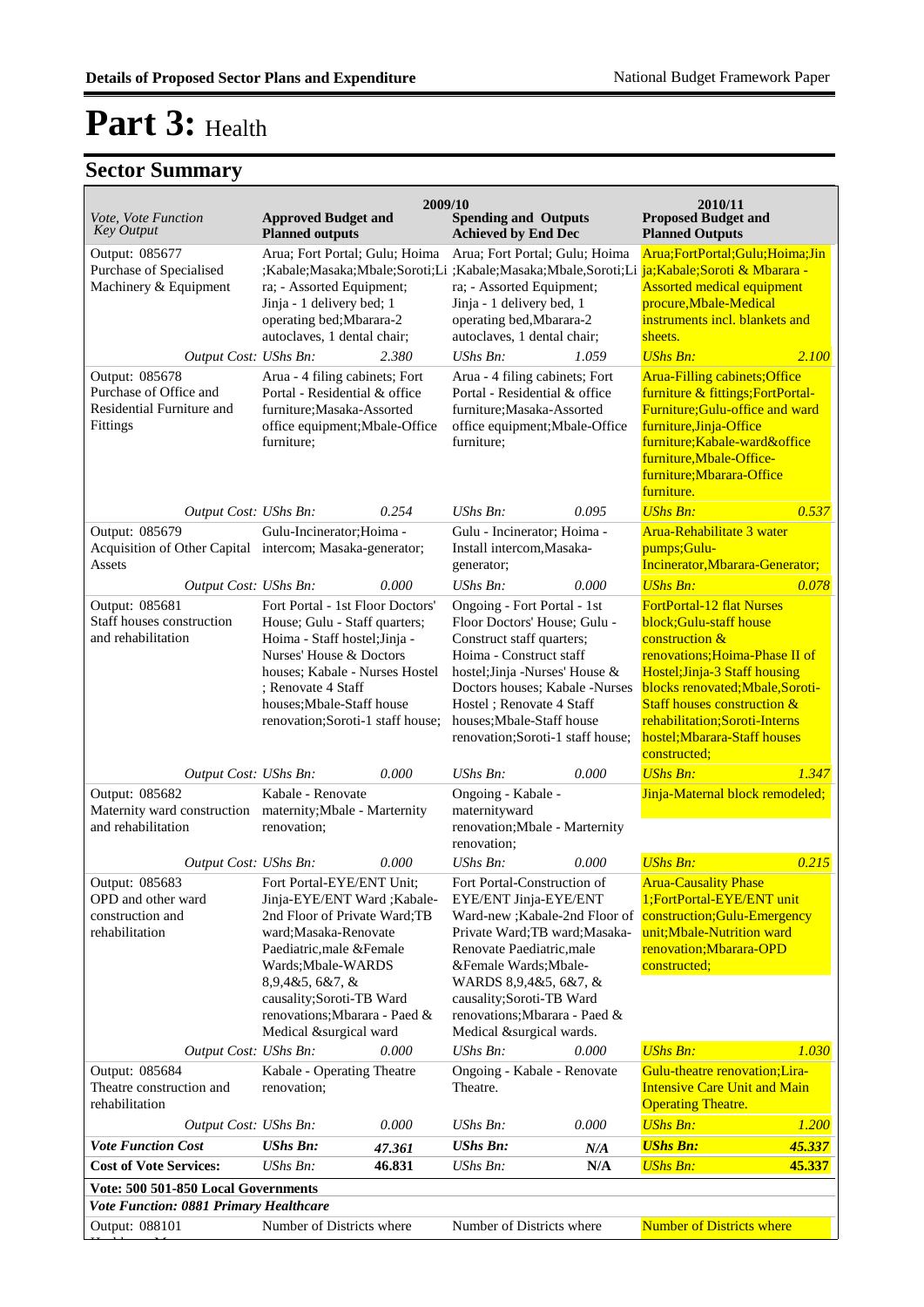| Vote, Vote Function<br><b>Key Output</b>                                   | 2009/10<br><b>Approved Budget and</b><br><b>Planned outputs</b>                                                                                                                                                                                                               | <b>Spending and Outputs</b><br><b>Achieved by End Dec</b>                                                                                                                                                                                                                                                                                                                                                      | 2010/11<br><b>Proposed Budget and</b><br><b>Planned Outputs</b>                      |
|----------------------------------------------------------------------------|-------------------------------------------------------------------------------------------------------------------------------------------------------------------------------------------------------------------------------------------------------------------------------|----------------------------------------------------------------------------------------------------------------------------------------------------------------------------------------------------------------------------------------------------------------------------------------------------------------------------------------------------------------------------------------------------------------|--------------------------------------------------------------------------------------|
| Services                                                                   | VHTs are established and are<br>operational - 13                                                                                                                                                                                                                              | VHTs are established and are<br>operational - not reported                                                                                                                                                                                                                                                                                                                                                     | VHTs are established and are<br>operational - 42                                     |
| Output: 088104<br>Medical Supplies for Health<br>Facilities                | Stockouts reduced by 7% from<br>28% [2008/09] to 35%<br>[2009/10]                                                                                                                                                                                                             | Number of health reporting no<br>stockout 70%                                                                                                                                                                                                                                                                                                                                                                  | Stockouts reduced by 45% from<br>35% [2009/10] to 80%<br>[2010/11]                   |
| Output: 088105<br><b>Health Promotion Services</b>                         | %age of latrine coverage<br>improved from 67.5%<br>[2008/09] to 72% [2009/10]                                                                                                                                                                                                 | %age latrine coverage 67.5%                                                                                                                                                                                                                                                                                                                                                                                    | <b>%age of latrine coverage</b><br>improved from 67.5%<br>[2008/09] to 70% [2010/11] |
| Output: 088154<br><b>Basic Healthcare Services</b><br>(HCIV-HCII-LLS)      | % of children under 1 year<br>receiving 3 doses of                                                                                                                                                                                                                            | % of children under 1 year<br>receiving 3 doses of<br>DPT/pentavalent vaccines - 95% DPT/pentavalent vaccines - 78% DPT/pentavalent vaccines - 90%                                                                                                                                                                                                                                                             | % of children under 1 year<br>receiving 3 doses of                                   |
| Output: 088180<br>Healthcentre construction<br>and rehabilitation          | 24 New HCs in 14 Local<br>Governments; Rehabiitation<br>works of 16 existing HCs in 8<br>Local Governments; 25 new<br>general wards in 10 LGs;<br>Rehabilitation of 2 existing<br>wards in Budaka & Kabera                                                                    | Ongoing construction of 24<br>New HCs in 14 Local<br>Governments; Rehabiitation<br>works of 16 existing HCs in 8<br>Local Governments: 25 new<br>general wards undergoing<br>construction in 10 LGs, 1<br>complete in Adjumani;<br>Rehabilitation of 2 existing<br>wards in Budaka & Kabera                                                                                                                    | Plans not specified                                                                  |
| Output: 088181<br>Staff houses construction<br>and rehabilitation          | Construction of 194 Staff<br>Houses[Doctors' &, Medical<br>Officers Houses] in 28 districts;<br>Rehabilitation of 15 Staff<br>Houses in 6 districts[1 unit @]<br>inGulu, Kaberamaido, Kalangala,<br>Kaliro, Kaabong[3] & Soroti [8]                                           | Ongoing construction of<br>planned 194 Staff<br>Houses[Doctors' & Medical<br>Officers Houses] in 28 districts;<br>2 units complete in Butaleja;<br>Rehabilitation of 15 Staff<br>Houses in 6 districts[1 unit]<br>each] in<br>Gulu, Kaberamaido, Kalangala, K<br>aliro, Kaabong[3] & Soroti [8]                                                                                                                | Plans not specified                                                                  |
| Output: 088182<br>Maternity ward construction<br>and rehabilitation        | Construction of 26 Maternity<br>wards [1 each] in<br>Namutuba, Mbarara<br>MC,Budaka,<br>,Lira[2]Nebbi[2],Pader[2],<br>Koboko[3];Rehabilitation of 1<br>ward in Soroti MC & Gulu.                                                                                              | Ongoing construction of 26<br>planned Maternity wards [1<br>each] in Namutuba, Mbarara<br>MC, Budaka,<br>Apac, Gulu, Kaberamaiodo, Kalan Apac, Gulu, Kaberamaiodo, Kalan<br>gala, Katakwi, Kibaale, Soroti, But gala, Katakwi, Kibaale, Soroti, But<br>aleja, Ibanda, Manafa[2], Kumi[2] aleja, Ibanda, Manafa[2], Kumi[2]<br>,Lira[2]Nebbi[2],Pader[2],<br>Koboko[3];2 Ward rehabilitated<br>Soroti MC &Gulu. | Plans not specified                                                                  |
| Output: 088183<br>OPD and other ward<br>construction and<br>rehabilitation | 36 New OPD wards<br>inApac, Bushenyi, Naksaongola,<br>Nebbi[3], Gulu[4], Pader[10]<br>Paliisa, Soroti, Yumbe, Butaleja,<br>Kaabong, Kaliro, Buliisa, Bukedea sa, Soroti,<br>[2];4 Gulu OPD wards;<br>Rehabilitation 9 OPD wards in<br>Kaberaido[1],Soroti[7], and<br>Nebbi[1] | Ongoing civil works for 36 New Plans not specified<br>OPD wards in Apac, Bushenyi,<br>Naksaongola,<br>Nebbi[3], Gulu[4], Pader[10] Palii<br>Yumbe, Butaleja, Kaabong, Kaliro<br>,Buliisa,Bukedea[2];4 Gulu<br>OPD wards<br>complete; Rehabilitation 9 OPD<br>wards in Kaberaido[1],Soroti[7]<br>and Nebbi[1]                                                                                                   |                                                                                      |